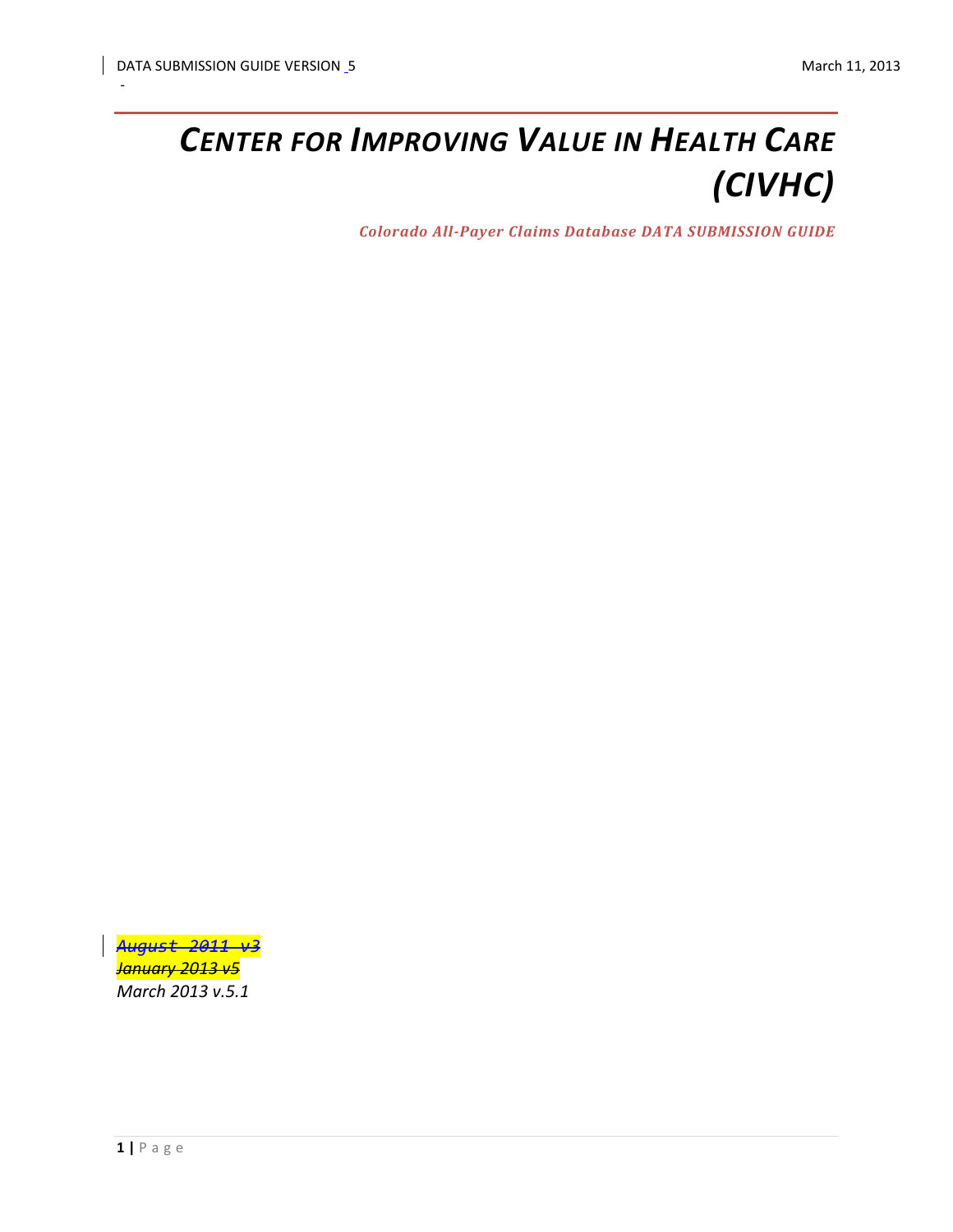#### <span id="page-1-0"></span>REVISION HISTORY

| Date      | <b>Version</b> | <b>Description</b>                                                                                                                                                                                                   | Author      |
|-----------|----------------|----------------------------------------------------------------------------------------------------------------------------------------------------------------------------------------------------------------------|-------------|
| 2/1/2011  | $\overline{A}$ | Initial draft                                                                                                                                                                                                        | A. Graziano |
| 2/2/2011  | B              | Added section on Data Quality Requirements<br>and added Employer Name to the Eligibility<br>Data File. Added Provider File and Pharmacy<br>Eligibility File, with placeholder for Plan<br>Details File.              | A. Graziano |
| 3/1/2011  | $\mathsf{C}$   | General revisions and updates                                                                                                                                                                                        | A. Graziano |
| 3/21/2011 | D              | Added section numbering and data elements<br>to insurance plan file. Added decisions<br>reached during payer weekly DSG meeting                                                                                      |             |
| 4/27/2011 | $\mathbf{0}$   | Incorporated decisions reached during payer<br>weekly meetings including a revision to<br>submission timelines, modification to data<br>element definitions                                                          | A. Graziano |
| 6/10/2011 | 0              | Final adjustments made based on feedback<br>from Cigna and United Healthcare. Modified<br>timeline for data submission.                                                                                              | A. Graziano |
| 7/14/11   | $\mathbf{1}$   | Removed elements that are stated in the rule<br>and removed certain data values in several<br>data elements that are not relevant.<br>Included the requirement to filter claims<br>based on CRS $10-16-104(5)(d)(I)$ | A. Graziano |
| 8/3/11    | $\overline{2}$ | Modified data element types, removed<br>reference to small group plan types and<br>filtering of mental health related claims.<br>Provided definitions for field types.                                               | A. Graziano |
| 8/22/11   | 3              | Corrected minor typos throughout the<br>document and clarified the purpose of the<br>header and trailer records.                                                                                                     | A. Graziano |
| 8/24/11   |                | Incorporated decisions reached at the rules<br>hearing on 8/23/11.                                                                                                                                                   | A. Graziano |
| 1/22/13   | 4d             | Added IP Procedure Code/Date<br>Added Present on Admission (POA)<br><b>Added Dental columns</b><br><b>Added File Naming Convention</b><br>Updates based on phase 1A and 1B<br>experience.                            | S. Murphy   |
| 1/23/13   | 5              | Added clarifications to required fields                                                                                                                                                                              | L. Green    |
| 3/10/13   | 5.1            | <b>Additional clarifications</b>                                                                                                                                                                                     | L. Green    |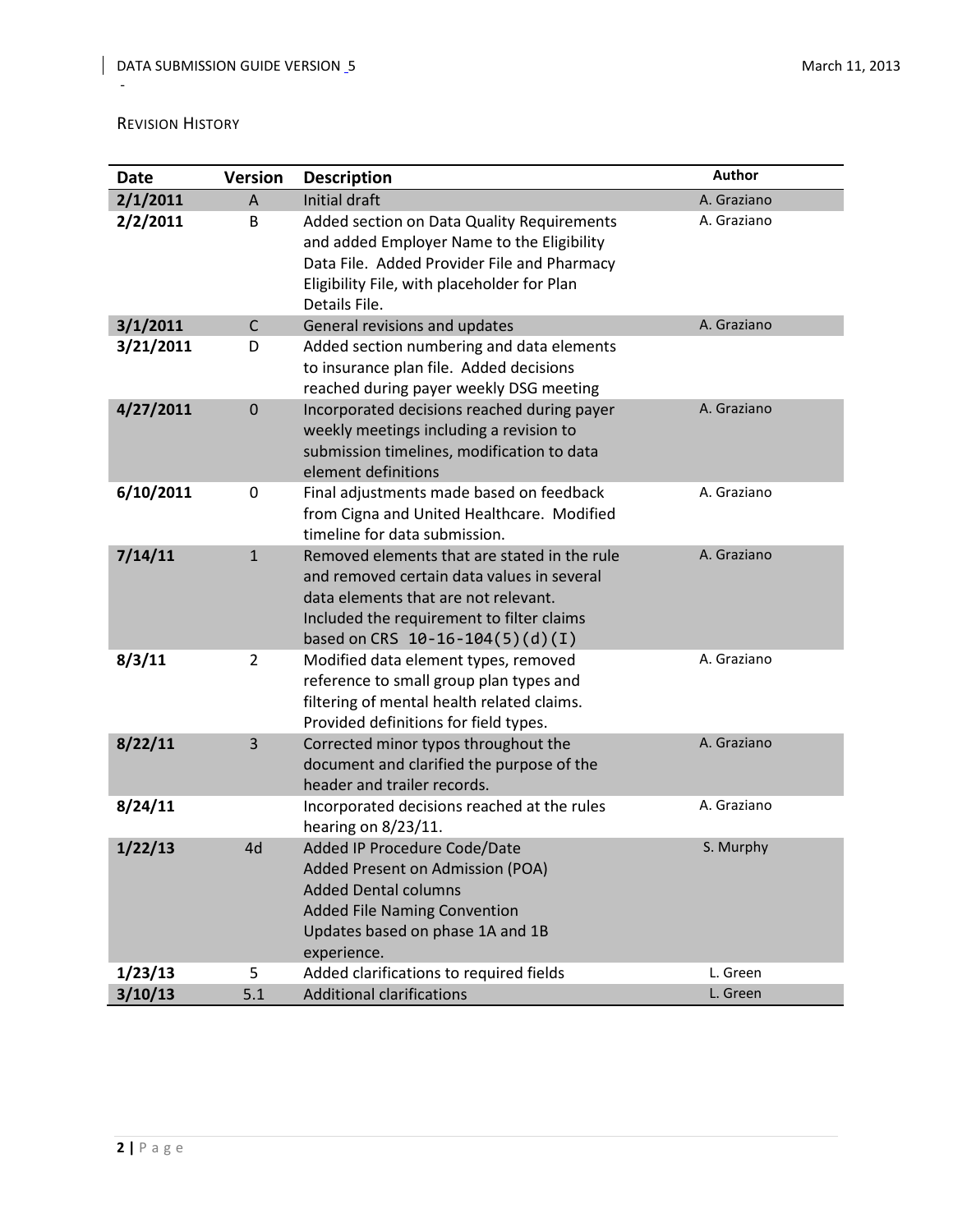# **TABLE OF CONTENTS**

| 1.0     |  |
|---------|--|
| $1.1$   |  |
| 2.0     |  |
| 3.0     |  |
| 4.0     |  |
| 5.0     |  |
|         |  |
| $A-1$   |  |
|         |  |
|         |  |
| $A-1.1$ |  |
| $A-2$   |  |
|         |  |
|         |  |
| $A-2.1$ |  |
| $A-3$   |  |
|         |  |
|         |  |
| $A-3.1$ |  |
| $A - 4$ |  |
|         |  |
|         |  |
|         |  |
|         |  |
|         |  |
|         |  |
|         |  |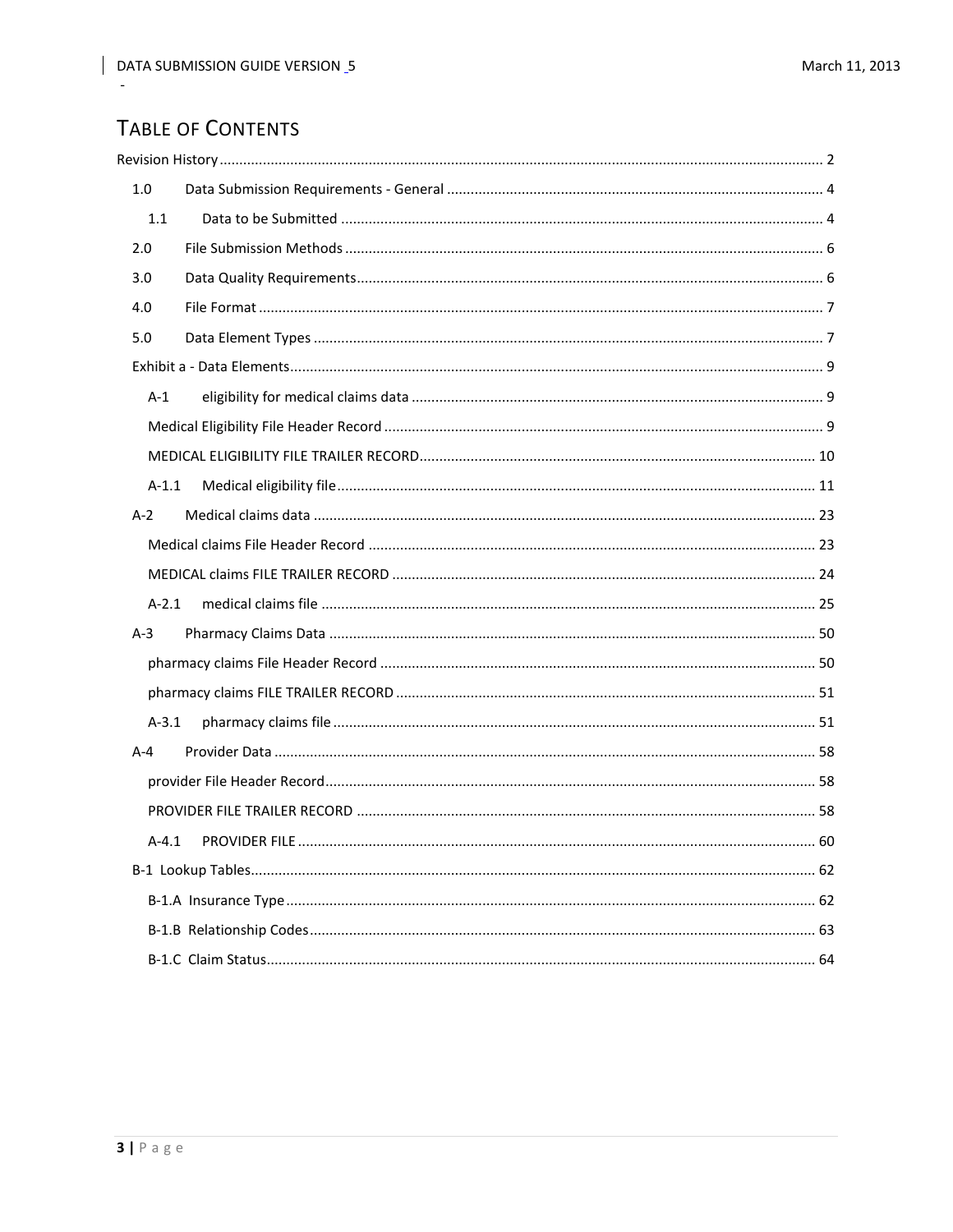# <span id="page-3-0"></span>1.0 DATA SUBMISSION REQUIREMENTS - GENERAL

Data submissions detailed below will include eligibility, medical claims, pharmacy claims, and provider data (Health Care Data). Field definitions and other relevant data associated with these submissions are specified in Exhibit A. These datasets have been developed by the APCD Council in collaboration with stakeholders across the nation. Refer to APCD Rule 0615 for definitions and other requirements.

Each payer will be required to submit to administrator documentation supporting their standard data extract files that will include a data dictionary mapping internal system data elements to the data elements defined in this DSG. The documentation should include a detailed description of how the data extracts are created and how the requirements of this DSG and the rule are accomplished, including specifications on what data is being excluded and the parameters that define that excluded data.

## <span id="page-3-1"></span>1.1 DATA TO BE SUBMITTED

#### 1.2.1 MEDICAL CLAIMS DATA

- a) Payers shall report health care service paid claims and encounters for all Colorado resident members. Payers may be required to identify encounters corresponding to a capitation payment (Exhibit A-2).
- b) A Colorado resident is defined as any eligible member whose residence is within the State of Colorado, and all covered dependents. An exception to this is subscribers covered under a student plan. In this case, any student enrolled in a student plan for a Colorado college/university would be considered a Colorado resident regardless of their address of record.
- c) Payers must provide information to identify the type of service and setting in which the service was provided. Each submitted data file shall have control totals and transmission control data as defined in the Header and Trailer Record for each defined file. (see Exhibit A for specifics).

Claim data is required for submission for each month during which some action has `been taken on that claim (ie payment, adjustment or other modification). Any claims that have been "soft" denied (denied for incompleteness, incorrect or other administrative reasons) which the data supplier expects to be resubmitted upon correction, do not have to be submitted until corrections have been completed and the claim paid. It is desirable that payers provide a reference that links the original claim to all subsequent actions associated with that claim (see Exhibit A-2 for specifics).

d) ICD-9/ICD-10 Diagnosis and Procedure Codes are required to accurately report risk factors related to the Episode of Care. CPT/HCPCS codes are also required.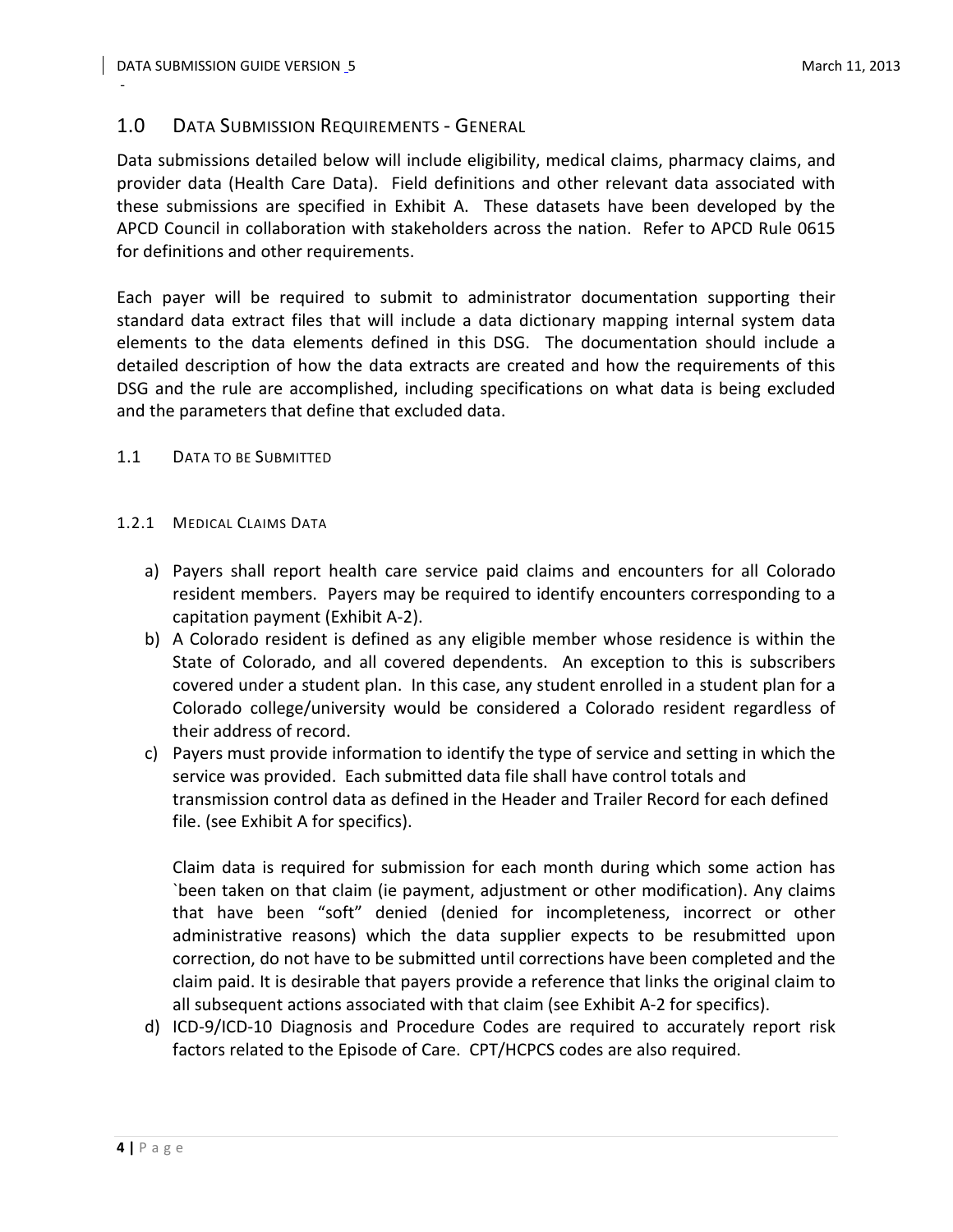- e) For historical data submitted during the onboarding process, payers shall provide as a separate report monthly totals of covered members (Colorado residents) for the periods associated with the Historical Data (1/1/2009 through 12/31/2011).
- f) Dental Claims: Stand alone dental carriers should provide contact information to the Colorado APCD when these rules become effective. The Colorado APCD will notify stand alone dental carriers of the process for submitting test files and regular updates. The process will include opportunities to discuss submission requirements prior to due dates.

#### 1.2.2 PHARMACY CLAIMS

- a) Health Care Payers must provide data for all pharmacy paid claims for prescriptions that were actually dispensed to members and paid (Exhibit A-3).
- b) If your health plan allows for medical coverage without pharmacy (or vice versa), ME018 – ME020 in Exhibit A-1 provides data elements in which such options must be identified in order to effectively and accurately aggregate claims based on Episodes of Care.

#### 1.2.3 MEMBER ELIGIBILITY DATA

- a) Health Care Payers must provide a data set that contains information on every covered plan member who is a Colorado resident (see paragraph 1.2.1.b above) whether or not the member utilized services during the reporting period. The file must include member identifiers, subscriber name and identifier, member relationship to subscriber, residence, age, race, ethnicity and language, and other required fields to allow retrieval of related information from pharmacy and medical claims data sets (Exhibit A).
- b) If dual coverage exists, send coverage of eligible members where payer insurance is primary or tertiary. ME028 is a flag to indicate whether this insurance is primary or tertiary coverage.

## 1.2.4 PROVIDER DATA

- a) Health Care Payers must provide a data set that contains information on every provider for whom claims were adjudicated during the targeted reporting period.
- b) In the event the same provider delivered and was reimbursed for services rendered from two different physical locations, than the provider data file shall contain two separate records for that same provider reflecting each of those physical locations. One record shall be provided for each unique physical location for a provider.

# 1.3 COORDINATION OF SUBMISSIONS

a) In the event that the health plan contracts with a pharmacy benefits manager or other service entity that manages claims for Colorado residents, the health plan shall be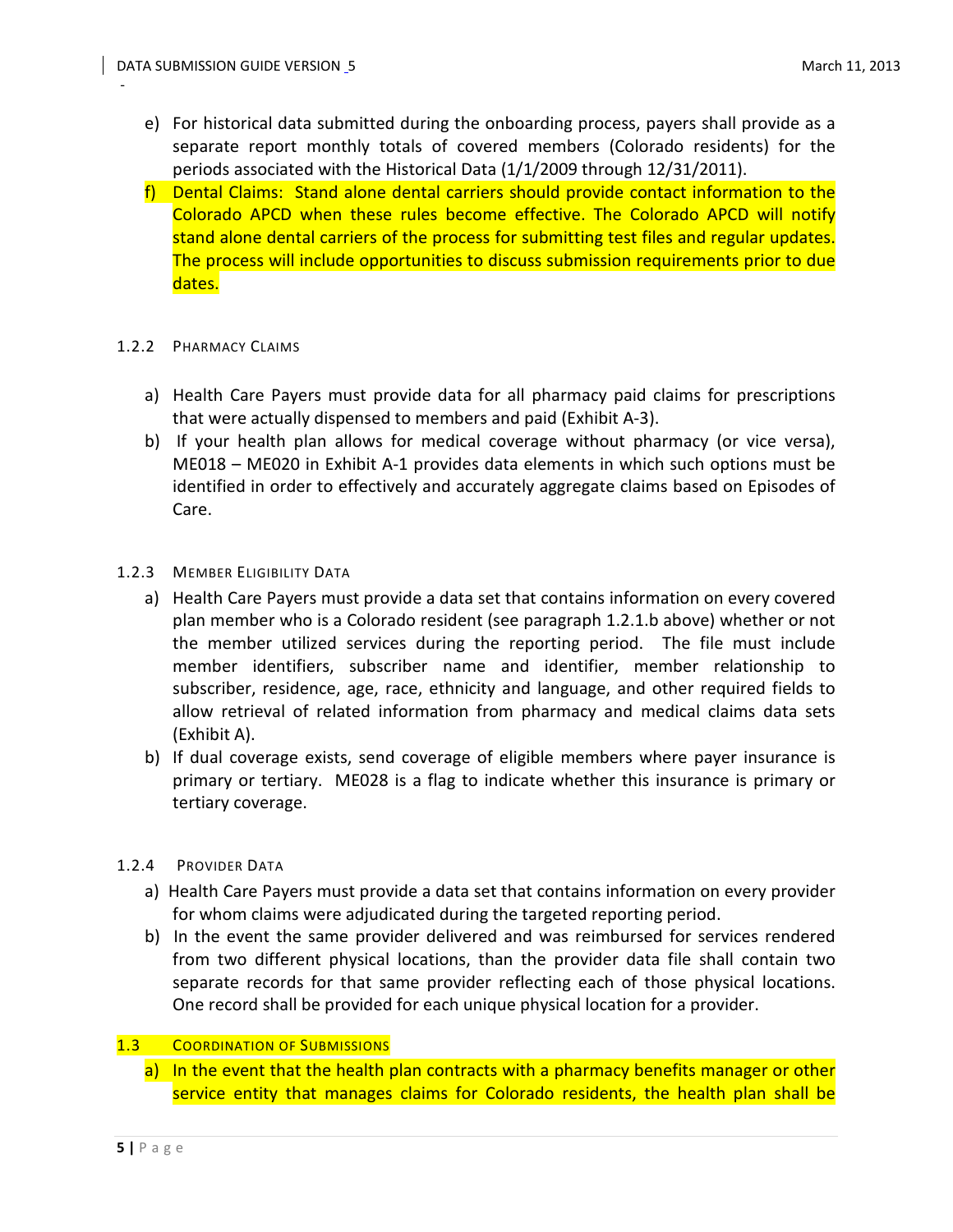responsible for ensuring that complete and accurate files are submitted to the APCD by the subcontractor. The health plan shall ensure that the member identification information on the subcontractor's file(s) is consistent with the member identification information on the health plan's eligibility, medical claims and dental claims files. The health plan shall include utilization and cost information for all services provided to members under any financial arrangement, including subcapitated, bundled and global payment arrangements.

## <span id="page-5-0"></span>2.0 FILE SUBMISSION METHODS

- 2.1. SFTP Secure File Transport Protocol involves logging on to the appropriate FTP site and sending or receiving files using the SFTP client.
- 2.2 Web Upload This method allows the sending and receiving of files and messages without the installation of additional software. This method requires internet access, a username and password.

#### <span id="page-5-1"></span>3.0 DATA QUALITY REQUIREMENTS

- 3.1 The data elements in Exhibit A provide, in addition to field definitions, an indicator regarding data elements that are required. A data element that is required must contain a value unless a waiver is put in place with a specific payer who is unable to provide that data element due to system limitations. A data element marked as "TH" means that a % of all records must have a value in this field based on the expected frequency that this data element is available. Data files that do not achieve this threshold percentage for that data element may be rejected or require follow up prior to load into the APCD. A data element marked as "O" is an optional data element that should be provided when available, but otherwise may contain a null value.
- 3.2 Data validation and quality edits will be developed in collaboration with each payer and refined as test data and production data is brought into the APCD. Data files missing required fields, or when claim line/record line totals don't match, may be rejected on submission. Other data elements will be validated against established ranges as the database is populated and may require manual intervention in order to ensure the data is correct.

The objective is to populate the APCD with quality data and each payer will need to work interactively with CIVHC to develop data extracts that achieve validation and quality specifications. This is the purpose of test data submissions early in the implementation process. Waivers may be granted, at the discretion of CIVHC, for data variances that cannot be corrected due to systematic issues that require substantial effort to correct.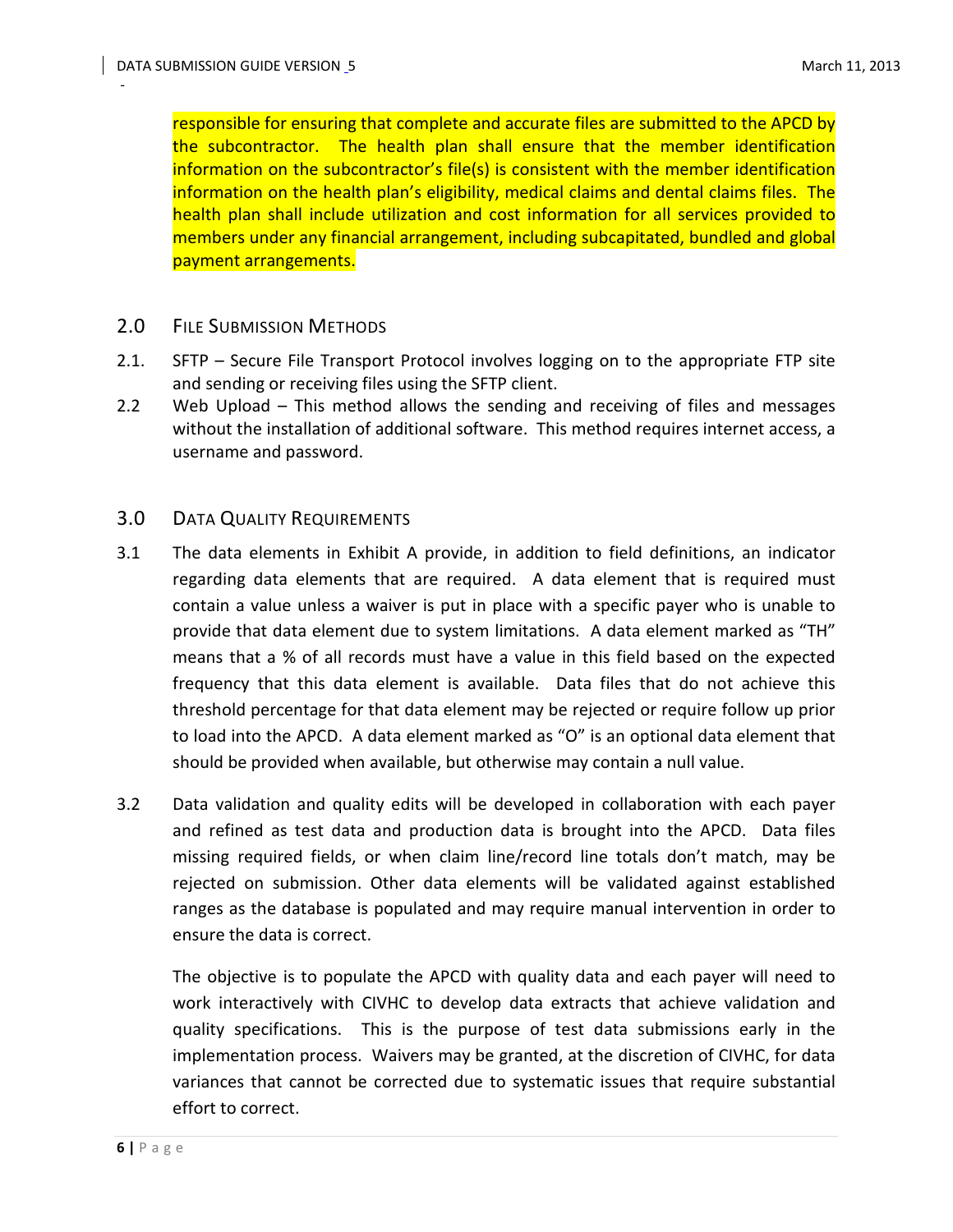# <span id="page-6-0"></span>4.0 FILE FORMAT

-

4.1 All files submitted to the APCD will be formatted as standard text file.

Text files all comply with the following standards:

- a) Always one line item per row; No single line item of data may contain carriage return or line feed characters.
- b) All rows delimited by the carriage return + line feed character combination.
- c) All fields are variable field length, delimited using the pipe character (ASCII=124). It is imperative that no pipes ('|') appear in the data itself. If your data contains pipes, either remove them or discuss using an alternate delimiter character.
- d) Text fields are *never* demarcated or enclosed in single or double quotes. Any quotes detected are regarded as a part of the actual data.
- e) The first row *always* contains the names of data columns.
- f) Unless otherwise stipulated, numbers (ID numbers, account numbers, etc) do not contain spaces, hyphens or other punctuation marks.
- g) Text fields are never padded with leading or trailing spaces or tabs.
- h) Numeric fields are never padded with leading or trailing zeros.
- i) If a field is not available, or is not applicable, leave it blank. 'Blank' means do not supply any value at all between pipes (including quotes or other characters).
- 4.2 File Naming Convention All files submitted to the APCD shall have a naming convention developed to facilitate file management without requiring access to the contents.

All files names will follow the template:

*COAPCD\_PayerID\_TestorProd\_EntityAbreviation\_SubmisionDate\_CoveragePeriodDate.txt*

- PayerID This is the payer ID assigned to each submitter
- TestorProd Test for test files; Prod for production
- EntityAbbreviation ME, MC, PC, MP
- SubmissionDate Date File was produced. This date should be in the YYYYMMDD format.
- CoveragePeriodDate The coverage period for the transmission. This date should be in the YYYYMMDD format.
- <span id="page-6-1"></span>5.0 DATA ELEMENT TYPES

date – date data type for dates from 1/1/0001 through 12/31/9999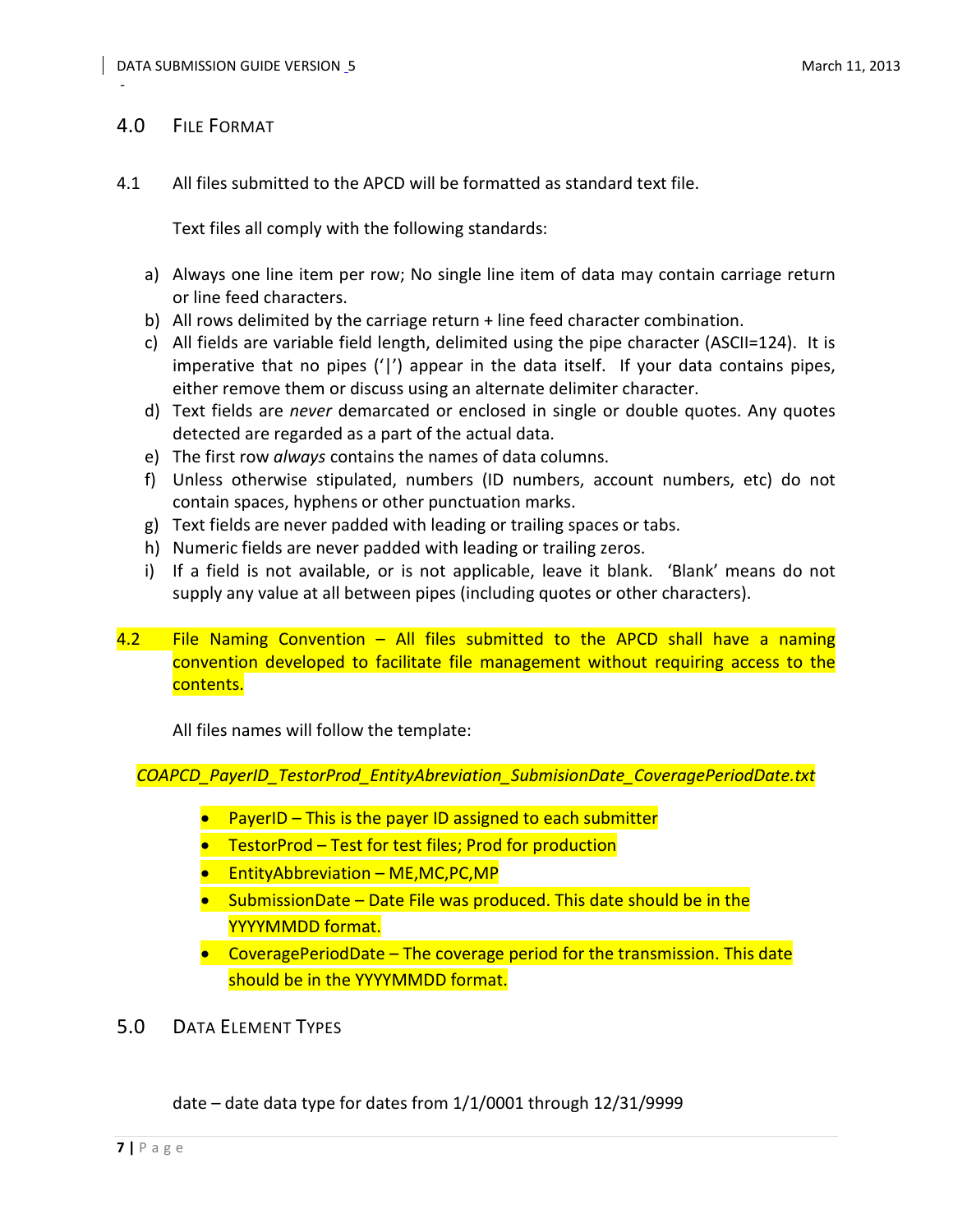int – integer (whole number)

# tinyint – integer data from 0 through 255

decimal/numeric – fixed precision and scale numeric data

char – fixed length non-unicode data with a max of 8,000 characters

varchar – variable length non-unicode data with a maximum of 8,000 characters

text – variable length non-unicode data with a maximum of 2^31 -1 characters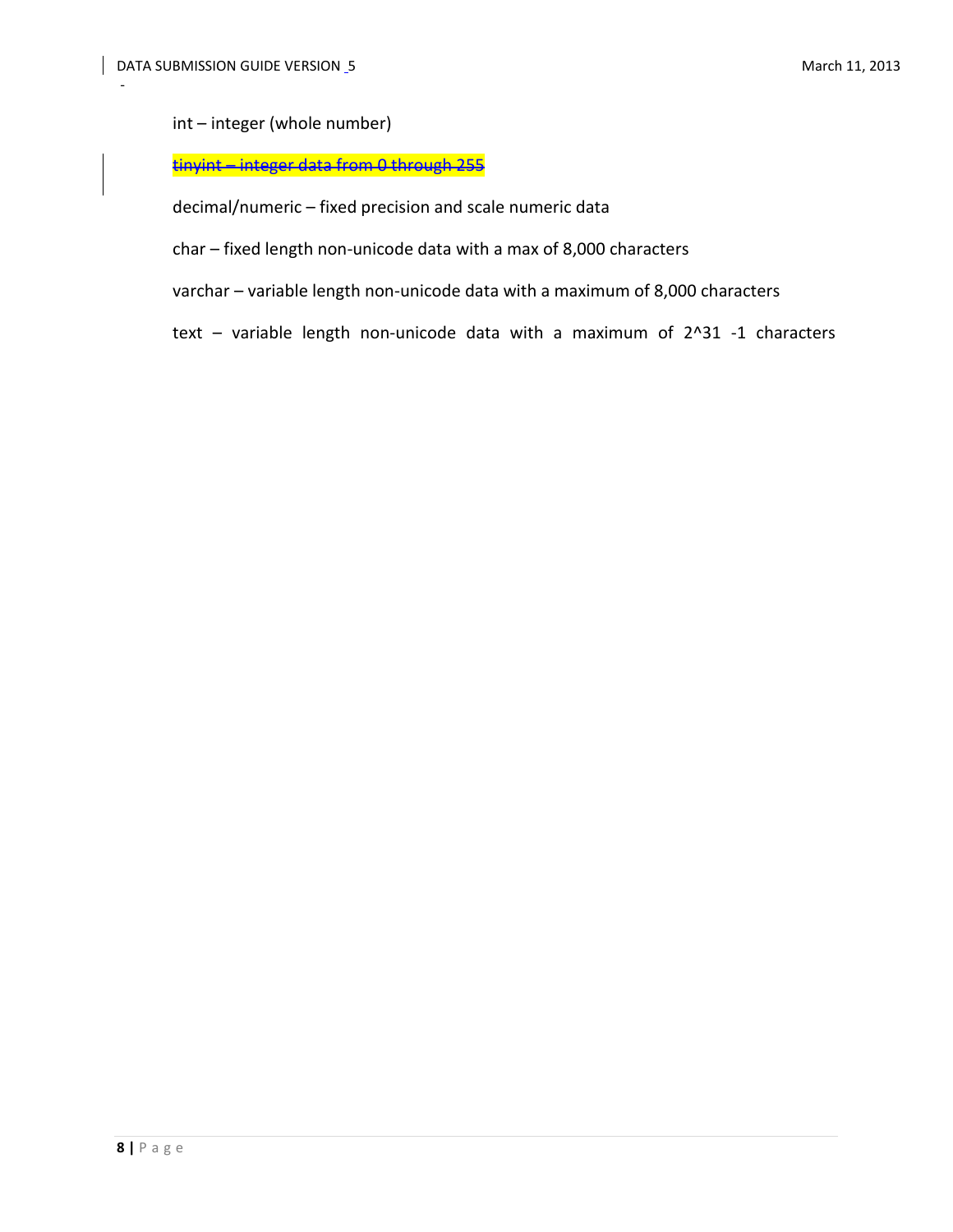# EXHIBIT A - DATA ELEMENTS

# A-1 ELIGIBILITY FOR MEDICAL CLAIMS DATA

# Frequency: Monthly Upload via FTP or Web Portal

It is extremely important that the member ID (Member Suffix or Sequence Number) is unique to an individual and that this unique identifier in the eligibility file is consistent with the unique identifier in the medical claims/pharmacy file. This provides linkage between medical and pharmacy claims during established coverage periods and is critical for the implementation of Episode of Care reporting.

<span id="page-8-1"></span><span id="page-8-0"></span>For Historic Data collected, eligibility is to be reported for all Colorado residents who were covered members during that reporting month. In the event historical address data is not available, eligibility data for historical months shall be reported based on member's last known or current address. It is acknowledged that for some payers there may not be an eligibility record for each member identified in the medical claims file for that same period. In order to reconcile the total number of Colorado resident covered members for this 3 year period, each payer is to submit a summary report that totals the number of Colorado resident covered members for each month for Historic Data.

Additional formatting requirements:

- Eligibility files are formatted to provide one record per member per month. Member is either the Subscriber or the Subscriber's dependents.
- Data for administration fees, premiums, and capitation fees is contained on the eligibility file is pre-allocated (i.e. broken out by employee by month) to match the eligibility data
- <span id="page-8-2"></span>• Payers submit data in a single, consistent format for each data type.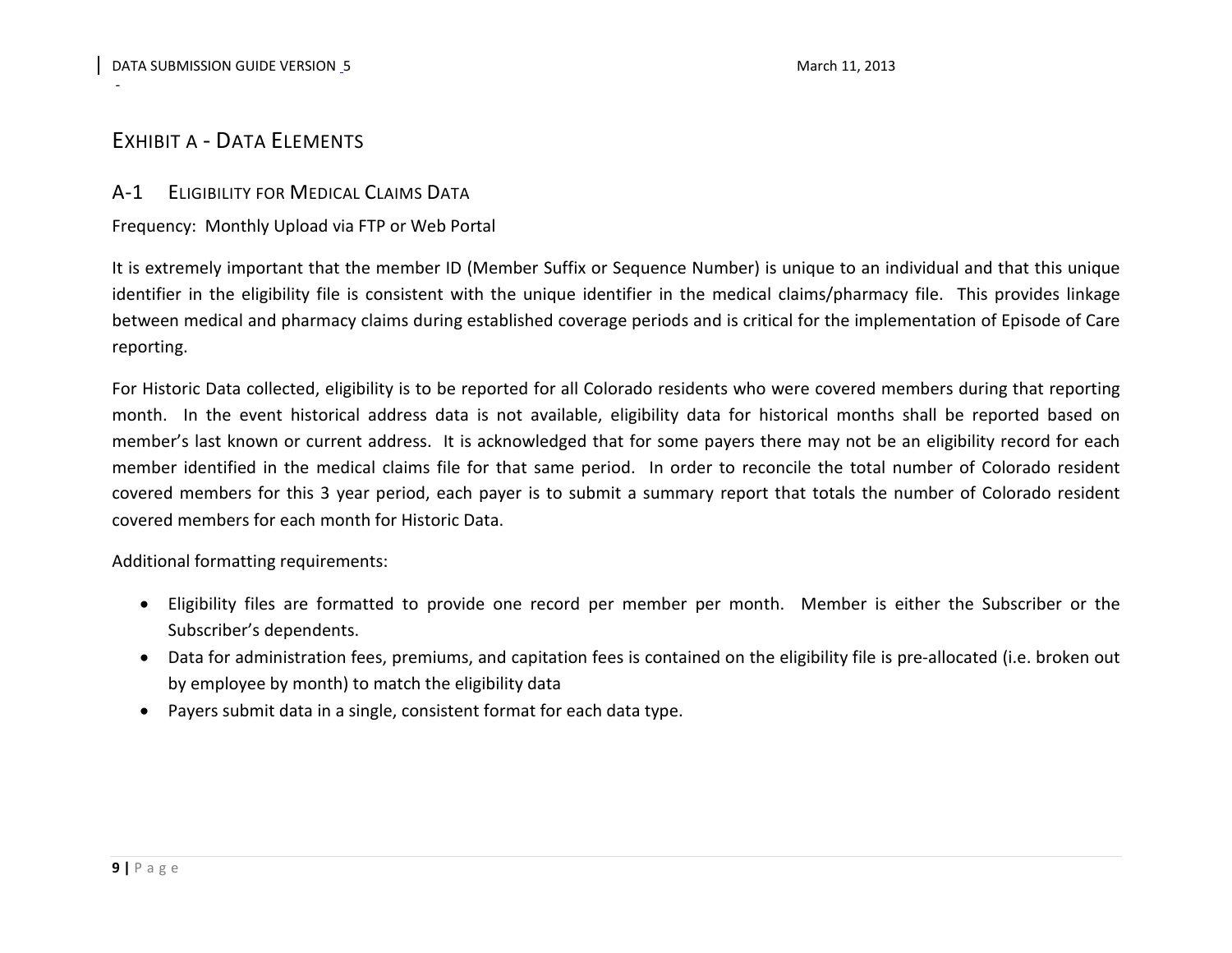| <b>MEDICAL ELIGIBILITY FILE HEADER RECORD</b> |
|-----------------------------------------------|
|                                               |

| Data Element # | Data Element        | Type    | Max Length | <b>Description/valid values</b>                              |
|----------------|---------------------|---------|------------|--------------------------------------------------------------|
|                | <b>Name</b>         |         |            |                                                              |
| HD001          | Record Type         | char    |            | ME.                                                          |
| HD002          | Payer Code          | varchar | 8          | NAIC code (example: 12345); leave blank if not applicable    |
|                |                     |         |            | <b>Distributed by CIVHC</b>                                  |
| HD003          | Payer Name          | varchar | 75         | <b>Distributed by CIVHC</b>                                  |
| HD004          | <b>Beginning</b>    | date    | 6          | <b>CCYYMM</b>                                                |
|                | Month               |         |            |                                                              |
| HD005          | <b>Ending Month</b> | date    | 6          | <b>CCYYMM</b>                                                |
| HD006          | Record count        | int     | 10         | Total number of records submitted in the medical eligibility |
|                |                     |         |            | file, excluding header and trailer records                   |

# MEDICAL ELIGIBILITY FILE TRAILER RECORD

<span id="page-9-0"></span>

| Data Element # | Date Element           | <b>Type</b> | <b>Max Length</b> | <b>Description/valid values</b>                           |
|----------------|------------------------|-------------|-------------------|-----------------------------------------------------------|
|                | <b>Name</b>            |             |                   |                                                           |
| <b>TR001</b>   | Record Type            | char        |                   | МE                                                        |
| <b>TR002</b>   | Payer Code             | varchar     | 8                 | NAIC code (example: 12345); leave blank if not applicable |
|                |                        |             |                   | <b>Distributed by CIVHC</b>                               |
| <b>TR003</b>   | Payer Name             | varchar     | 75                | [note: previous edition had no entry here] Distributed by |
|                |                        |             |                   | <b>CIVHC</b>                                              |
| <b>TR004</b>   | Beginning              | date        | 6                 | <b>CCYYMM</b>                                             |
|                | Month                  |             |                   |                                                           |
| <b>TR005</b>   | <b>Ending Month</b>    | date        | 6                 | <b>CCYYMM</b>                                             |
| <b>TR006</b>   | <b>Extraction Date</b> | date        | 8                 | <b>CCYYMMDD YYYYMMDD</b>                                  |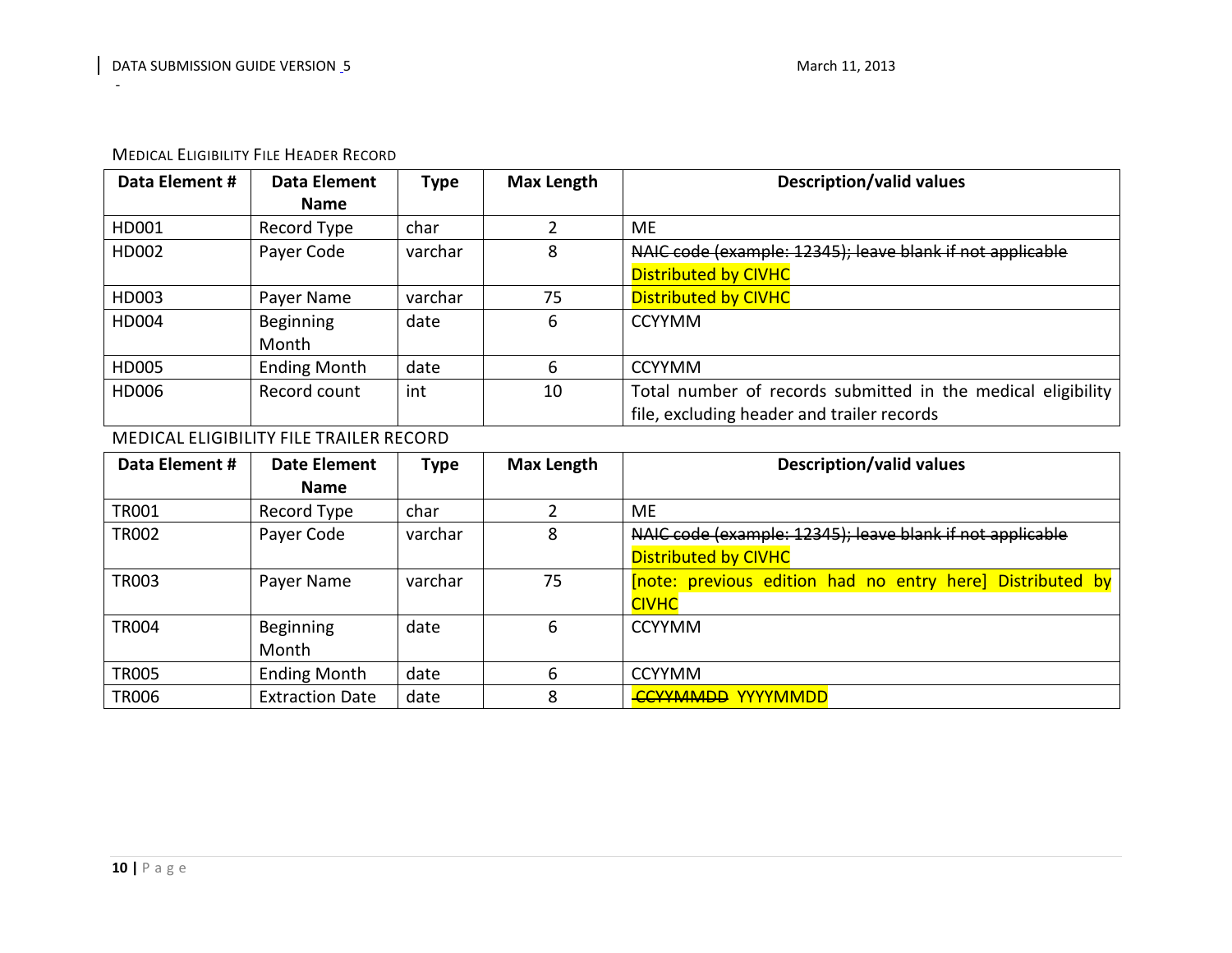#### A-1.1 MEDICAL ELIGIBILITY FILE

<span id="page-10-0"></span>

| Data         | <b>Reference</b> | Data Element   | <b>Type</b> | Length        | <b>Description/Codes/Sources</b>                       | <b>Required</b>  |
|--------------|------------------|----------------|-------------|---------------|--------------------------------------------------------|------------------|
| Element #    |                  | <b>Name</b>    |             |               |                                                        |                  |
|              |                  |                |             |               |                                                        |                  |
| <b>ME001</b> | N/A              |                | varchar     | 8             | Payer submitting payments assigned by CIVHC            | R.               |
|              |                  | Payer Code     |             |               | (may be multiple to support different platforms,       |                  |
|              |                  |                |             |               | or as reguired)Distributed by CIVHC                    |                  |
|              |                  |                |             |               |                                                        |                  |
| <b>ME002</b> | N/A              |                | varchar     | 30            | <b>CMS National Plan ID or NAIC</b>                    | Ω                |
|              |                  | Payer Name     |             |               | <b>Distributed by CIVHC</b>                            |                  |
|              |                  |                |             |               |                                                        |                  |
| <b>ME003</b> | 271/2110C        | Insurance Type | char        | $\mathcal{P}$ | See Lookup Table B-1.A                                 | <mark>e</mark> R |
|              | /EB/ /04,        | Code/Product   |             |               |                                                        |                  |
|              | 271/2110D        |                |             |               | 2013 changes: Required field; codes added to           |                  |
|              | /EB/ /04         |                |             |               | Lookup Table.                                          |                  |
|              |                  |                |             |               |                                                        |                  |
| <b>ME004</b> | N/A              | Year           | int         | 4             | 4 digit Year for which eligibility is reported in this | $\mathsf{R}$     |
|              |                  |                |             |               | submission                                             |                  |
| <b>ME005</b> | N/A              | Month          | char        | $\mathbf{2}$  | Month for which eligibility is reported in this        | $\mathsf{R}$     |
|              |                  |                |             |               | submission expressed numerical from 01 to 12.          |                  |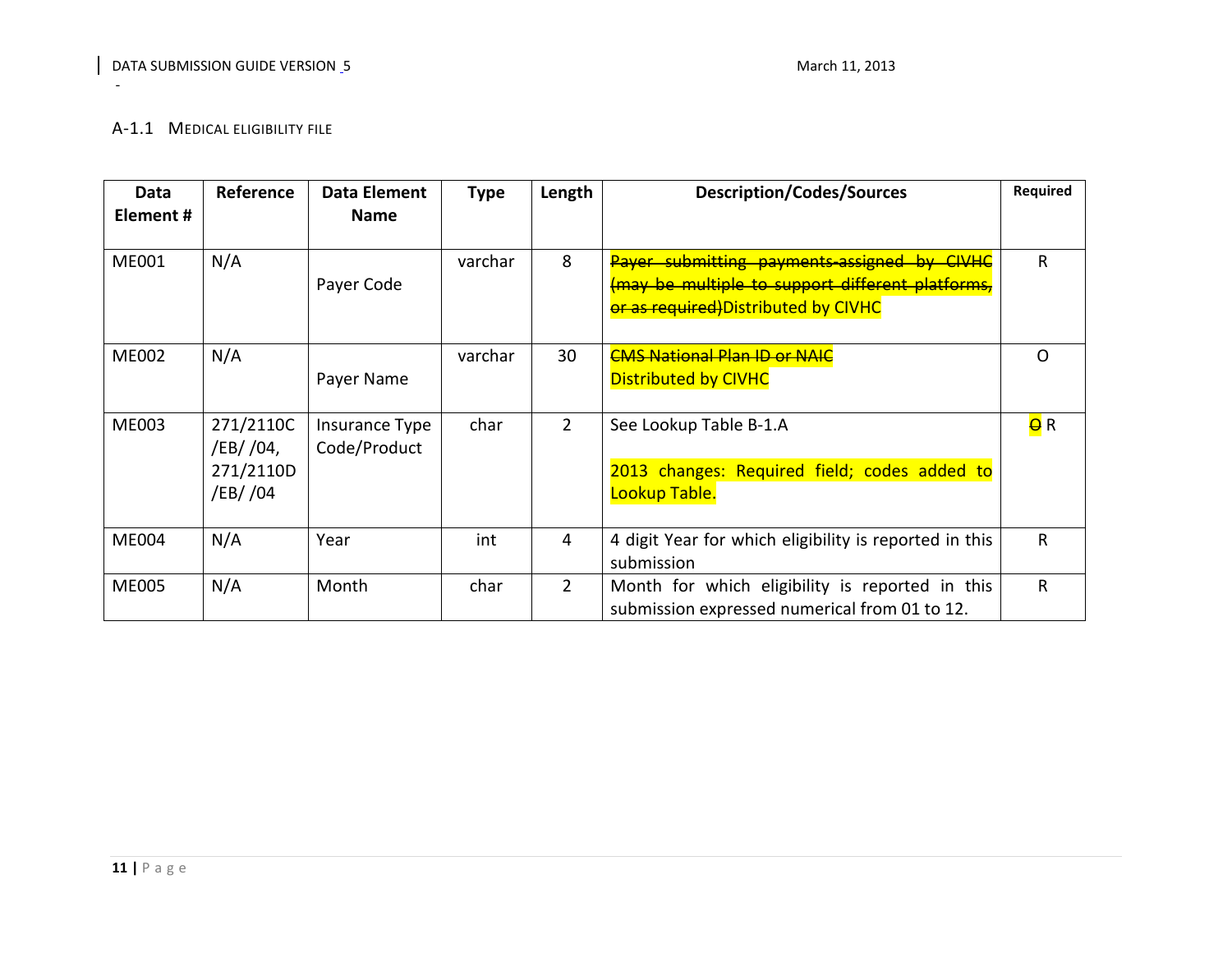| <b>Data</b>  | Reference  | <b>Data Element</b>  | <b>Type</b> | Length         | <b>Description/Codes/Sources</b>              | Required     |
|--------------|------------|----------------------|-------------|----------------|-----------------------------------------------|--------------|
| Element#     |            | <b>Name</b>          |             |                |                                               |              |
|              |            |                      |             |                |                                               |              |
| <b>ME006</b> | 271/2100C  | <b>Insured Group</b> | varchar     | 30             | Group or policy number - not the number that  | $\mathsf{R}$ |
|              | /REF/1L/02 | or Policy            |             |                | uniquely identifies the subscriber            |              |
|              |            | Number               |             |                |                                               |              |
|              | 271/2100C  |                      |             |                |                                               |              |
|              | /REF/IG/02 |                      |             |                |                                               |              |
|              |            |                      |             |                |                                               |              |
|              | 271/2100C  |                      |             |                |                                               |              |
|              | /REF/6P/02 |                      |             |                |                                               |              |
|              |            |                      |             |                |                                               |              |
|              | 271/2100D  |                      |             |                |                                               |              |
|              | /REF/1L/02 |                      |             |                |                                               |              |
|              | 271/2100D  |                      |             |                |                                               |              |
|              | /REF/IG/02 |                      |             |                |                                               |              |
|              |            |                      |             |                |                                               |              |
|              | 271/2100D  |                      |             |                |                                               |              |
|              | /REF/6P/02 |                      |             |                |                                               |              |
| <b>ME007</b> | 271/2110C  | Coverage Level       | char        | $\overline{3}$ | Benefit coverage level                        | $\mathsf{R}$ |
|              | /EB/ /02,  | Code                 |             |                |                                               |              |
|              | 271/2110D  |                      |             |                |                                               |              |
|              | /EB/ /02   |                      |             |                |                                               |              |
|              |            |                      |             |                | CHD Children Only                             |              |
|              |            |                      |             |                | <b>DEP Dependents Only</b>                    |              |
|              |            |                      |             |                | <b>ECH Employee and Children</b>              |              |
|              |            |                      |             |                | EPN Employee plus N where N equals the number |              |
|              |            |                      |             |                | of other covered dependents                   |              |
|              |            |                      |             |                | ELF Employee and Life Partner                 |              |
|              |            |                      |             |                | <b>EMP</b> Employee Only                      |              |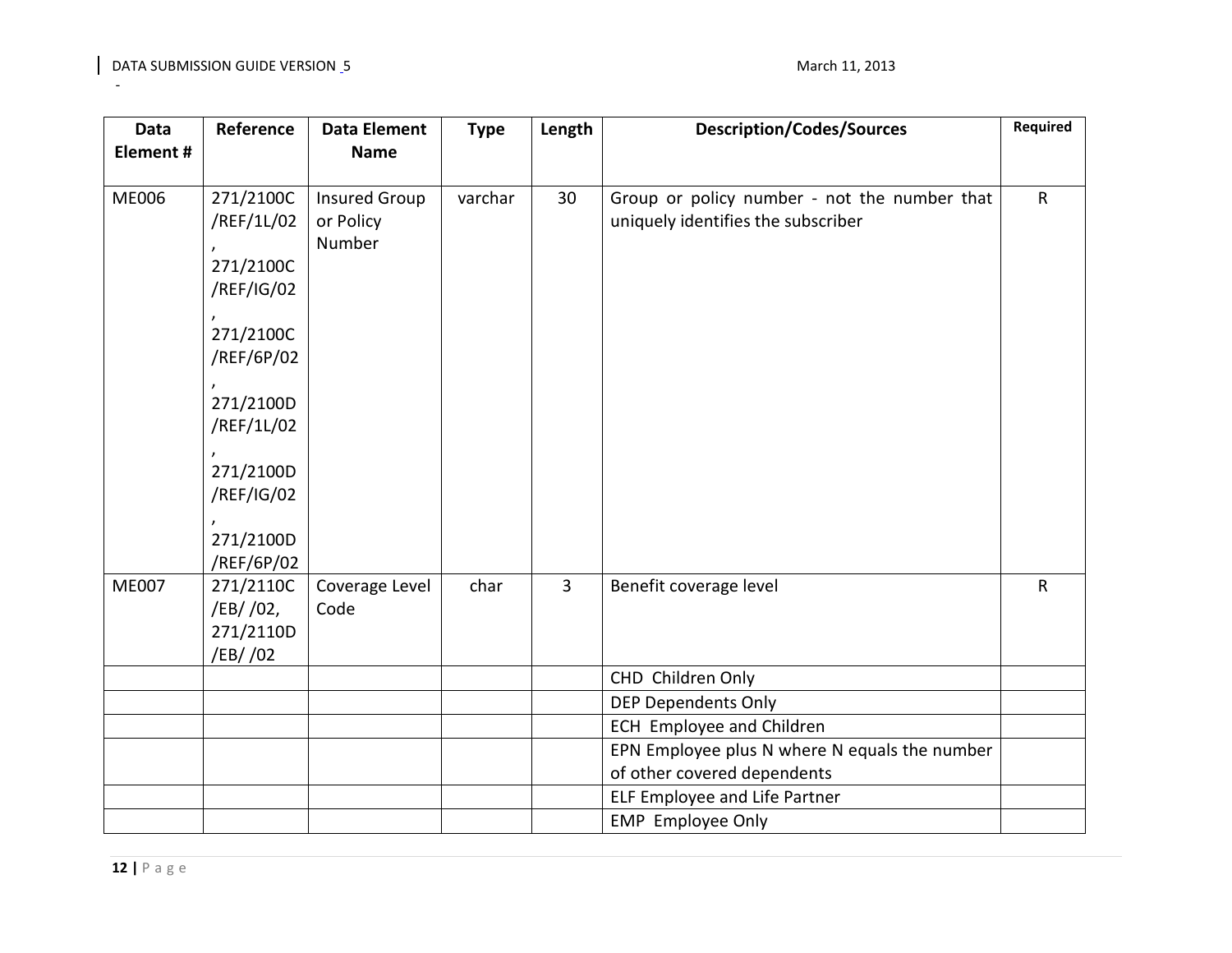| <b>Data</b><br>Element# | Reference                                                   | <b>Data Element</b><br><b>Name</b>             | <b>Type</b> | Length | <b>Description/Codes/Sources</b>                                                                                                                                                                                                                                | Required     |
|-------------------------|-------------------------------------------------------------|------------------------------------------------|-------------|--------|-----------------------------------------------------------------------------------------------------------------------------------------------------------------------------------------------------------------------------------------------------------------|--------------|
|                         |                                                             |                                                |             |        | ESP Employee and Spouse                                                                                                                                                                                                                                         |              |
|                         |                                                             |                                                |             |        | FAM Family                                                                                                                                                                                                                                                      |              |
|                         |                                                             |                                                |             |        | IND Individual                                                                                                                                                                                                                                                  |              |
|                         |                                                             |                                                |             |        | SPC Spouse and Children                                                                                                                                                                                                                                         |              |
|                         |                                                             |                                                |             |        | SPO Spouse Only                                                                                                                                                                                                                                                 |              |
| <b>ME008</b>            | 271/2100C<br>/NM1/MI/<br>09                                 | Subscriber<br><b>Social Security</b><br>Number | varchar     | 9      | Subscriber's social security number; Set as null if<br>unavailable                                                                                                                                                                                              | <b>TH</b>    |
| <b>ME009</b>            | 271/2100C<br>/NM1/MI/<br>09                                 | Plan Specific<br>Contract<br>Number            | varchar     | 128    | Plan assigned subscriber's contract number; Set<br>as null if contract number = subscriber's social<br>security number or use an alternate unique<br>identifier such as Medicaid ID. Must be an<br>identifier that is unique to the subscriber.                 | $\mathsf{R}$ |
| ME010                   | N/A                                                         | <b>Member Suffix</b><br>or Sequence<br>Number  | varchar     | 128    | Unique number of the member within the<br>contract. Must be an identifier that is unique to<br>the member.<br>This column is the unique identifying column for<br>membership and related medical and pharmacy<br>claims. Only one record per eligibility month. | $\mathsf{R}$ |
| ME011                   | 271/2100C<br>/NM1/MI/<br>09,<br>271/2100D<br>/NM1/MI/<br>09 | Member<br>Identification<br>Code               | varchar     | 9      | Member's social security number; Set as null if<br>contract number = subscriber's social security<br>number or use an alternate unique identifier such<br>as Medicaid ID. Must be an identifier that is<br>unique to the member.                                | <b>TH</b>    |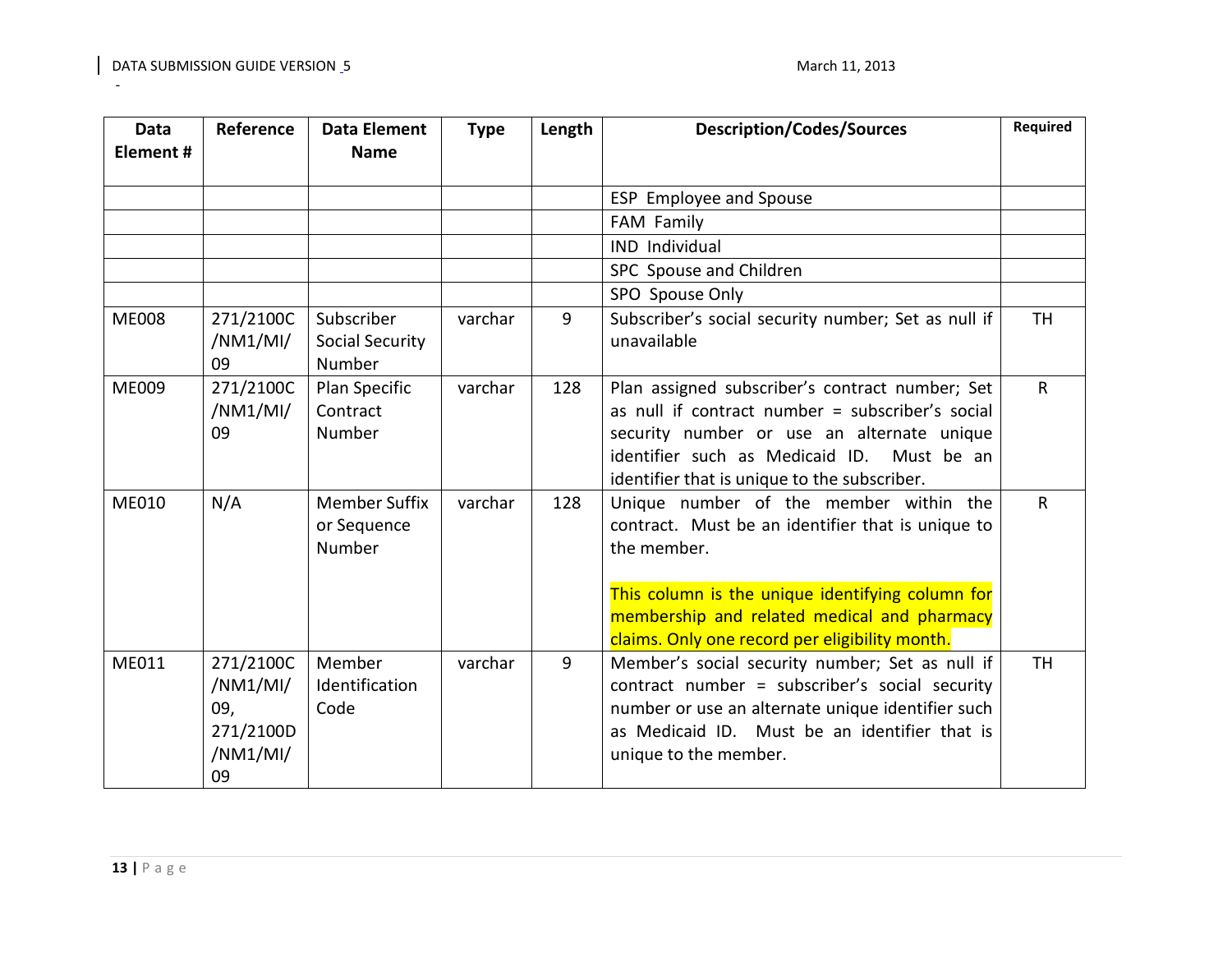| <b>Data</b><br>Element# | Reference      | <b>Data Element</b><br><b>Name</b> | <b>Type</b> | Length       | <b>Description/Codes/Sources</b>                  | Required     |
|-------------------------|----------------|------------------------------------|-------------|--------------|---------------------------------------------------|--------------|
|                         |                |                                    |             |              |                                                   |              |
| ME012                   | 271/2100C      | Individual                         | char        | $2^{\circ}$  | Member's relationship to insured $-$ see Lookup   | $\mathsf{R}$ |
|                         | /INS/Y/02,     | Relationship                       |             |              | Table B-1.B                                       |              |
|                         | 271/2100D      | Code                               |             |              |                                                   |              |
|                         | /INS/N/02      |                                    |             |              |                                                   |              |
| ME013                   | 271/2100C      | Member                             | char        | $\mathbf{1}$ | $M - Male$                                        | $\mathsf R$  |
|                         | /DMG/          | Gender                             |             |              | $F -$ Female                                      |              |
|                         | /03,           |                                    |             |              | <b>U - UNKNOWN</b>                                |              |
|                         | 271/2100D      |                                    |             |              |                                                   |              |
|                         | /DMG//03       |                                    |             |              |                                                   |              |
| ME014                   | 271/2100C      | <b>Member Date</b>                 | char        | 8            | <b>CCYYMMDD</b> YYYYMMDD                          | $\mathsf{R}$ |
|                         | /DMG/D8/       | of Birth                           |             |              |                                                   |              |
|                         | 02,            |                                    |             |              |                                                   |              |
|                         | 271/2100D      |                                    |             |              |                                                   |              |
|                         | /DMG/D8/<br>02 |                                    |             |              |                                                   |              |
| ME015                   | 271/2100C      | <b>Member City</b>                 | varchar     | 30           | City location of member                           | $\mathsf{R}$ |
|                         | $/N4/$ /01,    | Name                               |             |              |                                                   |              |
|                         | 271/2100D      |                                    |             |              |                                                   |              |
|                         | /N4//01        |                                    |             |              |                                                   |              |
| ME016                   | 271/2100C      | <b>Member State</b>                | char        | $2^{\circ}$  | As defined by the US Postal Service               | $\mathsf{R}$ |
|                         | $/N4/$ /02,    | or Province                        |             |              |                                                   |              |
|                         | 271/2100D      |                                    |             |              |                                                   |              |
|                         | /N4/02         |                                    |             |              |                                                   |              |
| ME017                   | 271/2100C      | Member ZIP                         | varchar     | 11           | ZIP Code of member - may include non-US codes.    | $\mathsf{R}$ |
|                         | $/N4/$ /03,    | Code                               |             |              | Do not include dash. Plus 4 optional but desired. |              |
|                         | 271/2100D      |                                    |             |              |                                                   |              |
|                         | /N4//03        |                                    |             |              |                                                   |              |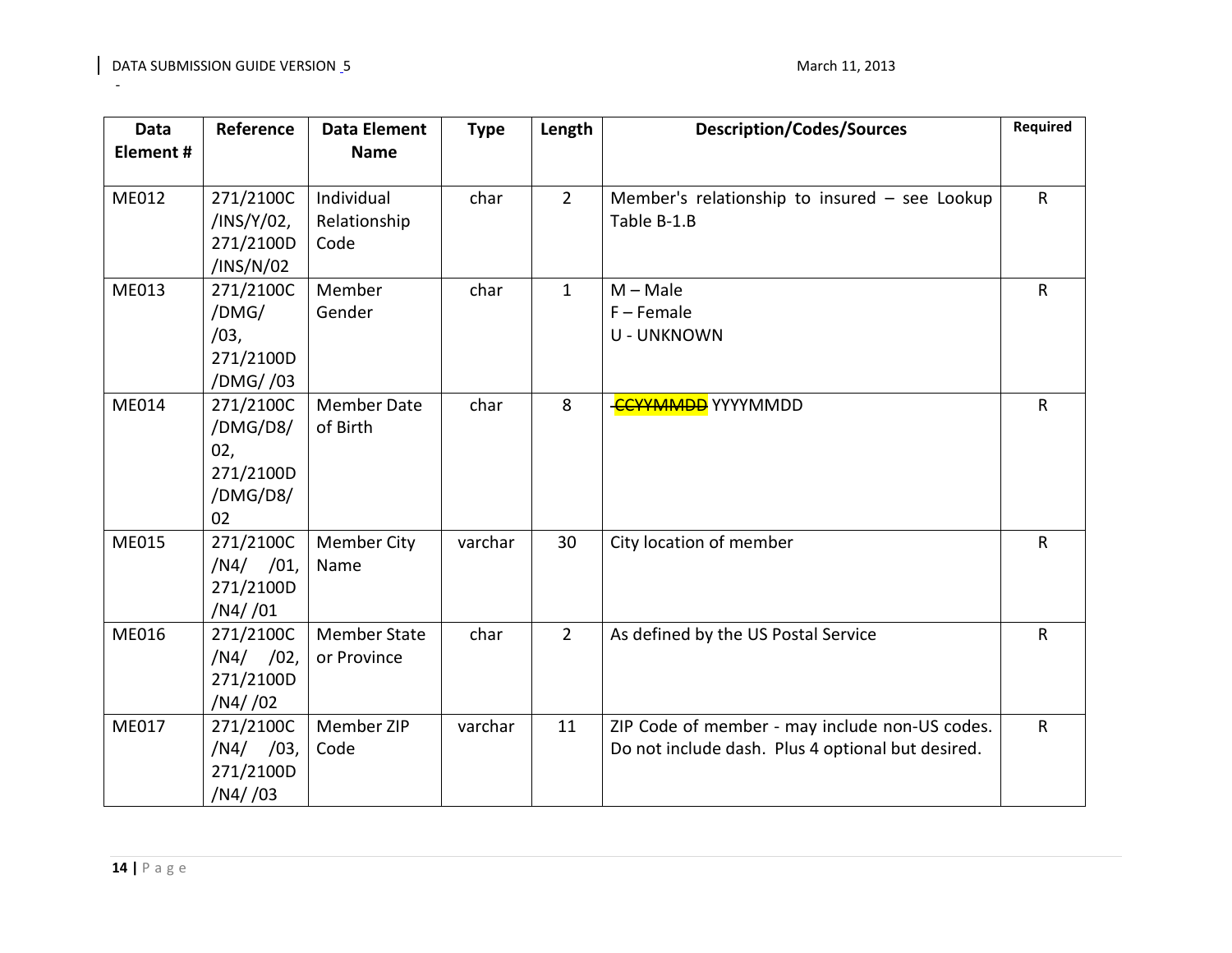| Data<br>Element# | Reference | <b>Data Element</b><br><b>Name</b> | <b>Type</b> | Length       | <b>Description/Codes/Sources</b>             | Required     |
|------------------|-----------|------------------------------------|-------------|--------------|----------------------------------------------|--------------|
| <b>ME018</b>     | N/A       | Medical                            | char        | $\mathbf{1}$ | $Y - YES$                                    | $\mathsf{R}$ |
|                  |           | Coverage                           |             |              | $N - NO$                                     |              |
|                  |           |                                    |             |              | 3 - UNKNOWN                                  |              |
| ME019            | N/A       | Prescription                       | char        | $\mathbf{1}$ | $Y - YES$                                    | $\mathsf{R}$ |
|                  |           | Drug Coverage                      |             |              | $N - NO$                                     |              |
|                  |           |                                    |             |              | 3 - UNKNOWN                                  |              |
| <b>ME020</b>     | N/A       | Dental                             | char        | $\mathbf{1}$ | $Y - YES$                                    | $\mathsf R$  |
|                  |           | Coverage                           |             |              | $N - NO$                                     |              |
|                  |           |                                    |             |              | 3 - UNKNOWN                                  |              |
| ME021            | N/A       | Race 1                             | varchar     | 6            |                                              | $\mathsf{O}$ |
|                  |           |                                    |             |              | R1 American Indian/Alaska Native             |              |
|                  |           |                                    |             |              | R <sub>2</sub> Asian                         |              |
|                  |           |                                    |             |              | R3 Black/African American                    |              |
|                  |           |                                    |             |              | R4 Native Hawaiian or other Pacific Islander |              |
|                  |           |                                    |             |              | R5 White                                     |              |
|                  |           |                                    |             |              | R9 Other Race                                |              |
|                  |           |                                    |             |              | <b>UNKNOW Unknown/Not Specified</b>          |              |
| <b>ME022</b>     | N/A       | Race 2                             | varchar     | 6            | See code set for ME021.                      | $\mathsf{O}$ |
| ME023            | N/A       | <b>Other Race</b>                  | varchar     | 15           | List race if MC021or MC022 are coded as R9.  | $\mathsf{O}$ |
| ME024            | N/A       | Hispanic<br>Indicator              | char        | $\mathbf{1}$ |                                              | $\mathsf{O}$ |
|                  |           |                                    |             |              | Y = Patient is Hispanic/Latino/Spanish       |              |
|                  |           |                                    |             |              | N = Patient is not Hispanic/Latino/Spanish   |              |
|                  |           |                                    |             |              | $U = Unknown$                                |              |
| <b>ME025</b>     | N/A       | Ethnicity 1                        | varchar     | 6            |                                              | $\mathsf O$  |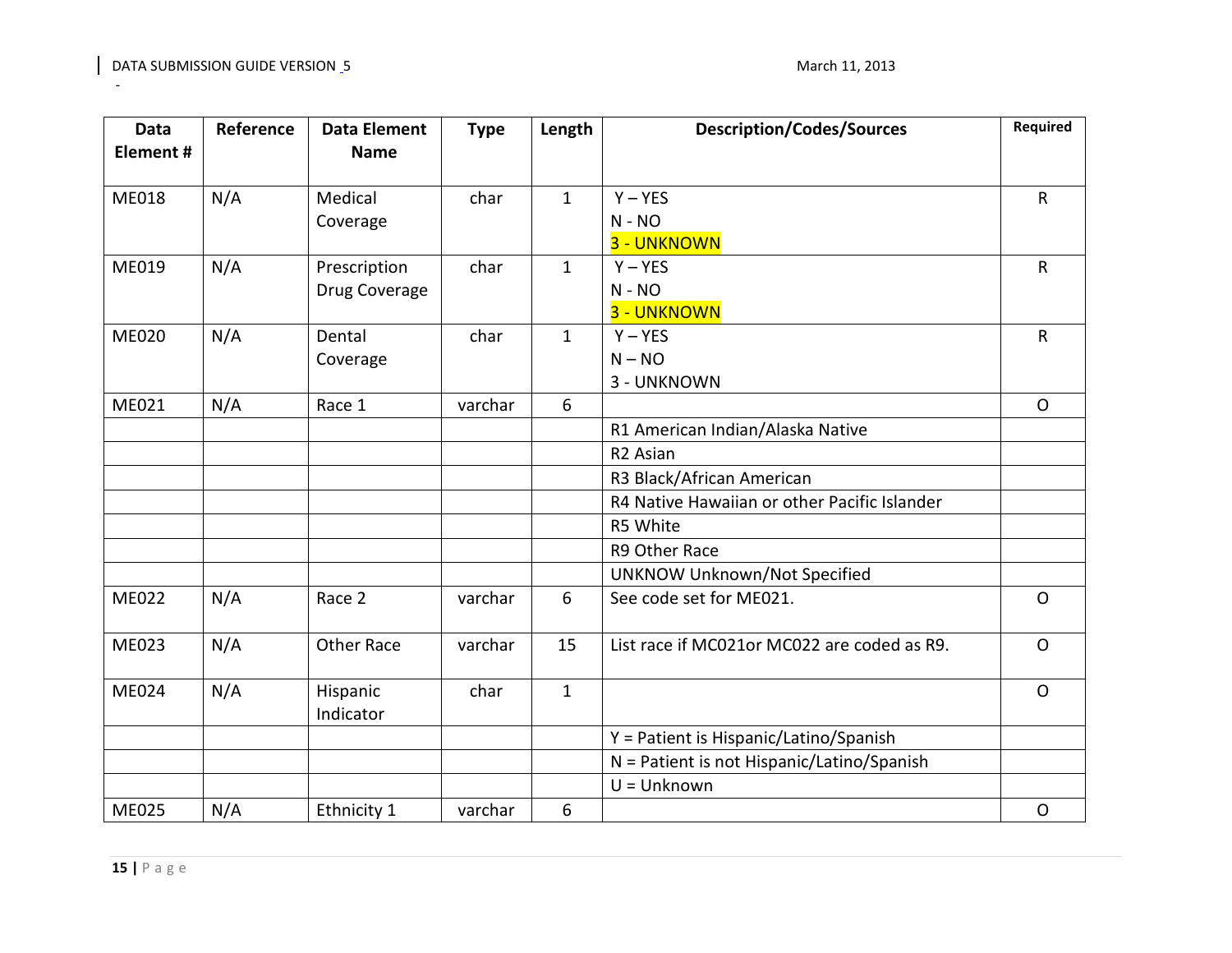| <b>Data</b> | Reference | <b>Data Element</b> | <b>Type</b> | Length | <b>Description/Codes/Sources</b>                | Required |
|-------------|-----------|---------------------|-------------|--------|-------------------------------------------------|----------|
| Element#    |           | <b>Name</b>         |             |        |                                                 |          |
|             |           |                     |             |        |                                                 |          |
|             |           |                     |             |        | 2182-4 Cuban                                    |          |
|             |           |                     |             |        | 2184-0 Dominican                                |          |
|             |           |                     |             |        | 2148-5 Mexican, Mexican American, Chicano       |          |
|             |           |                     |             |        | 2180-8 Puerto Rican                             |          |
|             |           |                     |             |        | 2161-8 Salvadoran                               |          |
|             |           |                     |             |        | 2155-0<br>Central American (not otherwise       |          |
|             |           |                     |             |        | specified)                                      |          |
|             |           |                     |             |        | 2165-9 South American (not otherwise specified) |          |
|             |           |                     |             |        | 2060-2 African                                  |          |
|             |           |                     |             |        | 2058-6 African American                         |          |
|             |           |                     |             |        | <b>AMERCN American</b>                          |          |
|             |           |                     |             |        | 2028-9 Asian                                    |          |
|             |           |                     |             |        | 2029-7 Asian Indian                             |          |
|             |           |                     |             |        | <b>BRAZIL Brazilian</b>                         |          |
|             |           |                     |             |        | 2033-9 Cambodian                                |          |
|             |           |                     |             |        | <b>CVERDN Cape Verdean</b>                      |          |
|             |           |                     |             |        | CARIBI Caribbean Island                         |          |
|             |           |                     |             |        | 2034-7 Chinese                                  |          |
|             |           |                     |             |        | 2169-1 Columbian                                |          |
|             |           |                     |             |        | 2108-9 European                                 |          |
|             |           |                     |             |        | 2036-2 Filipino                                 |          |
|             |           |                     |             |        | 2157-6 Guatemalan                               |          |
|             |           |                     |             |        | 2071-9 Haitian                                  |          |
|             |           |                     |             |        | 2158-4 Honduran                                 |          |
|             |           |                     |             |        | 2039-6 Japanese                                 |          |
|             |           |                     |             |        | 2040-4 Korean                                   |          |
|             |           |                     |             |        | 2041-2 Laotian                                  |          |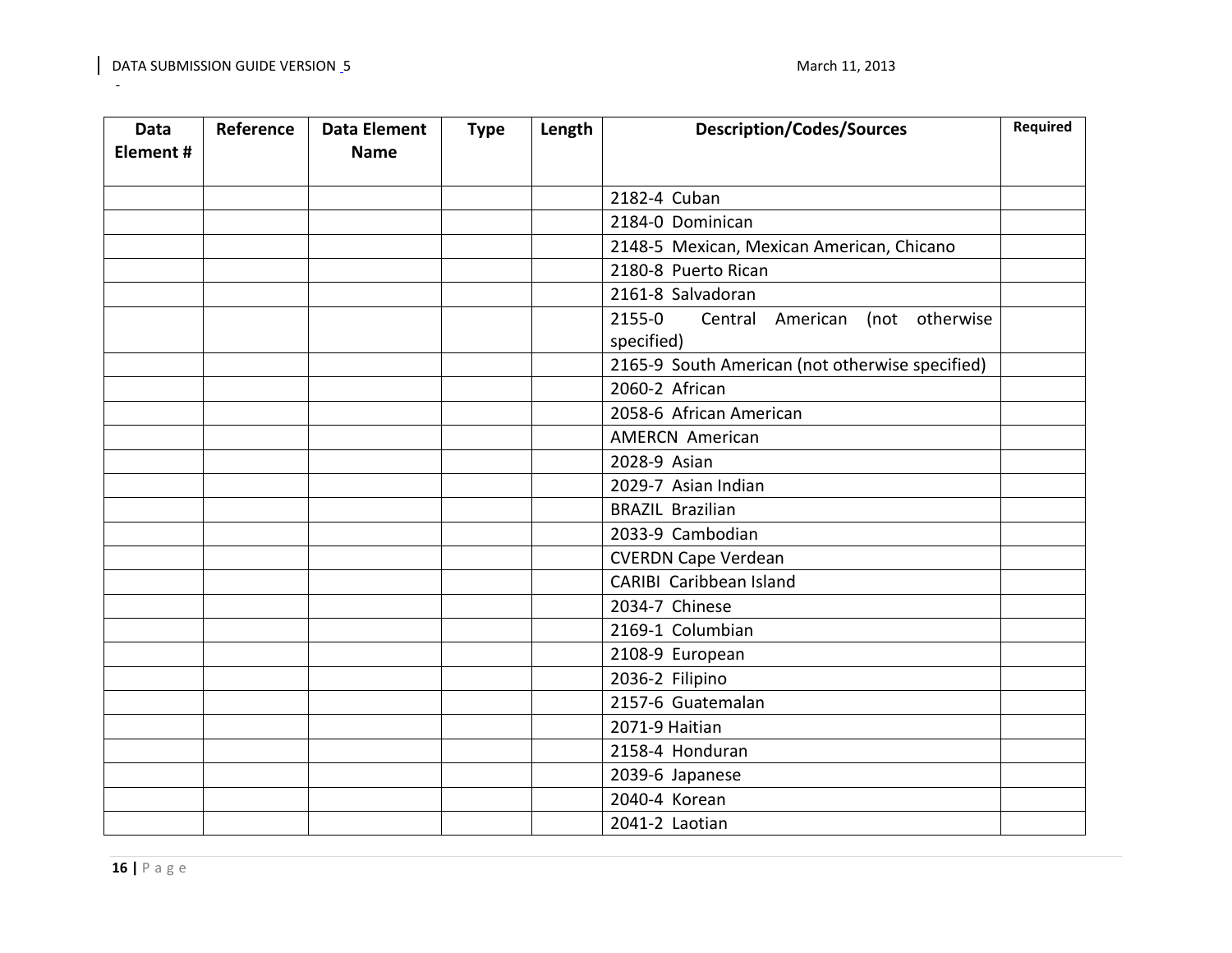| Data<br>Element# | Reference | <b>Data Element</b><br><b>Name</b> | <b>Type</b> | Length         | <b>Description/Codes/Sources</b>                                                                                                                                                                                    | Required     |
|------------------|-----------|------------------------------------|-------------|----------------|---------------------------------------------------------------------------------------------------------------------------------------------------------------------------------------------------------------------|--------------|
|                  |           |                                    |             |                | 2118-8 Middle Eastern                                                                                                                                                                                               |              |
|                  |           |                                    |             |                | PORTUG Portuguese                                                                                                                                                                                                   |              |
|                  |           |                                    |             |                | <b>RUSSIA Russian</b>                                                                                                                                                                                               |              |
|                  |           |                                    |             |                | EASTEU Eastern European                                                                                                                                                                                             |              |
|                  |           |                                    |             |                | 2047-9 Vietnamese                                                                                                                                                                                                   |              |
|                  |           |                                    |             |                | <b>OTHER Other Ethnicity</b>                                                                                                                                                                                        |              |
|                  |           |                                    |             |                | <b>UNKNOW Unknown/Not Specified</b>                                                                                                                                                                                 |              |
| <b>ME026</b>     | N/A       | <b>Ethnicity 2</b>                 | varchar     | 6              | See code set for ME025.                                                                                                                                                                                             | $\Omega$     |
| ME027            | N/A       | <b>Other Ethnicity</b>             | varchar     | 20             | List ethnicity if MC025 or MC026 are coded as<br>OTHER.                                                                                                                                                             | $\Omega$     |
| <b>ME028</b>     | N/A       | Primary<br>Insurance<br>Indicator  | char        | $\mathbf{1}$   | Y - Yes, primary insurance<br>$N - No$ , secondary or tertiary insurance                                                                                                                                            | $\mathsf{R}$ |
| ME029            | N/A       | Coverage Type                      | char        | $\overline{3}$ | <b>STN</b><br>short-term,<br>health<br>$\sim$<br>non-renewable<br>insurance (ie COBRA)<br>UND - plans underwritten by the insurer<br>OTH - any other plan. Insurers using this code<br>shall obtain prior approval. | $\mathsf{R}$ |
| ME030            | N/A       | Market<br>Category Code            | varchar     | 4              |                                                                                                                                                                                                                     | $\Omega$     |
|                  |           |                                    |             |                | IND - policies sold and issued directly to<br>individuals (non-group)                                                                                                                                               |              |
|                  |           |                                    |             |                | FCH - policies sold and issued directly to<br>individuals on a franchise basis                                                                                                                                      |              |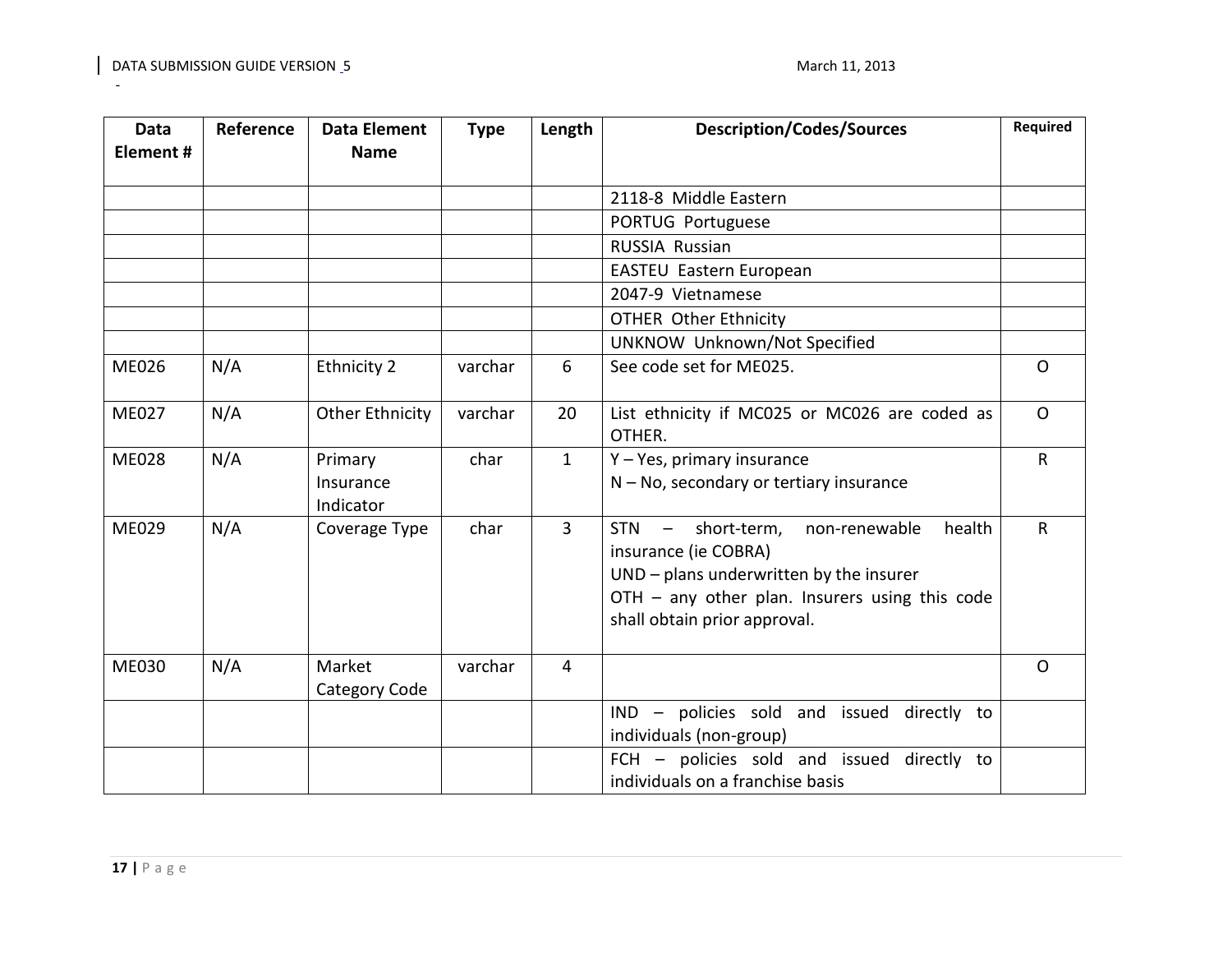| <b>Data</b>  | Reference             | <b>Data Element</b>                    | <b>Type</b> | Length       | <b>Description/Codes/Sources</b>                                                                                   | Required     |
|--------------|-----------------------|----------------------------------------|-------------|--------------|--------------------------------------------------------------------------------------------------------------------|--------------|
| Element#     |                       | <b>Name</b>                            |             |              |                                                                                                                    |              |
|              |                       |                                        |             |              | GS3 - policies sold and issued directly to<br>employers having 50 or more employees                                |              |
|              |                       |                                        |             |              | GSA - policies sold and issued directly to small<br>employers through a qualified association trust                |              |
|              |                       |                                        |             |              | OTH - policies sold to other types of entities.<br>Insurers using this market code shall obtain prior<br>approval. |              |
| <b>ME032</b> | N/A                   | <b>Group Name</b>                      | varchar     | 128          | Group name or IND for individual policies                                                                          | $\Omega$     |
| ME043        | N/A                   | <b>Member Street</b><br><b>Address</b> | varchar     | 50           | Street address of member                                                                                           | $\mathsf{R}$ |
| <b>ME044</b> | N/A                   | Employer<br>Name                       | varchar     | 50           | Name of the Employer, or if same as Group Name,<br>null                                                            | $\mathsf{O}$ |
| ME101        | 271/2100C<br>/NM1//03 | Subscriber Last<br>Name                | varchar     | 128          | The subscriber last name                                                                                           | R            |
| ME102        | 271/2100C<br>/NM1//04 | Subscriber<br><b>First Name</b>        | varchar     | 128          | The subscriber first name                                                                                          | $\mathsf R$  |
| ME103        | 271/2100C<br>/NM1//05 | Subscriber<br>Middle Initial           | char        | $\mathbf{1}$ | The subscriber middle initial                                                                                      | $\mathsf{O}$ |
| ME104        | 271/2100D<br>/NM1//03 | Member Last<br>Name                    | varchar     | 128          | The member last name                                                                                               | $\mathsf R$  |
| ME105        | 271/2100D<br>/NM1//04 | <b>Member First</b><br>Name            | varchar     | 128          | The member first name                                                                                              | $\mathsf{R}$ |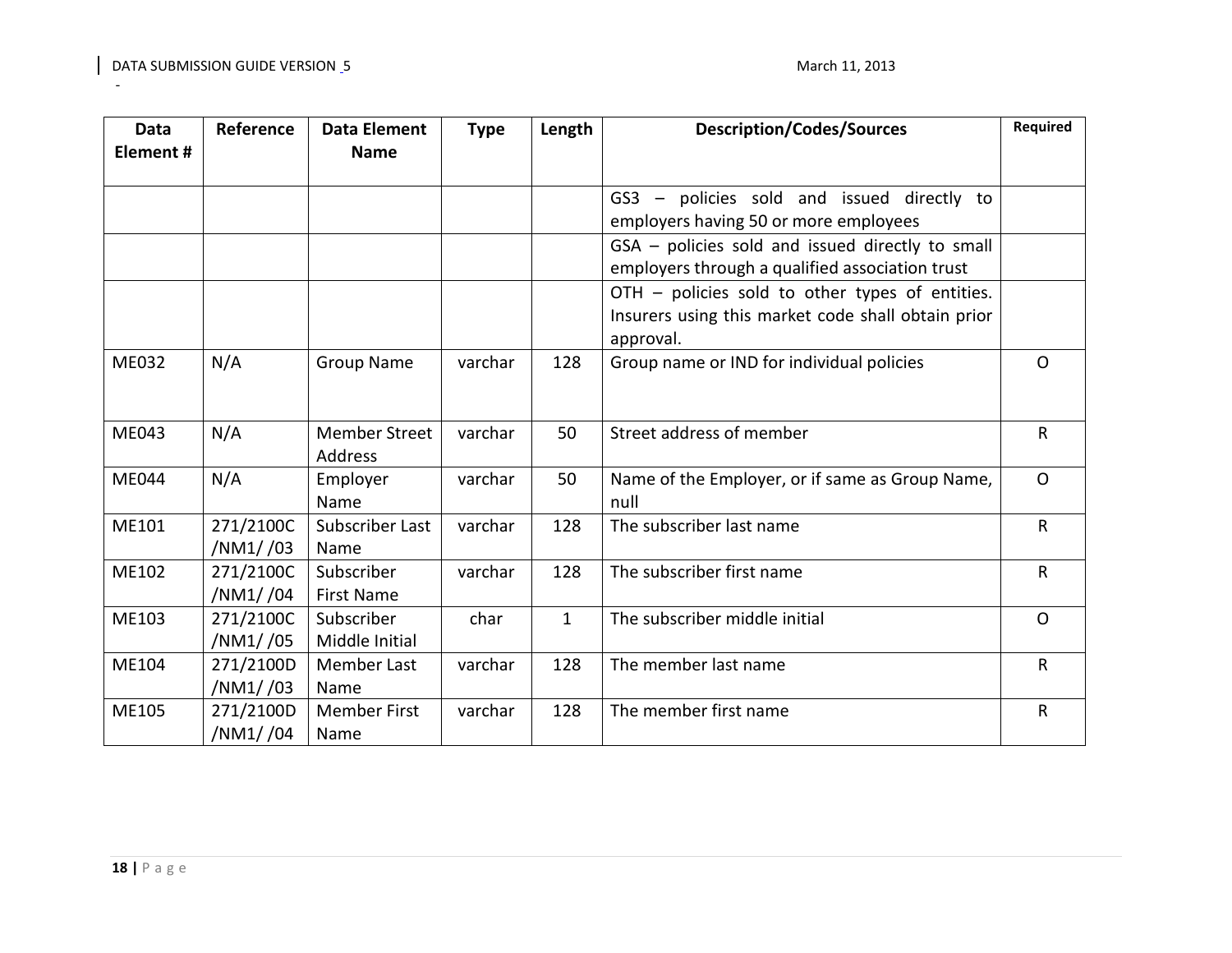| Data<br>Element # | Reference | Data Element<br><b>Name</b> | <b>Type</b> | Length       | <b>Description/Codes/Sources</b>                   | <b>Required</b> |
|-------------------|-----------|-----------------------------|-------------|--------------|----------------------------------------------------|-----------------|
|                   |           |                             |             |              |                                                    |                 |
| ME897             | N/A       | <b>Plan Effective</b>       | char        | 8            | <del>CCYYMMDD</del>                                | R               |
|                   |           | Date                        |             |              | <b>YYYYMMDD</b>                                    |                 |
|                   |           |                             |             |              | Date eligibility started for this member under     |                 |
|                   |           |                             |             |              | this plan type. The purpose of this data element   |                 |
|                   |           |                             |             |              | is to maintain eligibility span for each member.   |                 |
| <b>ME045</b>      |           | Exchange                    | char        | $\mathbf{1}$ | Identifies whether or not a policy was purchased   | R               |
|                   |           | <b>Offering</b>             |             |              | through the Colorado Health Benefits Exchange      | As of           |
|                   |           |                             |             |              | (COBHE).                                           | January         |
|                   |           |                             |             |              |                                                    | 1,2014          |
|                   |           |                             |             |              | Y=Commercial small or non-group QHP purchased      |                 |
|                   |           |                             |             |              | through the ExchangeN=Commercial small or          |                 |
|                   |           |                             |             |              | non-group QHP purchased outside the Exchange       |                 |
|                   |           |                             |             |              | U = Not applicable (plan/product is not offered in |                 |
|                   |           |                             |             |              | the commercial small or nongroup market)           |                 |
|                   |           |                             |             |              |                                                    |                 |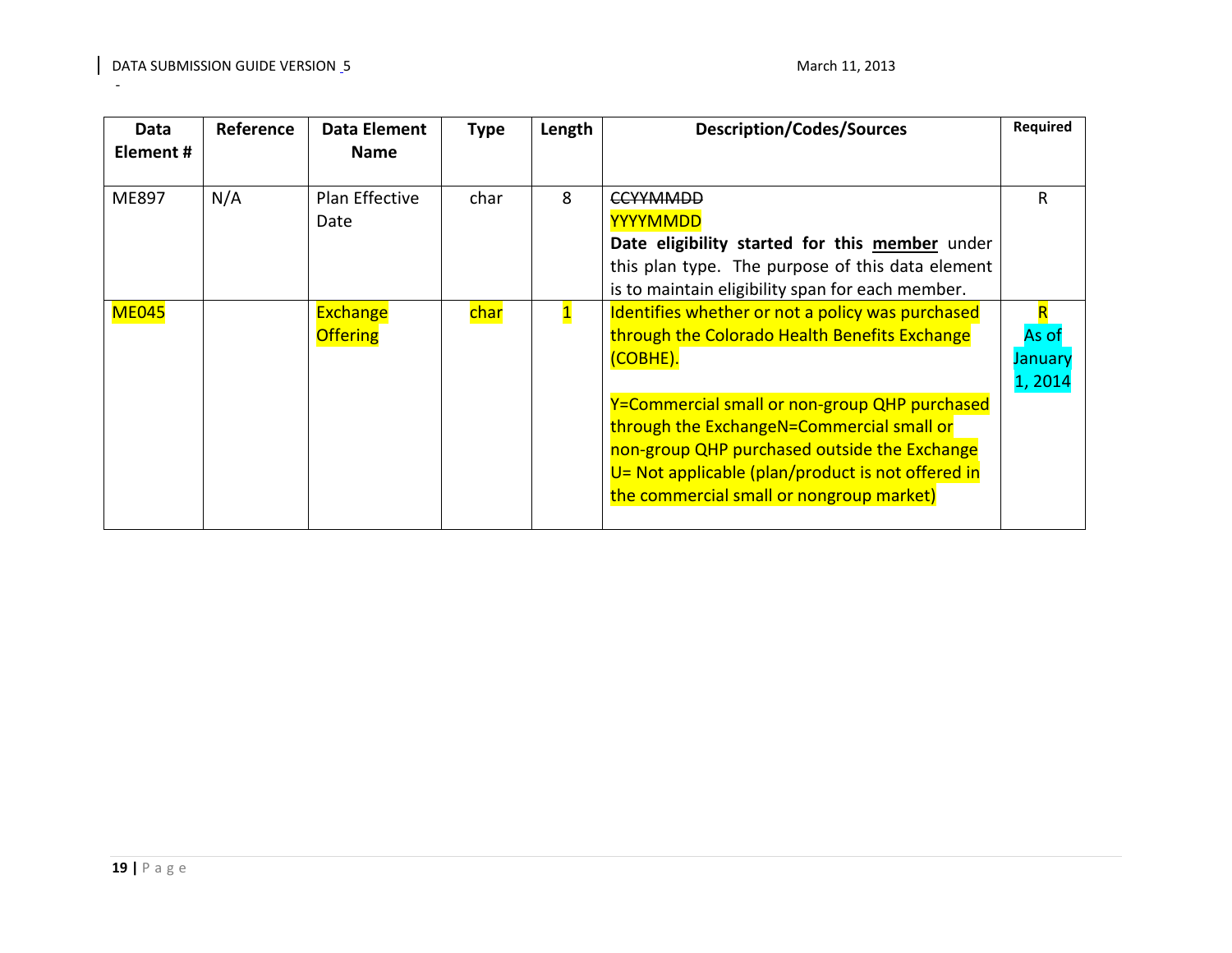| <b>Data</b><br>Element# | Reference | <b>Data Element</b><br><b>Name</b> | <b>Type</b> | Length                  | <b>Description/Codes/Sources</b>               | Required                 |
|-------------------------|-----------|------------------------------------|-------------|-------------------------|------------------------------------------------|--------------------------|
|                         |           |                                    |             |                         |                                                |                          |
| <b>ME106</b>            |           | <b>Group Size</b>                  | char        | $\overline{2}$          | Code indicating Group Size consistent with     | R                        |
|                         |           |                                    |             |                         | <b>Colorado Insurance Law and Regulation</b>   | Require                  |
|                         |           |                                    |             |                         | $A - 1$                                        | only<br>d                |
|                         |           |                                    |             |                         | $B - 2$ to 50                                  | for plans                |
|                         |           |                                    |             |                         | $C - 51 - 100$                                 | sold<br><u>in</u><br>the |
|                         |           |                                    |             |                         | $D - 100+$                                     | commer                   |
|                         |           |                                    |             |                         | Required only for plans sold in the commercial | cial                     |
|                         |           |                                    |             |                         | large, small and non group markets.            | large,                   |
|                         |           |                                    |             |                         |                                                | small                    |
|                         |           |                                    |             |                         | The following plan/products do not need to     | and non                  |
|                         |           |                                    |             |                         | report this value:                             | group                    |
|                         |           |                                    |             |                         | <b>Student plans</b>                           | markets.                 |
|                         |           |                                    |             |                         | <b>Medicare supplemental</b>                   |                          |
|                         |           |                                    |             |                         | <b>Medicaid-funded plans</b>                   |                          |
|                         |           |                                    |             |                         | Stand alone behavioral health, dental and      |                          |
|                         |           |                                    |             |                         | vision                                         |                          |
| <b>ME107</b>            |           | <b>Risk Basis</b>                  | char        | $\overline{\mathbf{1}}$ | S-Self-insured                                 | $\overline{\mathsf{R}}$  |
|                         |           |                                    |             |                         | $F$ – Fully insured                            |                          |
| <b>ME108</b>            |           | <b>High</b>                        | char        | $\overline{\mathbf{1}}$ | Y - Plan is High Deductible/HSA eligible       | $\overline{\mathsf{R}}$  |
|                         |           | Deductible/                        |             |                         | N - Plan is not High Deductible/HSA eligible   |                          |
|                         |           | <b>Health Savings</b>              |             |                         |                                                |                          |
|                         |           | <b>Account Plan</b>                |             |                         |                                                |                          |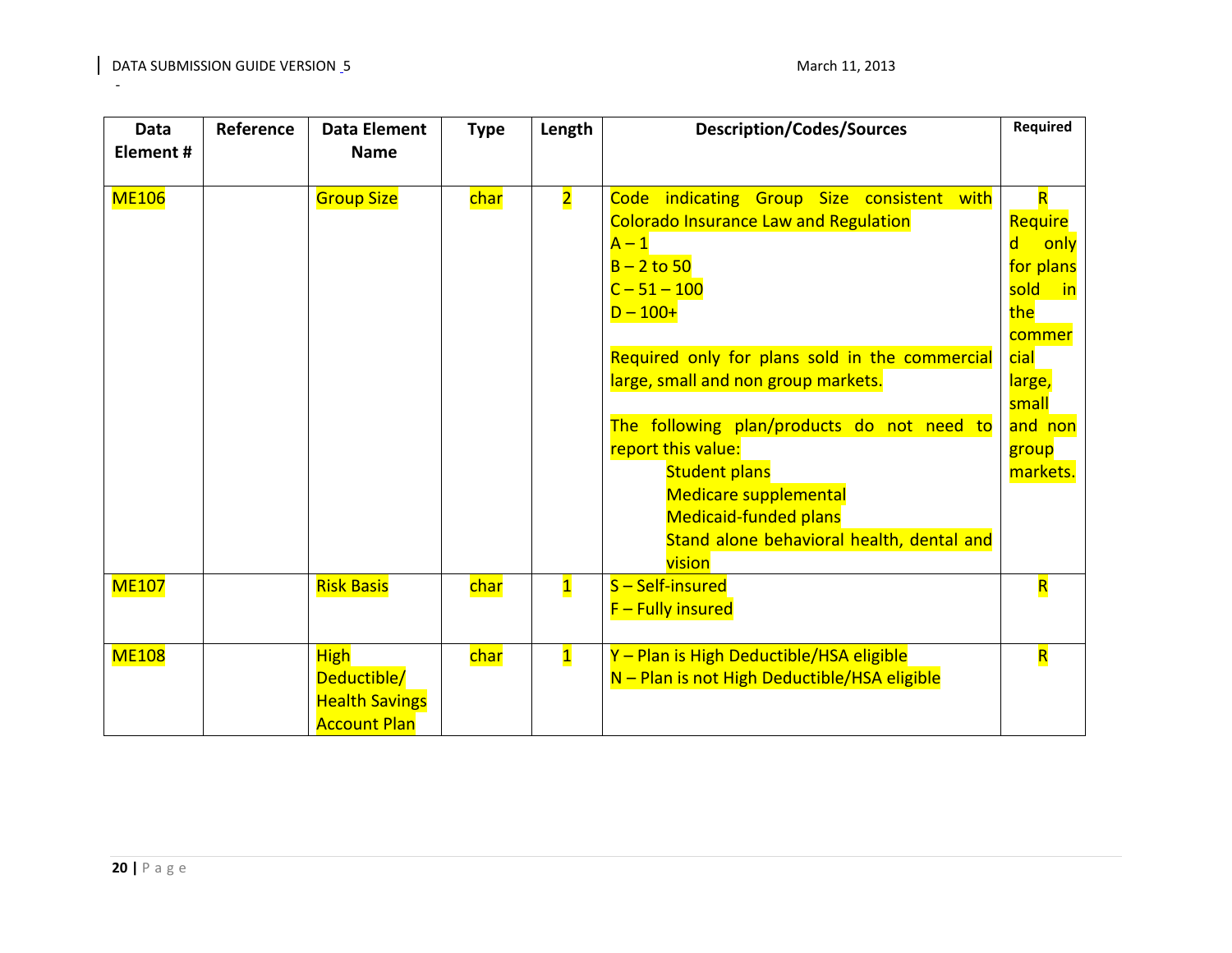| <b>Data</b><br>Element# | Reference | <b>Data Element</b><br><b>Name</b> | <b>Type</b> | Length                  | <b>Description/Codes/Sources</b>                                                                                                                                                                                                                                                                                                                                     | Required                                                                                                                                 |
|-------------------------|-----------|------------------------------------|-------------|-------------------------|----------------------------------------------------------------------------------------------------------------------------------------------------------------------------------------------------------------------------------------------------------------------------------------------------------------------------------------------------------------------|------------------------------------------------------------------------------------------------------------------------------------------|
| <b>ME120</b>            |           | <b>Actuarial Value</b>             | decimal     | $6\overline{6}$         | Report value as calculated in the most recent<br>version of the HHS Actuarial Value Calculator<br>available at<br>http://cciio.cms.gov/resources/regulations/index.html<br>Size includes decimal point.                                                                                                                                                              | <b>R</b> for<br>plans<br>where<br><b>ME 106</b><br>$= A$ or B;<br>otherwis<br>e                                                          |
|                         |           |                                    |             |                         | Required as of January 1, 2014 for small group<br>and non group (individual) plans sold inside or<br>outside the Exchange.                                                                                                                                                                                                                                           | Optional                                                                                                                                 |
| <b>ME121</b>            |           | <b>Metallic Value</b>              | int         | $\overline{\mathbf{1}}$ | Metal Level (percentage of Actuarial Value) per<br>federal regulations<br>Valid values are:<br>$1 -$ Platinum<br>$2 -$ Gold<br>$3 -$ Silver<br>$4 -$ Bronze<br>0 - Not Applicable<br>Required as of January 1, 2014 for small group<br>and non group (individual) plans sold inside or<br>outside the Exchange.<br>Use values provided in the most recent version of | R if<br>coverag<br>e is sold<br>in the<br><b>Small</b><br>Group<br><b>Market</b><br>(ME106<br>$= A or$<br>$B)$ ;<br>otherwis<br>Optional |
|                         |           |                                    |             |                         | the HHS Actuarial Value Calculator available at:<br>http://cciio.cms.gov/resources/regulations/index.<br>html                                                                                                                                                                                                                                                        |                                                                                                                                          |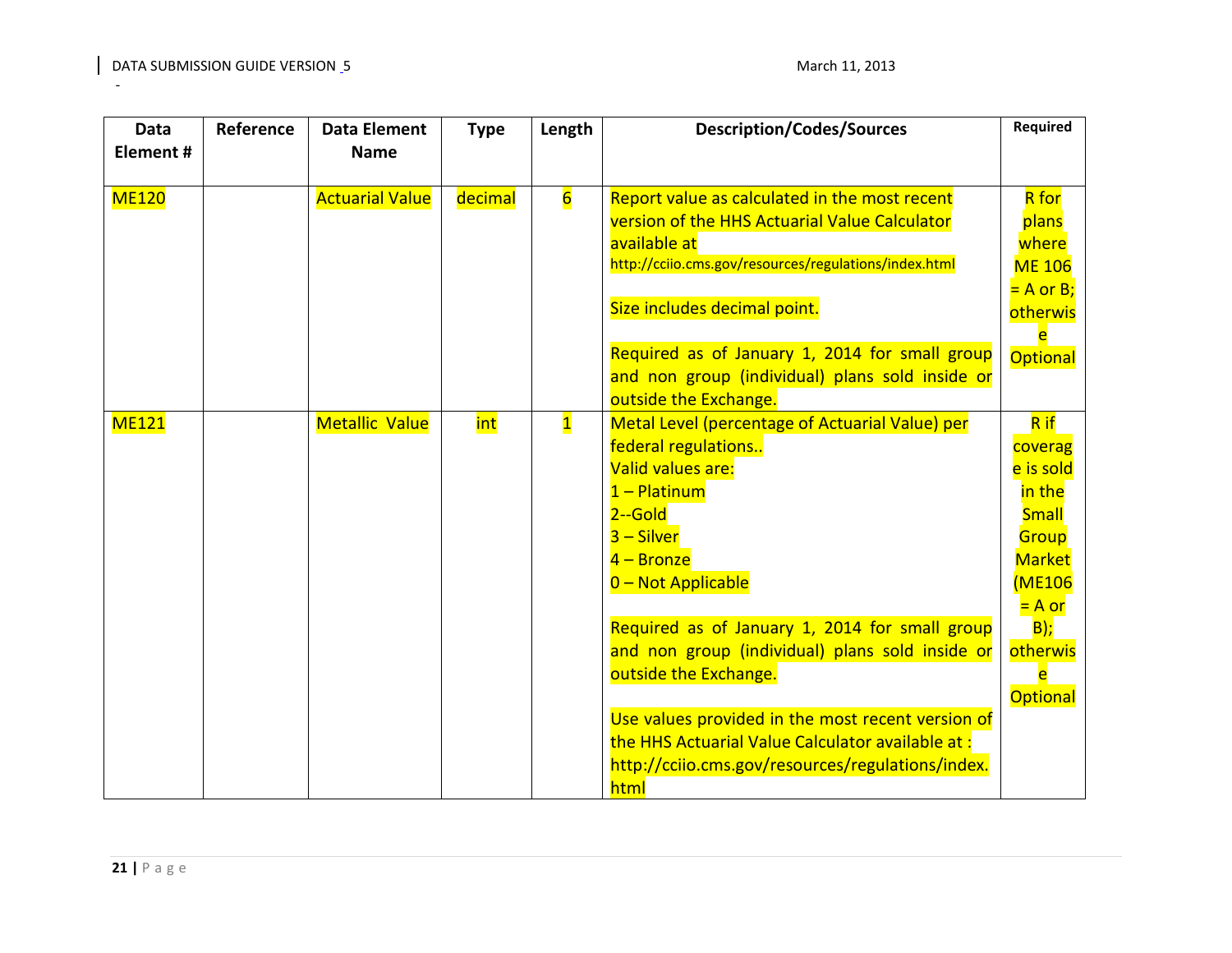<span id="page-21-0"></span>

| Data<br>Element# | Reference | Data Element<br><b>Name</b>  | <b>Type</b> | Length       | <b>Description/Codes/Sources</b>                                                                                                                                                                                        | <b>Required</b>                                                                                                                                                                               |
|------------------|-----------|------------------------------|-------------|--------------|-------------------------------------------------------------------------------------------------------------------------------------------------------------------------------------------------------------------------|-----------------------------------------------------------------------------------------------------------------------------------------------------------------------------------------------|
|                  |           |                              |             |              |                                                                                                                                                                                                                         |                                                                                                                                                                                               |
| <b>ME122</b>     |           | Grandfather<br><b>Status</b> | Char        | $\mathbf{1}$ | See definition of "grandfathered plans" in HHS<br>rules CFR 147.140<br>Y= Yes<br>$N = No$<br>Required as of January 1, 2014 for small group<br>and non group (individual) plans sold inside or<br>outside the Exchange. | Require<br>d if<br>coverag<br>e is sold<br>in the<br><b>Small</b><br>Group<br><b>Market</b><br><b>(ME106</b><br><mark>= A or</mark><br><b>B</b> );<br><b>Otherwi</b><br>se<br><b>Optional</b> |
| ME899            | N/A       | Record Type                  | char        | 2            | Value = ME                                                                                                                                                                                                              | R                                                                                                                                                                                             |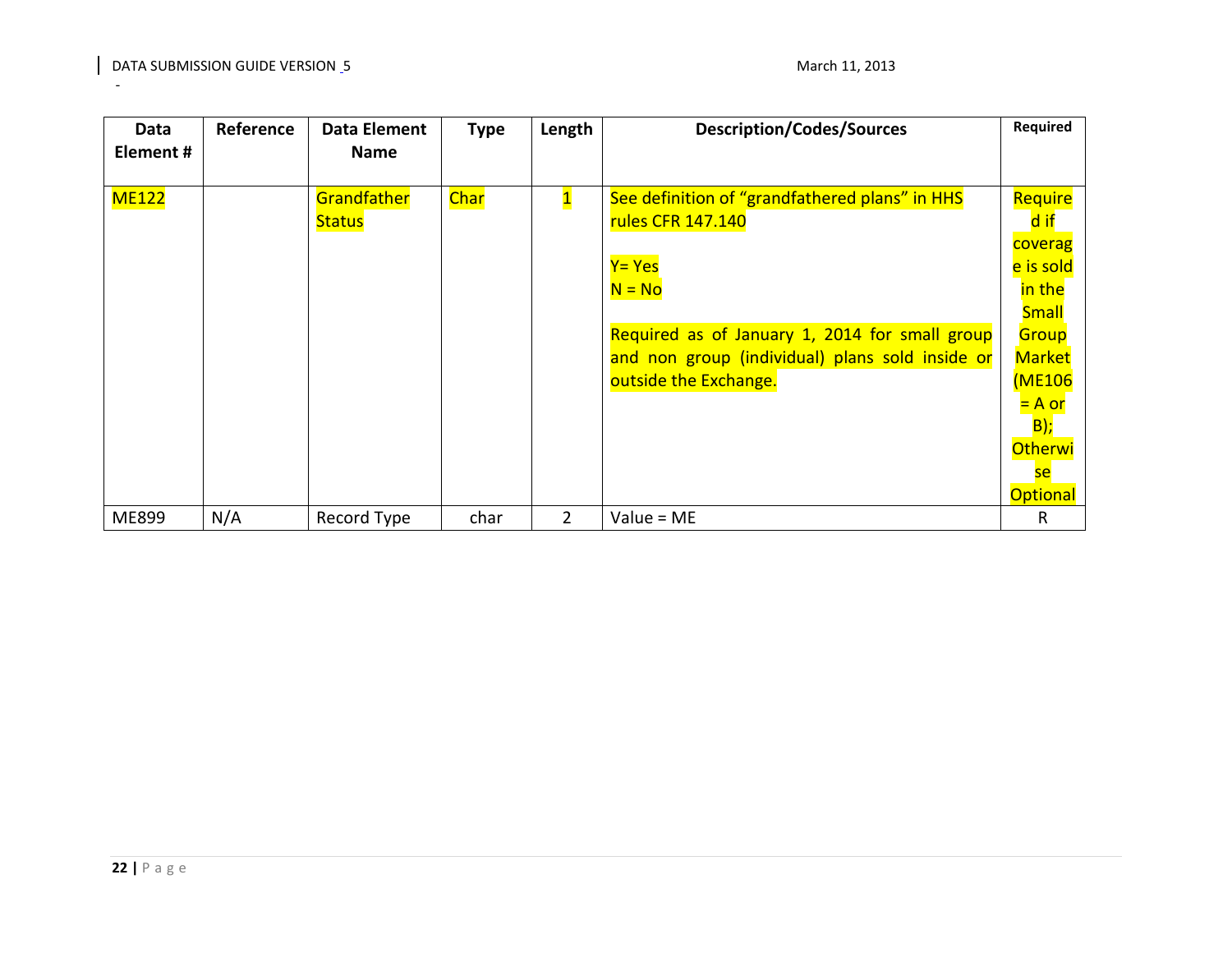# A-2 MEDICAL CLAIMS DATA

Frequency: Monthly Upload via FTP or Web Portal

Additional formatting requirements:

- Claims are paid claims. Non-covered or denied claims (e.g. duplicate or patient ineligible claims) are not included.
- Payers submit data in a single, consistent format for each data type.

<span id="page-22-0"></span>

| Data Element # | <b>Data Element</b> | <b>Type</b> | Max Length | <b>Description/valid values</b>                               |
|----------------|---------------------|-------------|------------|---------------------------------------------------------------|
|                | <b>Name</b>         |             |            |                                                               |
| HD001          | Record Type         | char        |            | <b>MC</b>                                                     |
| HD002          | Payer Code          | varchar     | 8          |                                                               |
|                |                     |             |            | Distributed by CIVHC                                          |
| HD003          | Payer Name          | varchar     | 75         |                                                               |
|                |                     |             |            | Distributed by CIVHC                                          |
| <b>HD004</b>   | <b>Beginning</b>    | date        | 6          | <b>CCYYMM</b>                                                 |
|                | Month               |             |            |                                                               |
| HD005          | <b>Ending Month</b> | date        | 6          | <b>CCYYMM</b>                                                 |
| HD006          | Record count        | int         | 10         | Total number of records submitted in the medical claims file, |
|                |                     |             |            | excluding header and trailer records                          |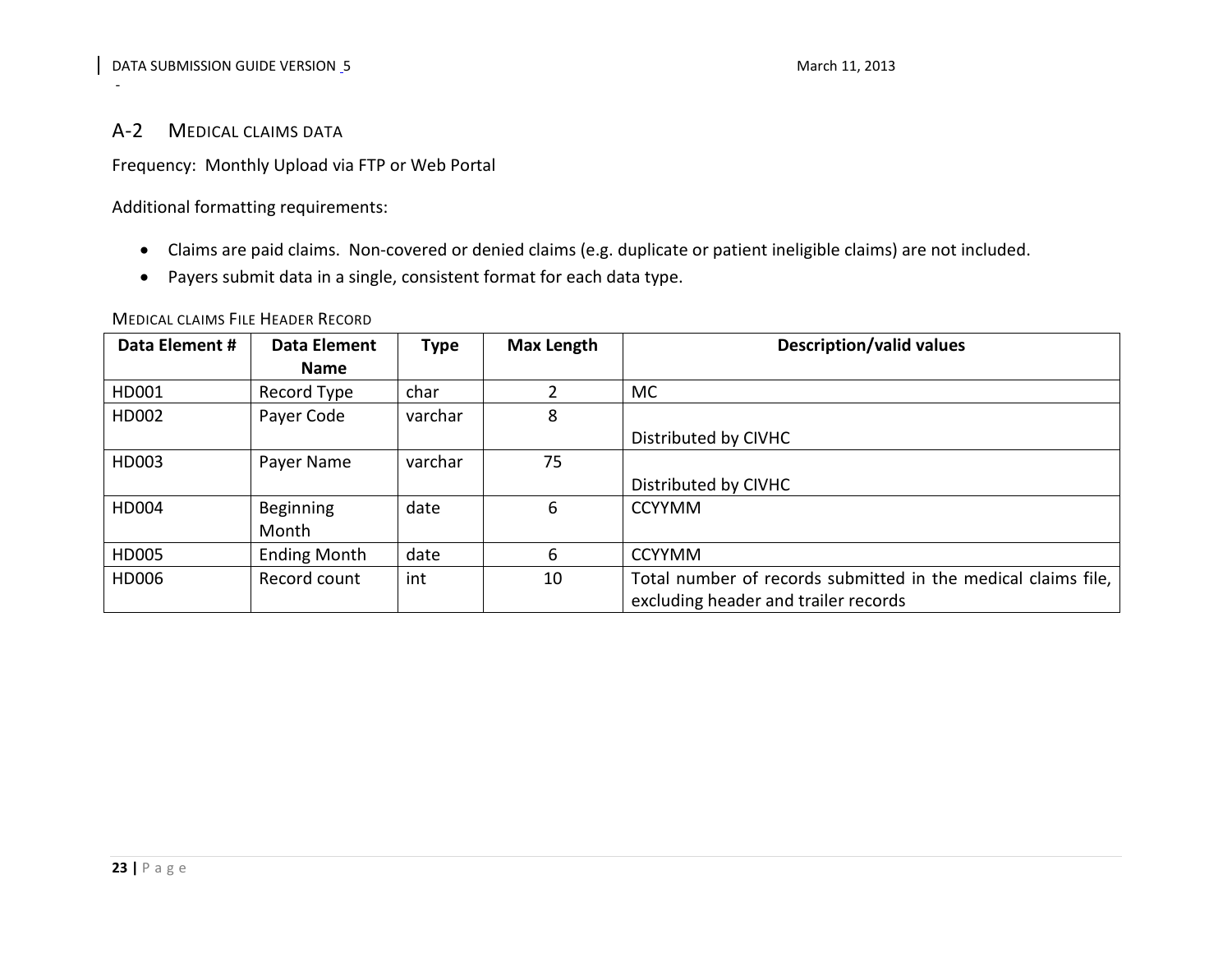<span id="page-23-0"></span>

| Data Element # | Data Element           | <b>Type</b> | <b>Max Length</b> | <b>Description/valid values</b>                           |
|----------------|------------------------|-------------|-------------------|-----------------------------------------------------------|
|                | <b>Name</b>            |             |                   |                                                           |
| <b>TR001</b>   | Record Type            | char        |                   | MC.                                                       |
| <b>TR002</b>   | Payer Code             | varchar     | 8                 | NAIC code (example: 12345); leave blank if not applicable |
|                |                        |             |                   | <b>Distributed by CIVHC</b>                               |
| <b>TR003</b>   | Payer Name             | varchar     | 75                | <b>Distributed by CIVHC</b>                               |
| <b>TR004</b>   | Beginning              | date        | 6                 | <b>CCYYMM</b>                                             |
|                | Month                  |             |                   |                                                           |
| <b>TR005</b>   | <b>Ending Month</b>    | date        | 6                 | <b>CCYYMM</b>                                             |
| <b>TR006</b>   | <b>Extraction Date</b> | date        | 8                 | <b>CCYYMMDD YYYYMMDD</b>                                  |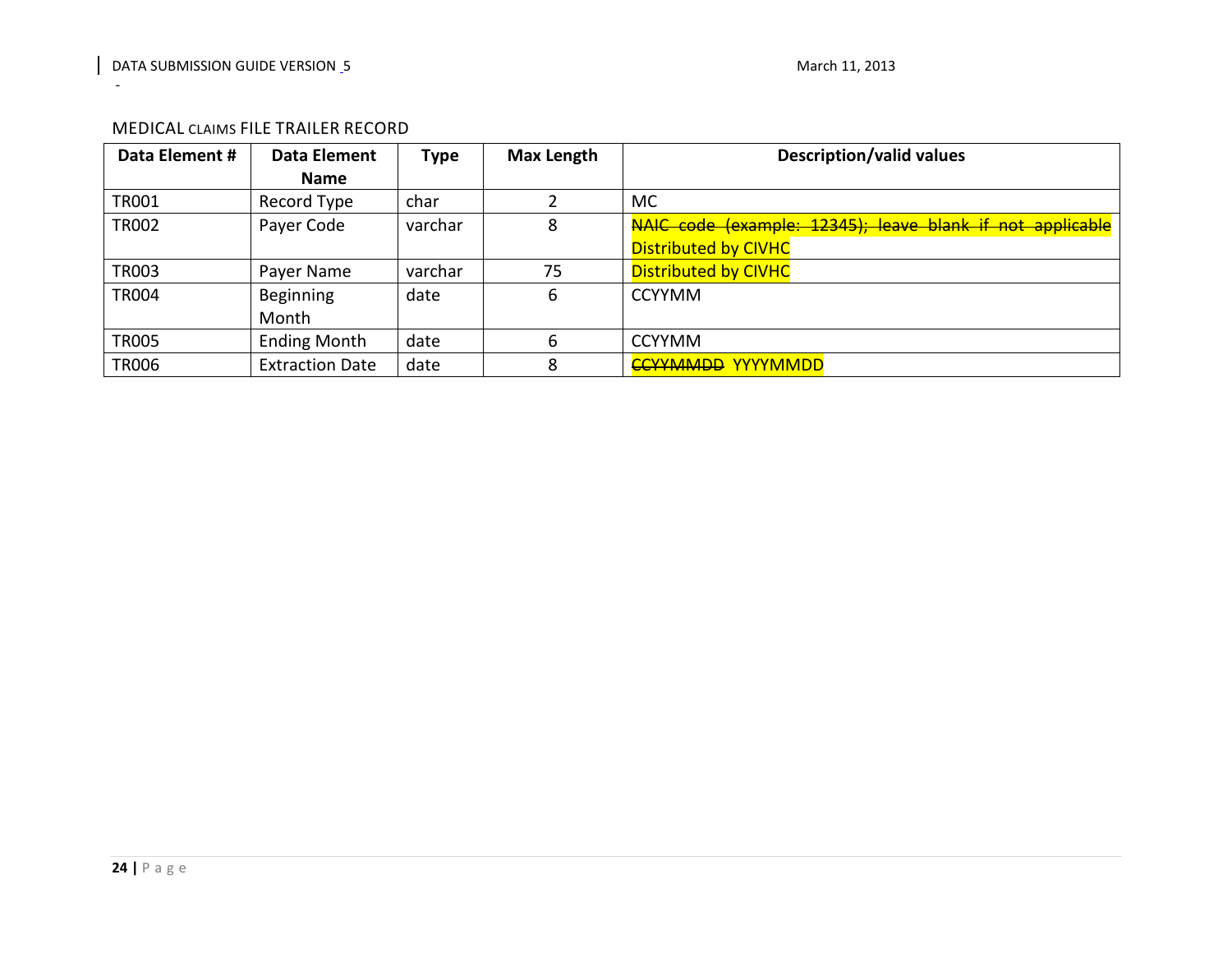## A-2.1 MEDICAL CLAIMS FILE

<span id="page-24-0"></span>

| Data<br><b>Element</b><br># | Reference          | <b>Data Element</b><br><b>Name</b>   | <b>Type</b> | Length         | <b>Description/Codes/Sources</b>                                                                                                                                                | Required     |
|-----------------------------|--------------------|--------------------------------------|-------------|----------------|---------------------------------------------------------------------------------------------------------------------------------------------------------------------------------|--------------|
| MC001                       | N/A                | Payer Code                           | varchar     | 8              | <b>Payer submitting payments</b><br><b>Distributed by CIVHC</b>                                                                                                                 | $\mathsf{R}$ |
| MC002                       | N/A                | Payer Name                           | varchar     | 30             | <b>Distributed by CIVHC</b>                                                                                                                                                     | $\mathsf R$  |
| MC003                       | 837/2000B/SBR/ /09 | Insurance<br>Type/Product<br>Code    | char        | $2^{\circ}$    | See Lookup Table B-1.A                                                                                                                                                          | $\mathsf R$  |
| MC004                       | 835/2100/CLP/ /07  | Payer Claim<br><b>Control Number</b> | varchar     | 35             | Must apply to the entire claim and be<br>unique within the payer's system.<br>No partial claims.<br>Only paid (or partially paid) claims                                        | $\mathsf{R}$ |
| <b>MC005</b>                | 837/2400/LX/ /01   | Line Counter                         | int         | $\overline{4}$ | Line number for this service. The line<br>counter begins with 1 and is<br>incremented by 1 for each additional<br>service line of a claim.<br>All claims must contain a line 1. | ${\sf R}$    |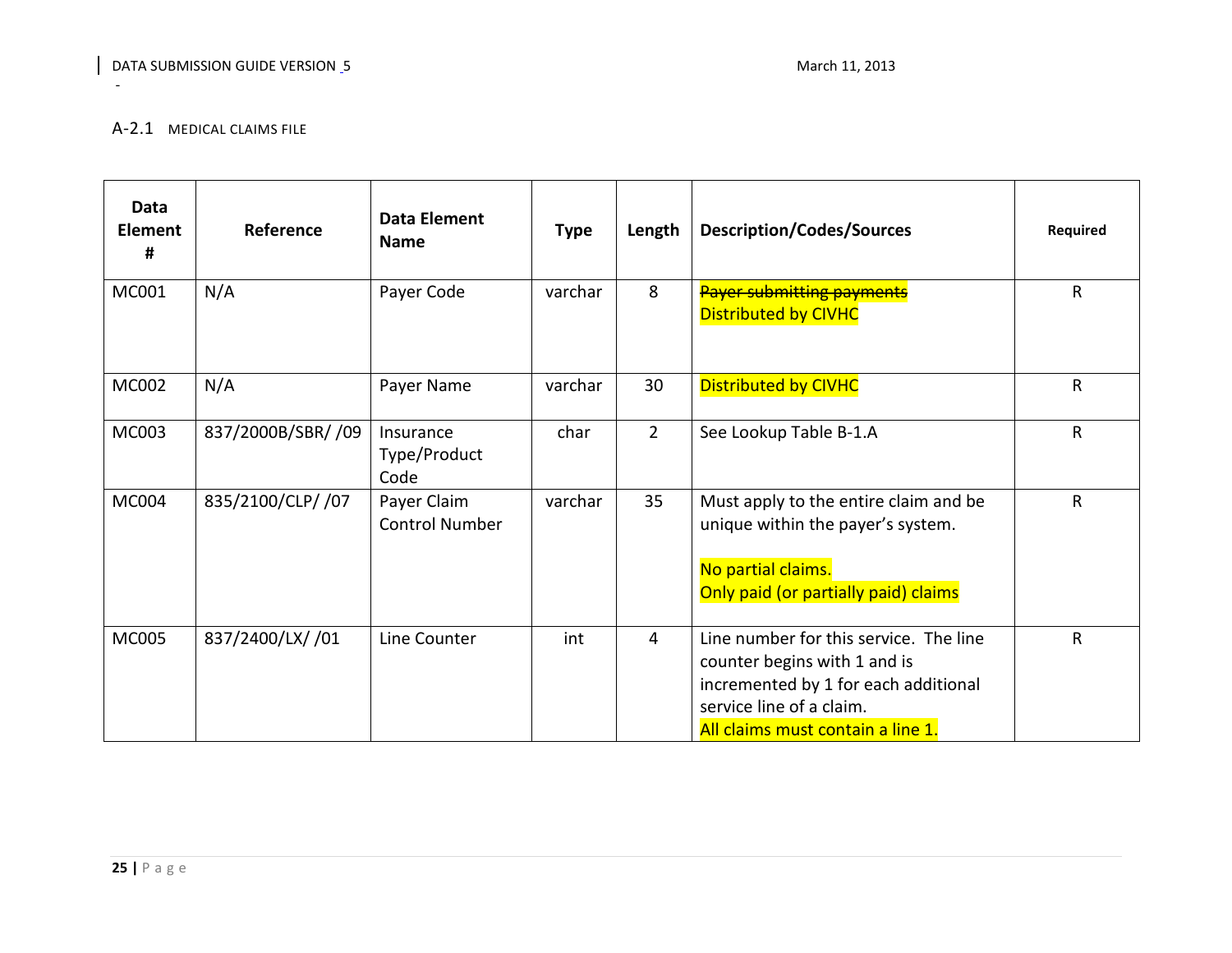| <b>Data</b><br><b>Element</b><br># | Reference              | <b>Data Element</b><br><b>Name</b>                 | <b>Type</b> | Length         | <b>Description/Codes/Sources</b>                                                                                                                                                                                                                                                                                                  | <b>Required</b> |
|------------------------------------|------------------------|----------------------------------------------------|-------------|----------------|-----------------------------------------------------------------------------------------------------------------------------------------------------------------------------------------------------------------------------------------------------------------------------------------------------------------------------------|-----------------|
| <b>MC005A</b>                      | N/A                    | <b>Version Number</b>                              | int         | $\overline{4}$ | The version number of this claim service<br>line. The original claim will have a<br>version number of 0, with the next<br>version being assigned a 1, and each<br>subsequent version being incremented<br>by 1 for that service line.<br>Plans that cannot increment this<br>column may opt to use YYMM as the<br>version number. | $\mathsf{R}$    |
| <b>MC006</b>                       | 837/2000B/SBR/ /03     | Insured Group or<br><b>Policy Number</b>           | varchar     | 30             | Group or policy number - not the<br>number that uniquely identifies the<br>subscriber.                                                                                                                                                                                                                                            | $\mathsf{R}$    |
| <b>MC007</b>                       | 835/2100/NM1/34/<br>09 | <b>Subscriber Social</b><br><b>Security Number</b> | varchar     | 9              | Subscriber's social security number; Set<br>as null if unavailable                                                                                                                                                                                                                                                                | <b>TH</b>       |
| <b>MC008</b>                       | 835/2100/NM1/HN/<br>09 | Plan Specific<br><b>Contract Number</b>            | varchar     | 128            | Plan assigned subscriber's contract<br>number; Set as null if contract number =<br>subscriber's social security number or<br>use an alternate unique identifier such<br>as Medicaid ID. Must be an identifier<br>that is unique to the subscriber.                                                                                | $\mathsf{R}$    |
| MC009                              | N/A                    | Member Suffix or<br>Sequence Number                | varchar     | 20             | Unique number of the member within<br>the contract. Must be an identifier that<br>is unique to the member.                                                                                                                                                                                                                        | $\mathsf R$     |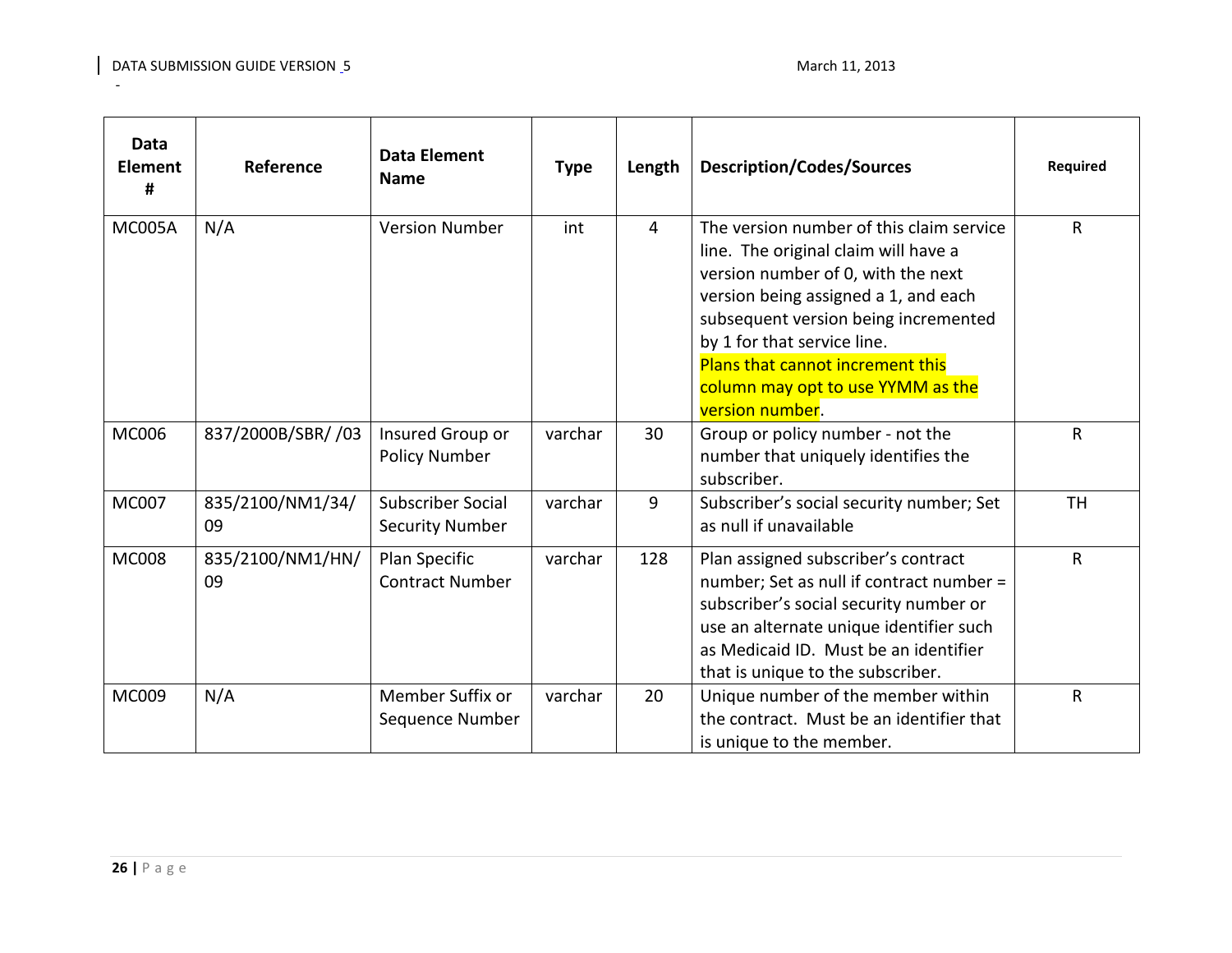| <b>Data</b><br><b>Element</b><br># | Reference                                                            | <b>Data Element</b><br><b>Name</b>         | <b>Type</b> | Length         | <b>Description/Codes/Sources</b>                                                                                                                                                                                                    | <b>Required</b> |
|------------------------------------|----------------------------------------------------------------------|--------------------------------------------|-------------|----------------|-------------------------------------------------------------------------------------------------------------------------------------------------------------------------------------------------------------------------------------|-----------------|
| MC010                              | 835/2100/NM1/MI/<br>089                                              | Member<br>Identification<br>Code (patient) | varchar     | $\overline{9}$ | Member's social security number; Set<br>as null if contract number = subscriber's<br>social security number or use an<br>alternate unique identifier such as<br>Medicaid ID. Must be an identifier that<br>is unique to the member. | <b>TH</b>       |
| MC011                              | 837/2000B/SBR/<br>/02,<br>837/2000C/PAT/<br>/01,837/2320/SBR/<br>/02 | Individual<br>Relationship Code            | char        | $\overline{2}$ | Member's relationship to insured -<br>payers will map their available codes to<br>those listed in Lookup Table B-1.B                                                                                                                | $\mathsf{R}$    |
| MC012                              | 837/2010CA/DMG/<br>/03                                               | Member Gender                              | char        | $\mathbf{1}$   | M - Male<br>$F -$ Female<br>U - Unknown                                                                                                                                                                                             | $\mathsf{R}$    |
| MC013                              | 837/2010CA/DMG/<br>D8/02                                             | Member Date of<br><b>Birth</b>             | char        | 8              | <b>CCYYMMDD YYYYMMDD</b>                                                                                                                                                                                                            | $\mathsf{R}$    |
| MC014                              | 837/2010CA/N4/<br>/01                                                | <b>Member City</b><br>Name                 | varchar     | 30             | City name of member                                                                                                                                                                                                                 | $\mathsf{R}$    |
| MC107                              |                                                                      | <b>Member Street</b><br><b>Address</b>     | Varchar     | 50             | Physical street address of the covered<br>member                                                                                                                                                                                    | <b>TH</b>       |
| MC015                              | 837/2010CA/N4/<br>/02                                                | Member State or<br>Province                | char        | $\overline{2}$ | As defined by the US Postal Service                                                                                                                                                                                                 | $\mathsf{R}$    |
| MC016                              | 837/2010CA/N4/<br>/03                                                | Member ZIP Code                            | varchar     | 11             | ZIP Code of member - may include non-<br>US codes. Plus 4 optional but desired.                                                                                                                                                     | $\mathsf{R}$    |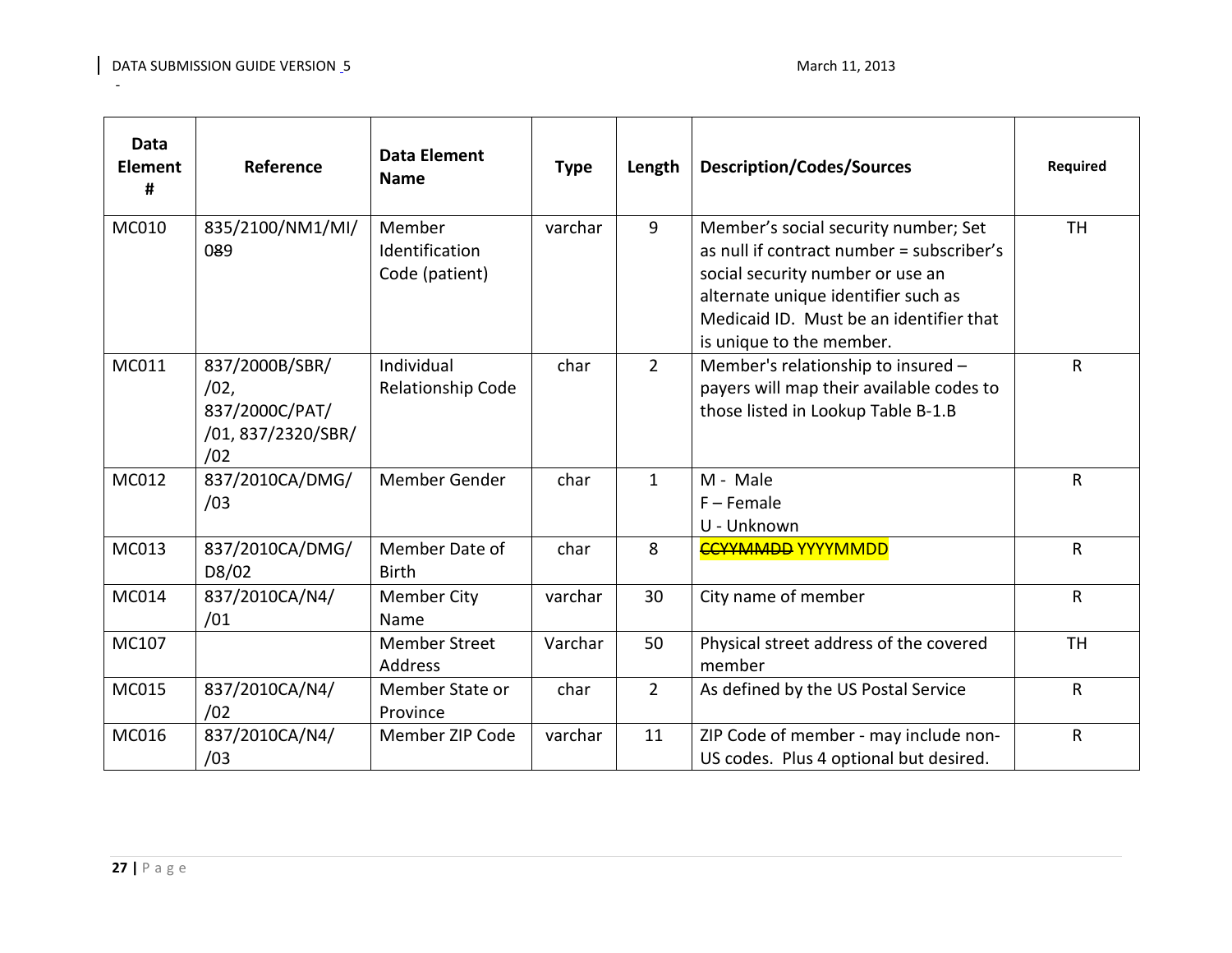| <b>Data</b><br><b>Element</b><br># | Reference               | <b>Data Element</b><br><b>Name</b>                                        | <b>Type</b> | Length         | <b>Description/Codes/Sources</b>                                                                              | <b>Required</b>              |
|------------------------------------|-------------------------|---------------------------------------------------------------------------|-------------|----------------|---------------------------------------------------------------------------------------------------------------|------------------------------|
| MC017                              | N/A                     | Date Service<br>Approved/Account<br>s Payable<br>Date/Actual Paid<br>Date | char        | 8              | <b>CCYYMMDD YYYYMMDD</b>                                                                                      | $\mathsf{R}$                 |
| MC018                              | 837/2300/DTP/435/<br>03 | <b>Admission Date</b>                                                     | char        | 8              | Required for all inpatient claims.<br><b>CCYYMMDD YYYYMMDD</b>                                                | O (inpatient<br>claims only) |
| MC019                              | 837/2300/DTP/435/<br>03 | <b>Admission Hour</b>                                                     | char        | 4              | Required for all inpatient claims. Time<br>is expressed in military time - HHMM                               | O (inpatient<br>claims only) |
| MC020                              | 837/2300/CL1/ /01       | <b>Admission Type</b>                                                     | int         | $\mathbf{1}$   | Required for all inpatient claims<br>(SOURCE: National Uniform Billing Data<br><b>Element Specifications)</b> | O (inpatient<br>claims only) |
|                                    |                         |                                                                           |             |                | 1 Emergency                                                                                                   |                              |
|                                    |                         |                                                                           |             |                | 2 Urgent                                                                                                      |                              |
|                                    |                         |                                                                           |             |                | 3 Elective                                                                                                    |                              |
|                                    |                         |                                                                           |             |                | 4 Newborn                                                                                                     |                              |
|                                    |                         |                                                                           |             |                | 5 Trauma Center                                                                                               |                              |
|                                    |                         |                                                                           |             |                | 9 Information not available                                                                                   |                              |
| MC021                              | 837/2300/CL1/ /02       | <b>Admission Source</b>                                                   | char        | $\mathbf{1}$   | Required for all inpatient claims<br>(SOURCE: National Uniform Billing Data<br><b>Element Specifications)</b> | O (inpatient<br>claims only) |
| MC022                              | 837/2300/DTP/096/<br>03 | Discharge Hour                                                            | int         | 4              | Time expressed in military time -<br><b>HHMM</b>                                                              | O (inpatient<br>claims only) |
| MC023                              | 837/2300/CL1/ /03       | Discharge Status                                                          | char        | $\overline{2}$ | Required for all inpatient claims.                                                                            | O (inpatient<br>claims only) |
|                                    |                         |                                                                           |             |                | 01 Discharged to home or self care                                                                            |                              |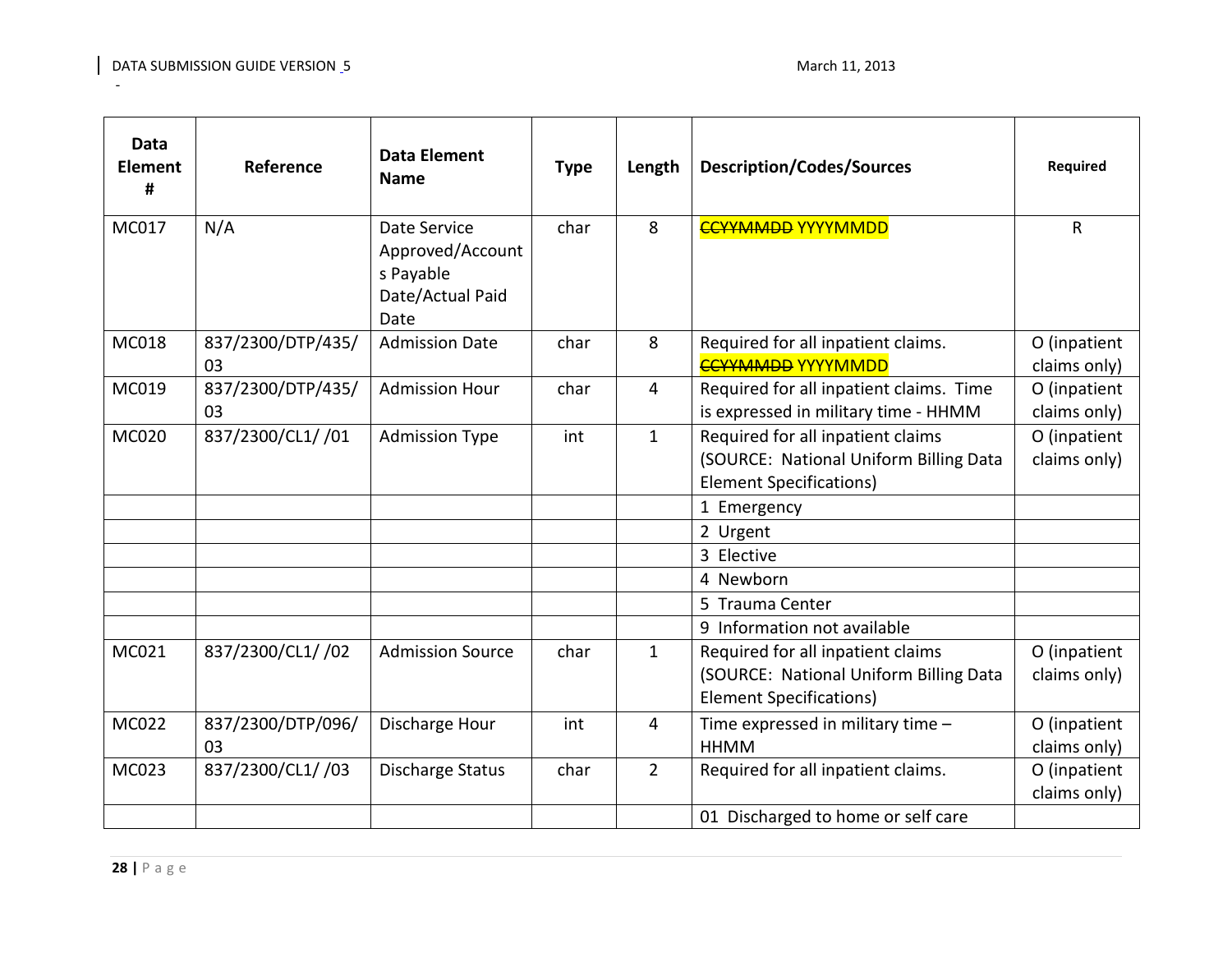| Data<br><b>Element</b><br># | Reference | <b>Data Element</b><br><b>Name</b> | <b>Type</b> | Length | <b>Description/Codes/Sources</b>                                                                                                                | <b>Required</b> |
|-----------------------------|-----------|------------------------------------|-------------|--------|-------------------------------------------------------------------------------------------------------------------------------------------------|-----------------|
|                             |           |                                    |             |        | 02 Discharged/transferred to another<br>short term general hospital for inpatient                                                               |                 |
|                             |           |                                    |             |        | care<br>03 Discharged/transferred to skilled<br>nursing facility (SNF)                                                                          |                 |
|                             |           |                                    |             |        | 04 Discharged/transferred to nursing<br>facility (NF)                                                                                           |                 |
|                             |           |                                    |             |        | 05 Discharged/transferred to another<br>type of institution for inpatient care or<br>referred for outpatient services to<br>another institution |                 |
|                             |           |                                    |             |        | 06 Discharged/transferred to home<br>under care of organized home health<br>service organization                                                |                 |
|                             |           |                                    |             |        | 07 Left against medical advice or<br>discontinued care                                                                                          |                 |
|                             |           |                                    |             |        | 08 Discharged/transferred to home<br>under care of a Home IV provider                                                                           |                 |
|                             |           |                                    |             |        | 09 Admitted as an inpatient to this<br>hospital                                                                                                 |                 |
|                             |           |                                    |             |        | 20 Expired                                                                                                                                      |                 |
|                             |           |                                    |             |        | 30 Still patient or expected to return<br>for outpatient services                                                                               |                 |
|                             |           |                                    |             |        | 40 Expired at home                                                                                                                              |                 |
|                             |           |                                    |             |        | 41 Expired in a medical facility                                                                                                                |                 |
|                             |           |                                    |             |        | 42 Expired, place unknown                                                                                                                       |                 |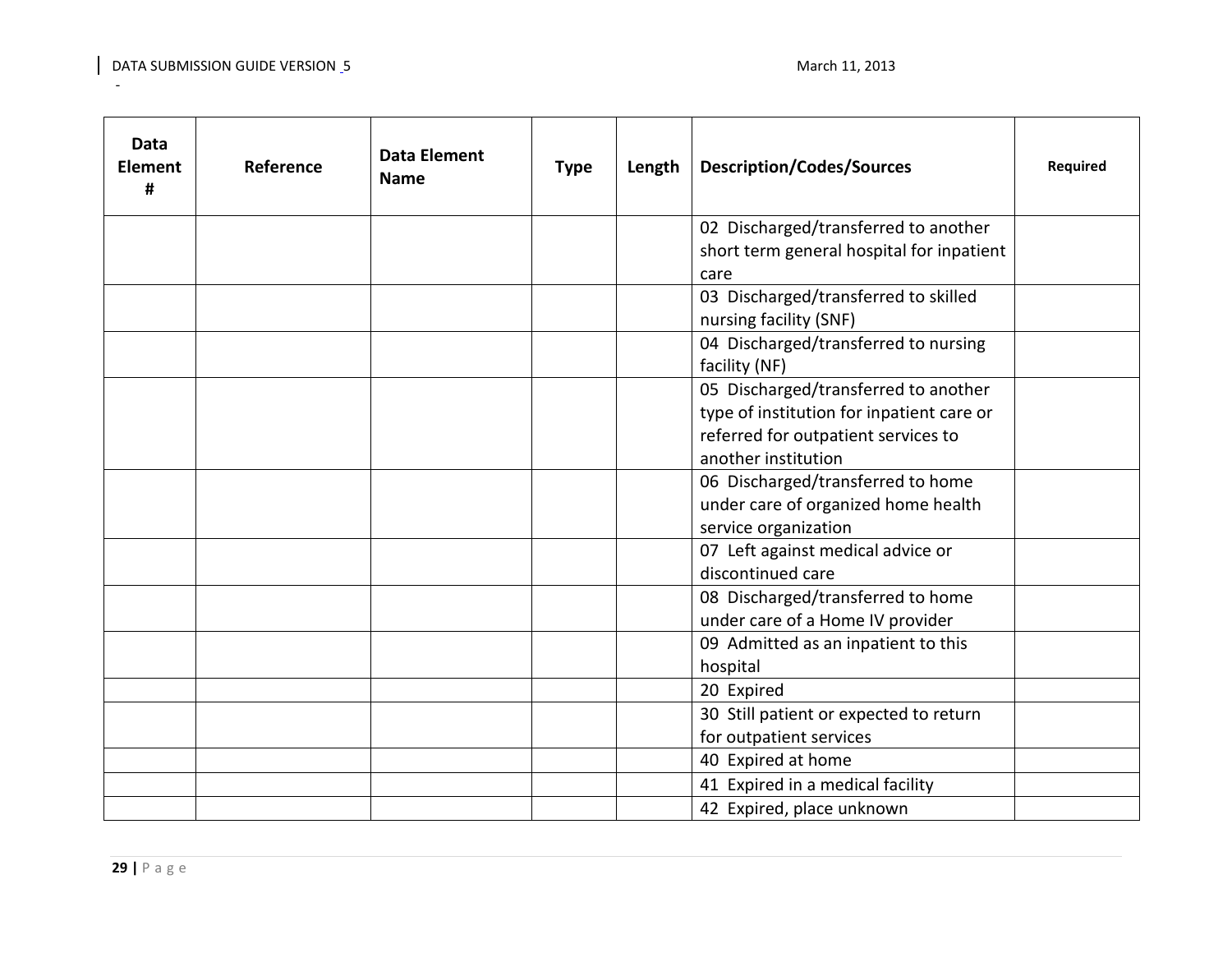| Data<br><b>Element</b><br># | Reference                                                                                               | <b>Data Element</b><br><b>Name</b> | <b>Type</b> | Length | <b>Description/Codes/Sources</b>                                                                                                                                                                                                                                                                                  | Required     |
|-----------------------------|---------------------------------------------------------------------------------------------------------|------------------------------------|-------------|--------|-------------------------------------------------------------------------------------------------------------------------------------------------------------------------------------------------------------------------------------------------------------------------------------------------------------------|--------------|
|                             |                                                                                                         |                                    |             |        | 43 Discharged/transferred to a Federal<br>Hospital                                                                                                                                                                                                                                                                |              |
|                             |                                                                                                         |                                    |             |        | 50 Hospice - home                                                                                                                                                                                                                                                                                                 |              |
|                             |                                                                                                         |                                    |             |        | 51 Hospice - medical facility                                                                                                                                                                                                                                                                                     |              |
|                             |                                                                                                         |                                    |             |        | 61 Discharged/transferred within this<br>institution to a hospital-based<br>Medicare-approved swing bed                                                                                                                                                                                                           |              |
|                             |                                                                                                         |                                    |             |        | 62 Discharged/transferred to an<br>inpatient rehabilitation facility including<br>distinct parts of a hospital                                                                                                                                                                                                    |              |
|                             |                                                                                                         |                                    |             |        | 63 Discharged/transferred to a long-<br>term care hospital                                                                                                                                                                                                                                                        |              |
|                             |                                                                                                         |                                    |             |        | 64 Discharged/transferred to a nursing<br>facility certified under Medicaid but not<br>certified under Medicare                                                                                                                                                                                                   |              |
| MC024                       | 835/2100/NM1/BD/<br>09,<br>835/2100/NM1/BS/<br>09,<br>835/2100/NM1/MC<br>/09,<br>835/2100/NM1/PC/<br>09 | Service Provider<br>Number         | varchar     | 30     | Payer assigned service provider<br>number, preferably for the individual<br>provider but alternately for the clinic<br>where the service occurred.<br>Payer assigned service provider<br>number.<br>Submit facility for institutional claims;<br>physician or healthcare professional for<br>professional claims. | $\mathsf{R}$ |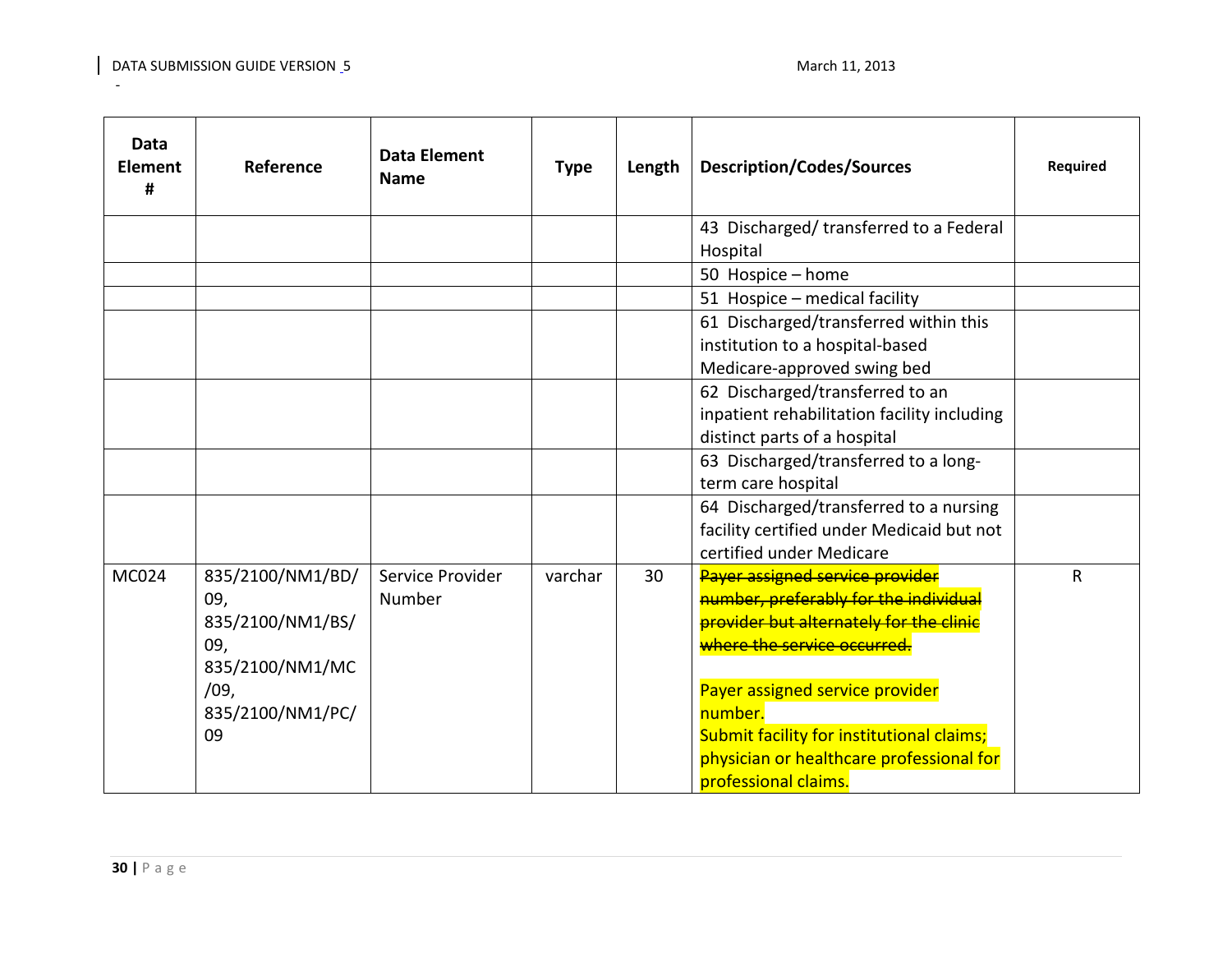| <b>Data</b><br><b>Element</b><br># | Reference                                                                                                                                                               | <b>Data Element</b><br><b>Name</b>                  | <b>Type</b> | Length       | <b>Description/Codes/Sources</b>                                                                                                                                                                                                                                                                        | <b>Required</b> |
|------------------------------------|-------------------------------------------------------------------------------------------------------------------------------------------------------------------------|-----------------------------------------------------|-------------|--------------|---------------------------------------------------------------------------------------------------------------------------------------------------------------------------------------------------------------------------------------------------------------------------------------------------------|-----------------|
| <b>MC025</b>                       | 835/2100/NM1/FI/0<br>9                                                                                                                                                  | Service Provider<br>Tax ID Number                   | varchar     | 10           | Federal taxpayer's identification<br>number                                                                                                                                                                                                                                                             | <b>TH</b>       |
| MC026                              | professional:<br>837/2420A/NM1/XX<br>/09;<br>837/2310B/NM1/XX<br>/09; institutional:<br>837/2420A/NM1/XX<br>/09;<br>837/2420C/NM1/XX<br>/09;<br>837/2310A/NM1/XX<br>/09 | <b>Service National</b><br>Provider ID              | varchar     | 20           | National Provider ID. This data element<br>pertains to the entity or individual<br>directly providing the service.                                                                                                                                                                                      | <b>TH</b>       |
| <b>MC027</b>                       | professional:<br>837/2420A/NM1/82<br>/02;<br>837/2310B/NM1/82<br>/02; institutional:<br>837/2420A/NM1/72<br>/02;<br>837/2420C/NM1/82<br>/02;<br>837/2310A/NM1/71<br>/02 | Service Provider<br><b>Entity Type</b><br>Qualifier | char        | $\mathbf{1}$ | HIPAA provider taxonomy classifies<br>provider groups (clinicians who bill as a<br>group practice or under a corporate<br>name, even if that group is composed of<br>one provider) as a "person", and these<br>shall be coded as a person. Health care<br>claims processors shall code according<br>to: | <b>TH</b>       |
|                                    |                                                                                                                                                                         |                                                     |             |              | 1 Person                                                                                                                                                                                                                                                                                                |                 |
|                                    |                                                                                                                                                                         |                                                     |             |              | 2 Non-Person Entity                                                                                                                                                                                                                                                                                     |                 |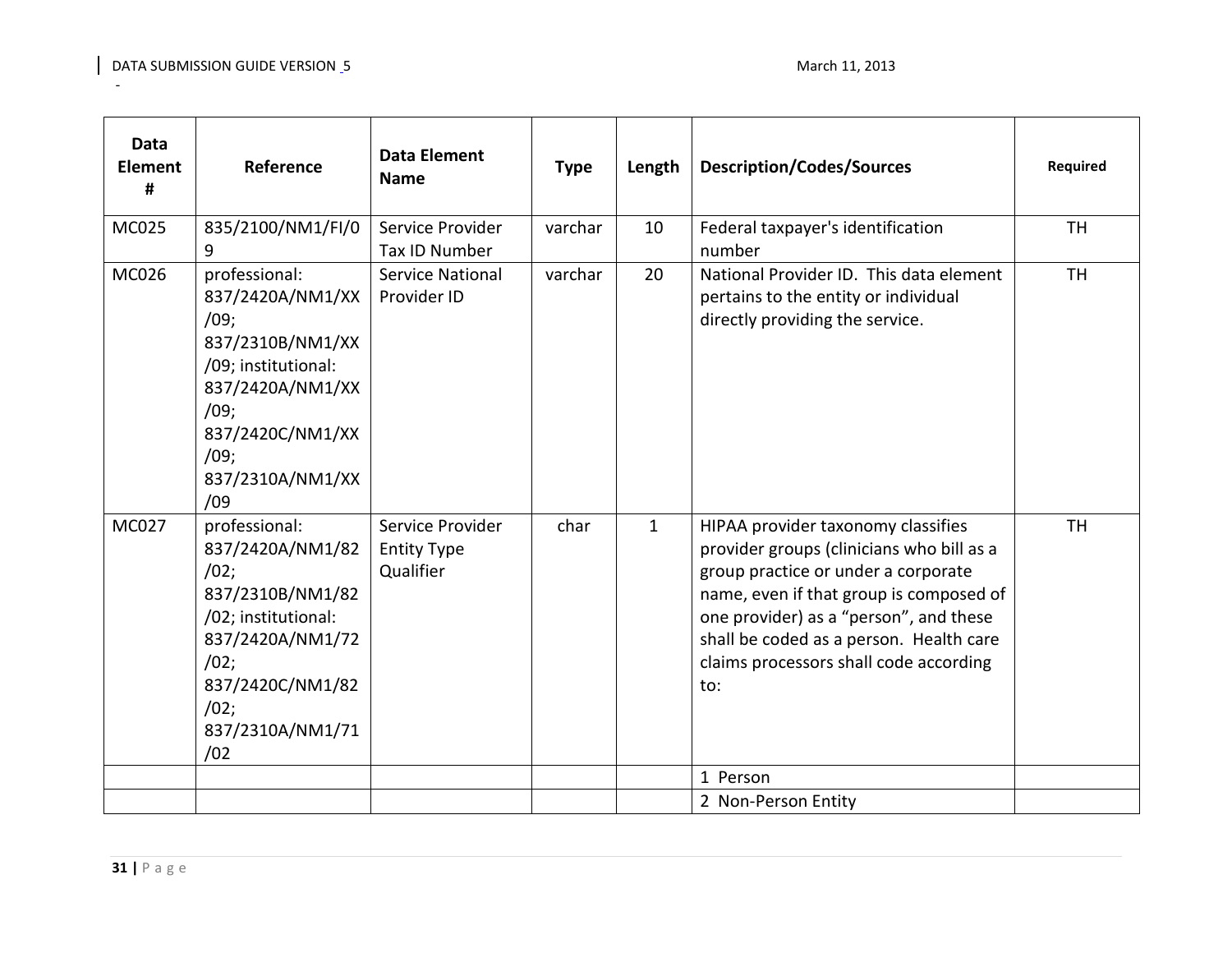| <b>Data</b><br><b>Element</b><br># | Reference                                                                                                                                                               | <b>Data Element</b><br><b>Name</b>    | <b>Type</b> | Length | <b>Description/Codes/Sources</b>                                                                | <b>Required</b> |
|------------------------------------|-------------------------------------------------------------------------------------------------------------------------------------------------------------------------|---------------------------------------|-------------|--------|-------------------------------------------------------------------------------------------------|-----------------|
| MC028                              | professional:<br>837/2420A/NM1/82<br>/04;<br>837/2310B/NM1/82<br>/04; institutional:<br>837/2420A/NM1/72<br>/04;<br>837/2420C/NM1/82<br>/04;<br>837/2310A/NM1/71<br>/04 | Service Provider<br><b>First Name</b> | varchar     | 25     | Individual first name. Set to null if<br>provider is a facility or organization.                | $\Omega$        |
| MC029                              | professional:<br>837/2420A/NM1/82<br>/05;<br>837/2310B/NM1/82<br>/05; institutional:<br>837/2420A/NM1/72<br>/05;<br>837/2420C/NM1/82<br>/05;<br>837/2310A/NM1/71<br>/05 | Service Provider<br>Middle Name       | varchar     | 25     | Individual middle name or initial. Set to<br>null if provider is a facility or<br>organization. | O               |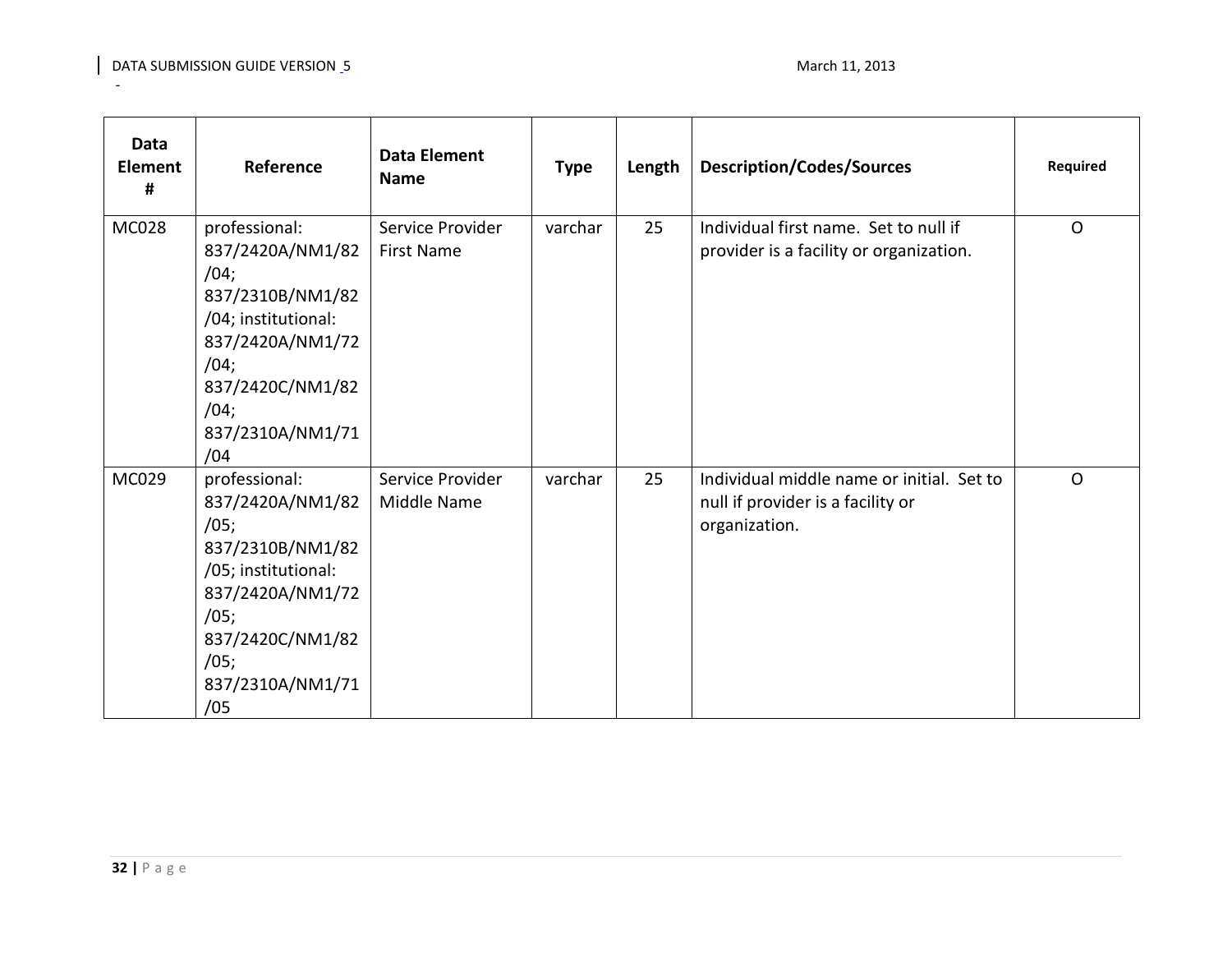| <b>Data</b><br><b>Element</b><br># | Reference                                                                                                                                                               | <b>Data Element</b><br><b>Name</b>                       | <b>Type</b> | Length | <b>Description/Codes/Sources</b>                                                                                                                                                                                                                                                               | Required     |
|------------------------------------|-------------------------------------------------------------------------------------------------------------------------------------------------------------------------|----------------------------------------------------------|-------------|--------|------------------------------------------------------------------------------------------------------------------------------------------------------------------------------------------------------------------------------------------------------------------------------------------------|--------------|
| MC030                              | professional:<br>837/2420A/NM1/82<br>/03;<br>837/2310B/NM1/82<br>/03; institutional:<br>837/2420A/NM1/72<br>/03;<br>837/2420C/NM1/82<br>/03;<br>837/2310A/NM1/71<br>/03 | Service Provider<br>Last Name or<br>Organization<br>Name | varchar     | 60     | Full name of provider organization or<br>last name of individual provider                                                                                                                                                                                                                      | $\mathsf{R}$ |
| MC031                              | professional:<br>837/2420A/NM1/82<br>/07;<br>837/2310B/NM1/82<br>/07; institutional:<br>837/2420A/NM1/72<br>/07;<br>837/2420C/NM1/82<br>/07;<br>837/2310A/NM1/71<br>/07 | Service Provider<br>Suffix                               | varchar     | 10     | Suffix to individual name. Set to null if<br>provider is a facility or organization.<br>The service provider suffix shall be used<br>to capture the generation of the<br>individual clinician (e.g., Jr., Sr., III), if<br>applicable, rather than the clinician's<br>degree (e.g., MD, LCSW). | $\circ$      |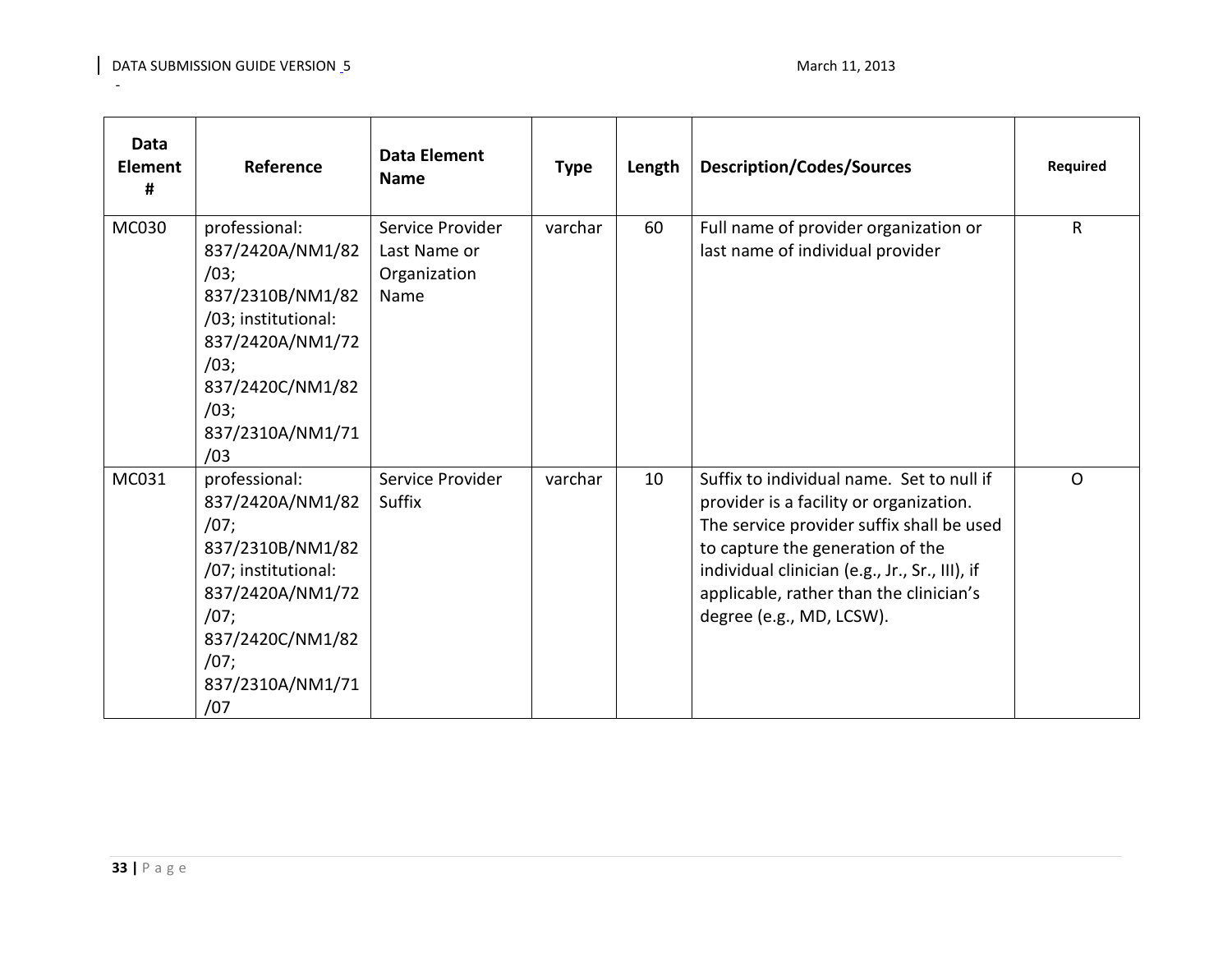| Data<br><b>Element</b><br># | Reference                                                                                                       | <b>Data Element</b><br><b>Name</b>           | <b>Type</b> | Length      | <b>Description/Codes/Sources</b>                                                                          | Required     |
|-----------------------------|-----------------------------------------------------------------------------------------------------------------|----------------------------------------------|-------------|-------------|-----------------------------------------------------------------------------------------------------------|--------------|
| MC032                       | professional:<br>837/2420A/PRV/PE/<br>03;<br>837/2310B/PRV/PE/<br>03; institutional:<br>837/2310A/PRV/AT/<br>03 | Service Provider<br>Specialty                | varchar     | 10          | As defined by payer. Dictionary for<br>specialty code values must be supplied<br>during testing.          | $\mathsf{R}$ |
| MC108                       |                                                                                                                 | Service Provider<br><b>Street Address</b>    | Varchar     | 50          | Physical practice location street address<br>of the provider administering the<br>services                | $\mathsf{R}$ |
| MC033                       | professional:<br>837/2420C/N4/ /01;<br>837/2310C/N4/ /01;<br>institutional:<br>837/2310E/N4//01                 | Service Provider<br><b>City Name</b>         | varchar     | 30          | City name of provider - preferably<br>practice location                                                   | R            |
| MC034                       | professional:<br>837/2420C/N4/ /02;<br>837/2310C/N4/ /02;<br>institutional:<br>837/2310E/N4/ /02                | Service Provider<br><b>State or Province</b> | char        | $2^{\circ}$ | As defined by the US Postal Service                                                                       | R            |
| MC035                       | professional:<br>837/2420C/N4/ /03;<br>837/2310C/N4/ /03;<br>institutional:<br>837/2310E/N4/ /03                | Service Provider<br>ZIP Code                 | varchar     | 11          | ZIP Code of provider - may include non-<br>US codes; do not include dash. Plus 4<br>optional but desired. | $\mathsf{R}$ |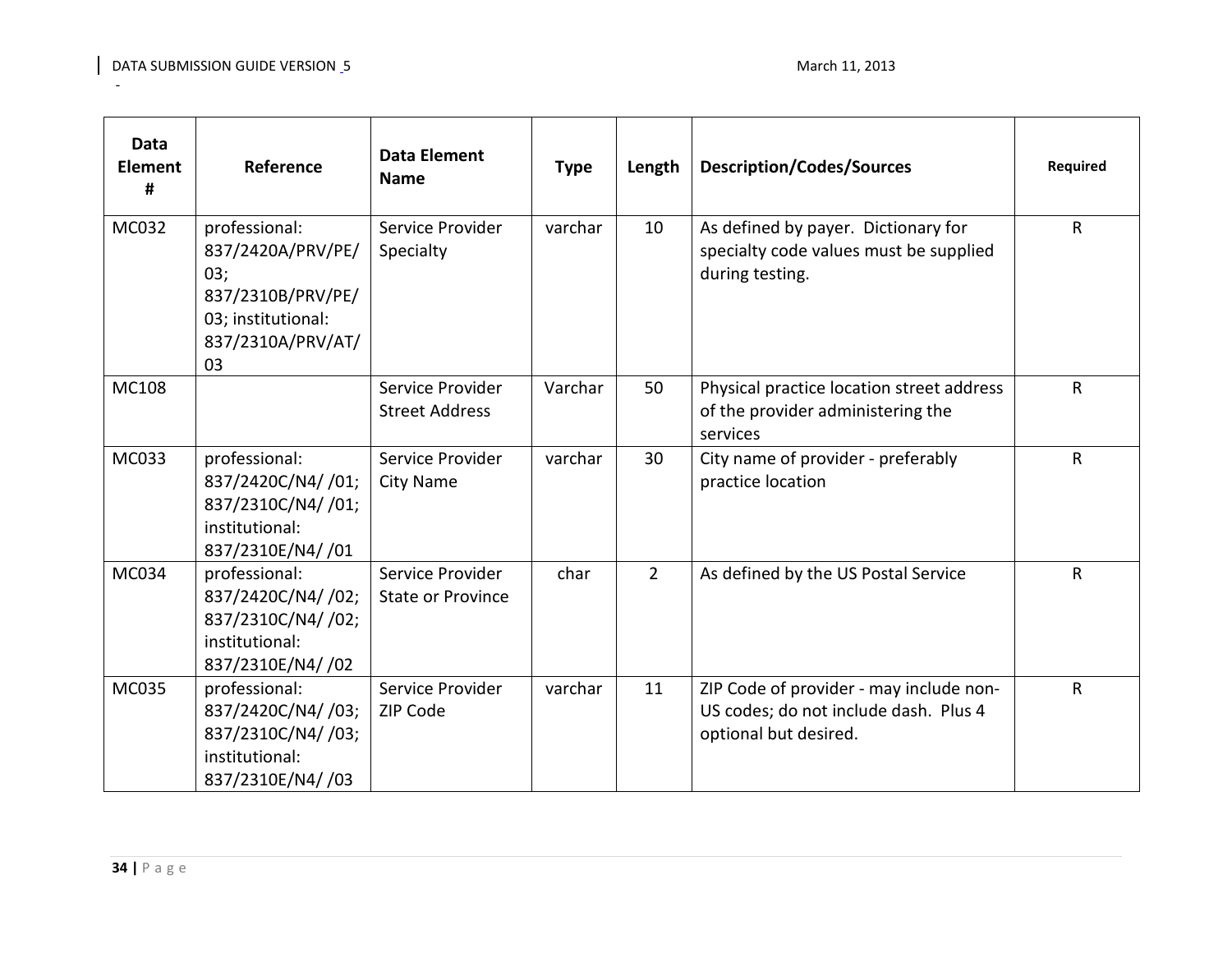| Data<br><b>Element</b><br># | Reference          | <b>Data Element</b><br><b>Name</b> | <b>Type</b> | Length         | <b>Description/Codes/Sources</b>            | Required                       |
|-----------------------------|--------------------|------------------------------------|-------------|----------------|---------------------------------------------|--------------------------------|
| MC036                       | 837/2300/CLM/ /05- | Type of $Bill -$                   | char        | $\overline{3}$ | Required for institutional claims; Not to   | $\mathsf{O}$                   |
|                             | 1                  | Institutional                      |             |                | be used for professional claims             | (institutional<br>claims only) |
|                             |                    |                                    |             |                | Type of Facility - First Digit              |                                |
|                             |                    |                                    |             |                | 1 Hospital                                  |                                |
|                             |                    |                                    |             |                | 2 Skilled Nursing                           |                                |
|                             |                    |                                    |             |                | 3 Home Health                               |                                |
|                             |                    |                                    |             |                | 4 Christian Science Hospital                |                                |
|                             |                    |                                    |             |                | 5 Christian Science Extended Care           |                                |
|                             |                    |                                    |             |                | 6 Intermediate Care                         |                                |
|                             |                    |                                    |             |                | 7 Clinic                                    |                                |
|                             |                    |                                    |             |                | 8 Special Facility                          |                                |
|                             |                    |                                    |             |                | Bill Classification - Second Digit if First |                                |
|                             |                    |                                    |             |                | Digit = $1-6$                               |                                |
|                             |                    |                                    |             |                | 1 Inpatient (Including Medicare Part A)     |                                |
|                             |                    |                                    |             |                | 2 Inpatient (Medicare Part B Only)          |                                |
|                             |                    |                                    |             |                | 3 Outpatient                                |                                |
|                             |                    |                                    |             |                | 4 Other (for hospital referenced            |                                |
|                             |                    |                                    |             |                | diagnostic services or home health not      |                                |
|                             |                    |                                    |             |                | under a plan of treatment)                  |                                |
|                             |                    |                                    |             |                | 5 Nursing Facility Level I                  |                                |
|                             |                    |                                    |             |                | 6 Nursing Facility Level II                 |                                |
|                             |                    |                                    |             |                | 7 Intermediate Care - Level III Nursing     |                                |
|                             |                    |                                    |             |                | Facility                                    |                                |
|                             |                    |                                    |             |                | 8 Swing Beds                                |                                |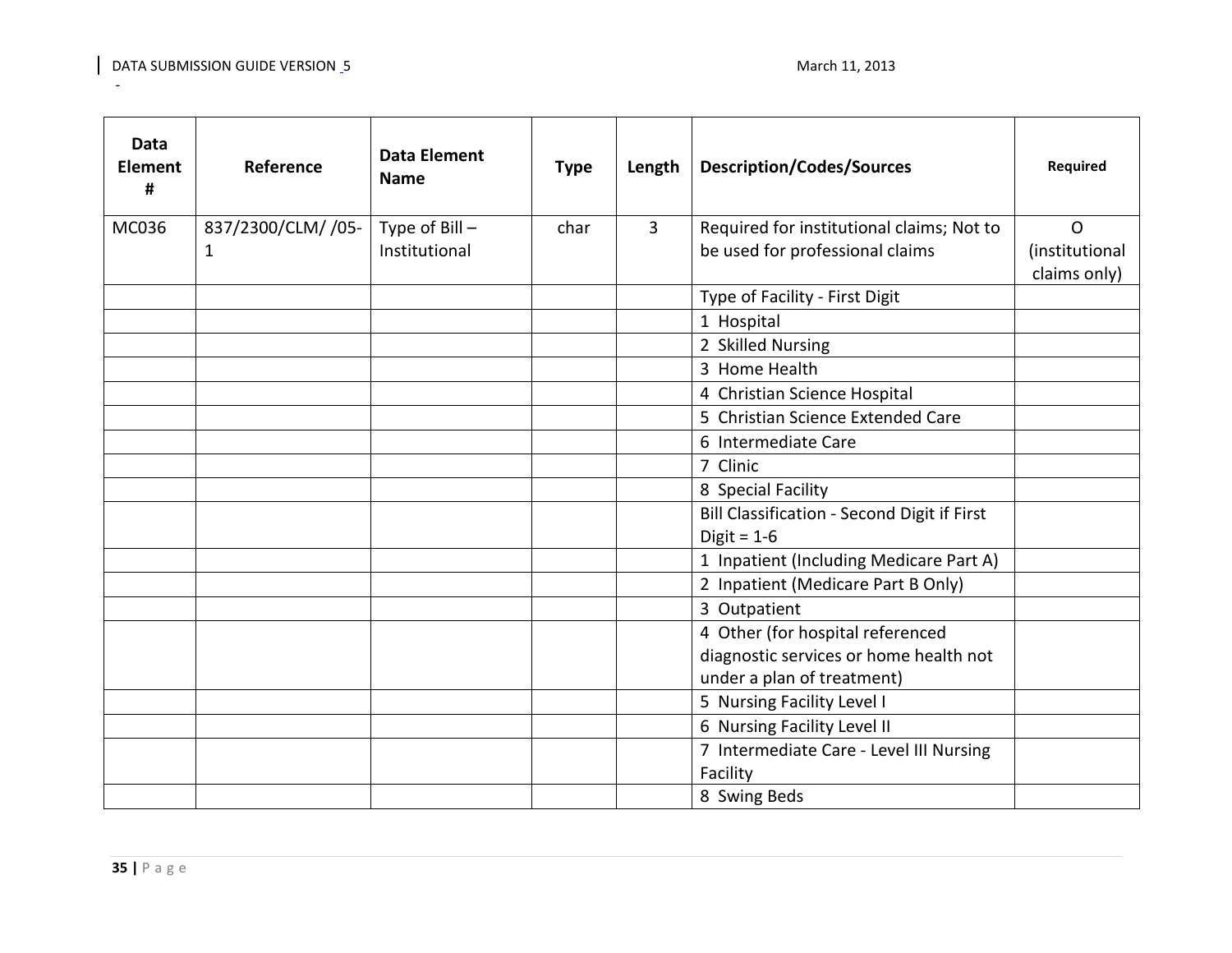| <b>Data</b><br><b>Element</b><br># | Reference | <b>Data Element</b><br><b>Name</b> | <b>Type</b> | Length | <b>Description/Codes/Sources</b>            | <b>Required</b> |
|------------------------------------|-----------|------------------------------------|-------------|--------|---------------------------------------------|-----------------|
|                                    |           |                                    |             |        | Bill Classification - Second Digit if First |                 |
|                                    |           |                                    |             |        | Digit = $7$                                 |                 |
|                                    |           |                                    |             |        | 1 Rural Health                              |                 |
|                                    |           |                                    |             |        | 2 Hospital Based or Independent Renal       |                 |
|                                    |           |                                    |             |        | <b>Dialysis Center</b>                      |                 |
|                                    |           |                                    |             |        | 3 Free Standing Outpatient                  |                 |
|                                    |           |                                    |             |        | Rehabilitation Facility (ORF)               |                 |
|                                    |           |                                    |             |        | 5 Comprehensive Outpatient                  |                 |
|                                    |           |                                    |             |        | <b>Rehabilitation Facilities (CORFs)</b>    |                 |
|                                    |           |                                    |             |        | 6 Community Mental Health Center            |                 |
|                                    |           |                                    |             |        | 9 Other                                     |                 |
|                                    |           |                                    |             |        | Bill Classification - Second Digit if First |                 |
|                                    |           |                                    |             |        | Digit = $8$                                 |                 |
|                                    |           |                                    |             |        | 1 Hospice (Non-Hospital Based)              |                 |
|                                    |           |                                    |             |        | 2 Hospice (Hospital-Based)                  |                 |
|                                    |           |                                    |             |        | 3 Ambulatory Surgery Center                 |                 |
|                                    |           |                                    |             |        | 4 Free Standing Birthing Center             |                 |
|                                    |           |                                    |             |        | 9 Other                                     |                 |
|                                    |           |                                    |             |        | Frequency - third digit                     |                 |
|                                    |           |                                    |             |        | 1 admit through discharge                   |                 |
|                                    |           |                                    |             |        | 2 interim - first claim used for the        |                 |
|                                    |           |                                    |             |        | 3 interim - continuing claims               |                 |
|                                    |           |                                    |             |        | 4 interim - last claim                      |                 |
|                                    |           |                                    |             |        | 5 late charge only                          |                 |
|                                    |           |                                    |             |        | 7 replacement of prior claim                |                 |
|                                    |           |                                    |             |        | 8 void/cancel of a prior claim              |                 |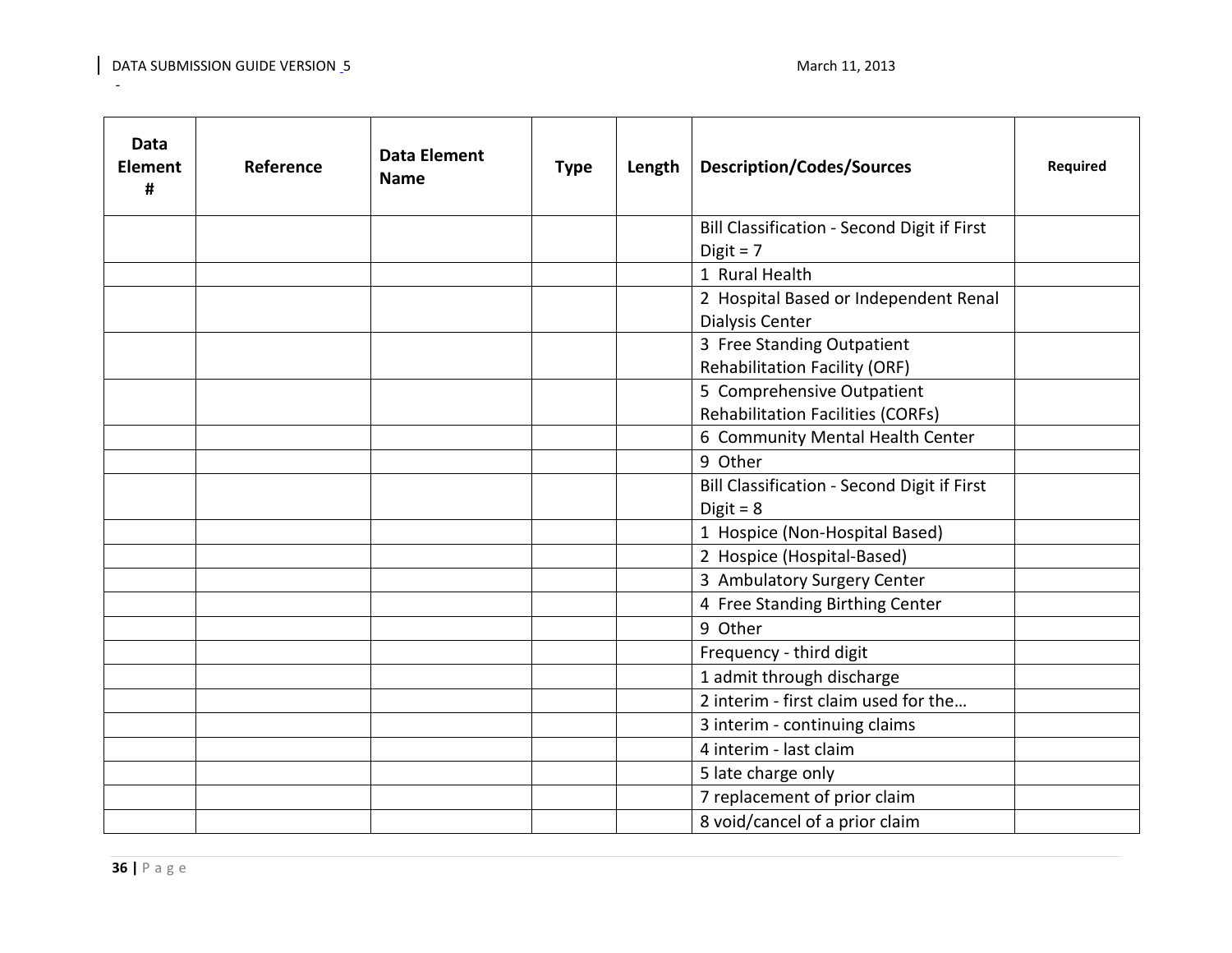| <b>Data</b><br><b>Element</b><br># | Reference          | <b>Data Element</b><br><b>Name</b> | <b>Type</b> | Length         | <b>Description/Codes/Sources</b>         | <b>Required</b> |
|------------------------------------|--------------------|------------------------------------|-------------|----------------|------------------------------------------|-----------------|
|                                    |                    |                                    |             |                | 9 final claim for a home                 |                 |
| MC037                              | 837/2300/CLM/ /05- | Facility Type -                    | char        | $\overline{2}$ | Required for professional claims. Not to | $\mathsf{O}$    |
|                                    | $\mathbf{1}$       | Professional                       |             |                | be used for institutional claims. Map    | (professional   |
|                                    |                    |                                    |             |                | where you can and default to "99" for    | claims only)    |
|                                    |                    |                                    |             |                | all others.                              |                 |
|                                    |                    |                                    |             |                | 11 Office                                |                 |
|                                    |                    |                                    |             |                | 12 Home                                  |                 |
|                                    |                    |                                    |             |                | 21 Inpatient Hospital                    |                 |
|                                    |                    |                                    |             |                | 22 Outpatient Hospital                   |                 |
|                                    |                    |                                    |             |                | 23 Emergency Room - Hospital             |                 |
|                                    |                    |                                    |             |                | 24 Ambulatory Surgery Center             |                 |
|                                    |                    |                                    |             |                | 25 Birthing Center                       |                 |
|                                    |                    |                                    |             |                | 26 Military Treatment Facility           |                 |
|                                    |                    |                                    |             |                | 31 Skilled Nursing Facility              |                 |
|                                    |                    |                                    |             |                | 32 Nursing Facility                      |                 |
|                                    |                    |                                    |             |                | 33 Custodial Care Facility               |                 |
|                                    |                    |                                    |             |                | 34 Hospice                               |                 |
|                                    |                    |                                    |             |                | 35 Boarding Home                         |                 |
|                                    |                    |                                    |             |                | 41 Ambulance - Land                      |                 |
|                                    |                    |                                    |             |                | 42 Ambulance - Air or Water              |                 |
|                                    |                    |                                    |             |                | 51 Inpatient Psychiatric Facility        |                 |
|                                    |                    |                                    |             |                | 52 Psychiatric Facility Partial          |                 |
|                                    |                    |                                    |             |                | Hospitalization                          |                 |
|                                    |                    |                                    |             |                | 53 Community Mental Health Center        |                 |
|                                    |                    |                                    |             |                | 54 Intermediate Care Facility/Mentally   |                 |
|                                    |                    |                                    |             |                | Retarded                                 |                 |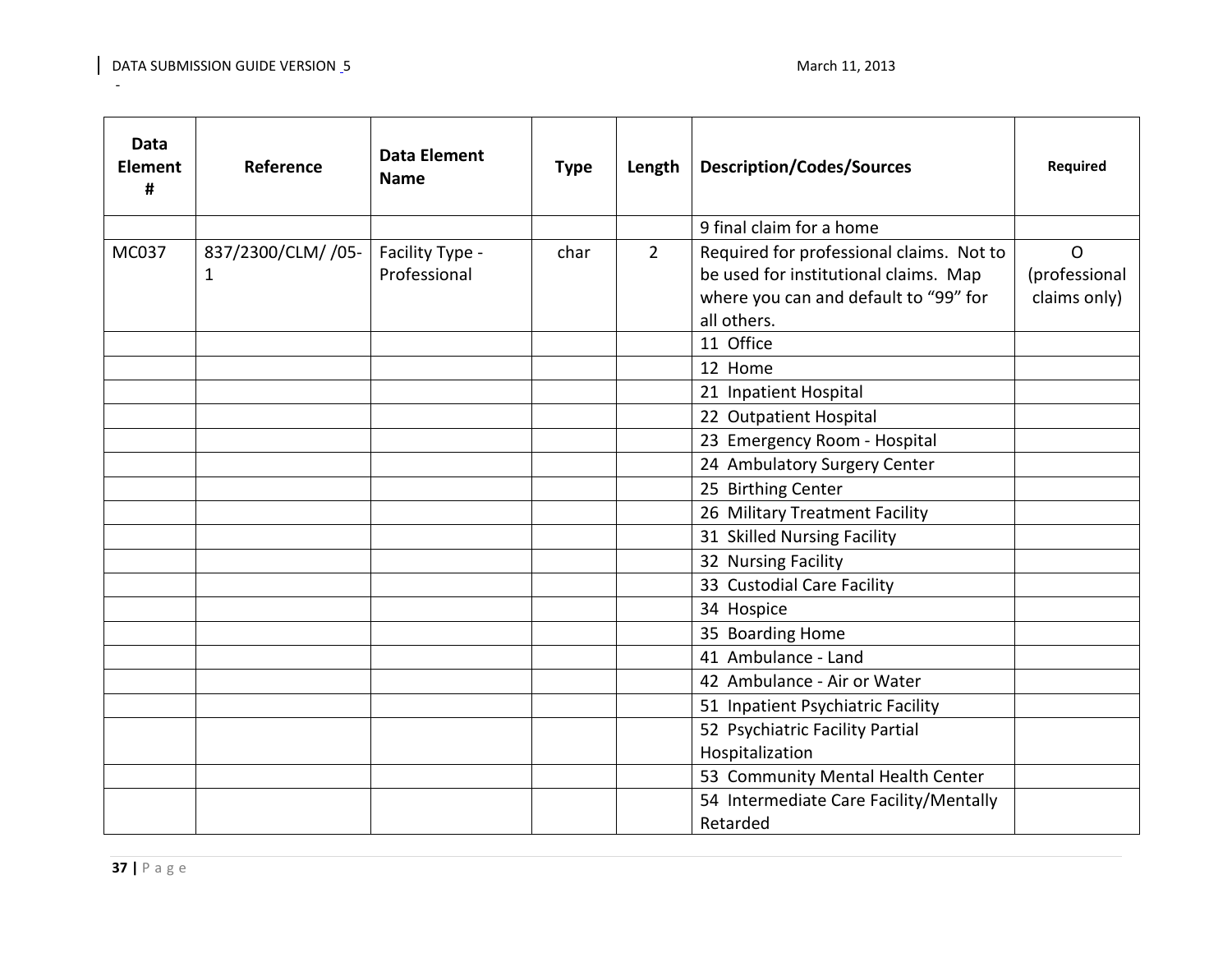| Data<br><b>Element</b><br># | Reference          | <b>Data Element</b><br><b>Name</b> | <b>Type</b> | Length         | <b>Description/Codes/Sources</b>         | <b>Required</b> |
|-----------------------------|--------------------|------------------------------------|-------------|----------------|------------------------------------------|-----------------|
|                             |                    |                                    |             |                | 55 Residential Substance Abuse           |                 |
|                             |                    |                                    |             |                | <b>Treatment Facility</b>                |                 |
|                             |                    |                                    |             |                | 56 Psychiatric Residential Treatment     |                 |
|                             |                    |                                    |             |                | Center                                   |                 |
|                             |                    |                                    |             |                | 50 Federally Qualified Center            |                 |
|                             |                    |                                    |             |                | 60 Mass Immunization Center              |                 |
|                             |                    |                                    |             |                | 61 Comprehensive Inpatient               |                 |
|                             |                    |                                    |             |                | <b>Rehabilitation Facility</b>           |                 |
|                             |                    |                                    |             |                | 62 Comprehensive Outpatient              |                 |
|                             |                    |                                    |             |                | <b>Rehabilitation Facility</b>           |                 |
|                             |                    |                                    |             |                | 65 End Stage Renal Disease Treatment     |                 |
|                             |                    |                                    |             |                | Facility                                 |                 |
|                             |                    |                                    |             |                | 71 State or Local Public Health Clinic   |                 |
|                             |                    |                                    |             |                | 72 Rural Health Clinic                   |                 |
|                             |                    |                                    |             |                | 81 Independent Laboratory                |                 |
|                             |                    |                                    |             |                | 99 Other Unlisted Facility               |                 |
| <b>MC038</b>                | 835/2100/CLP/ /02  | <b>Claim Status</b>                | char        | $\overline{2}$ | See Lookup Table B-1.C                   | $\mathsf{R}$    |
| MC039                       | 837/2300/HI/BJ/021 | Admitting                          | varchar     | 7              | Required on all inpatient admission      | O (inpatient    |
|                             | $-2$               | Diagnosis                          |             |                | claims and encounters. ICD-9-CM or       | claims and      |
|                             |                    |                                    |             |                | ICD-10-CM. Do not code decimal point.    | encounters      |
|                             |                    |                                    |             |                |                                          | only)           |
| <b>MC898</b>                | N/A                | ICD-9 / ICD-10 Flag                | char        | $\mathbf{1}$   | 0 This claim contains ICD-9-CM codes     | $\mathsf{R}$    |
|                             |                    |                                    |             |                | 1 This claim contains ICD-10-CM codes    |                 |
|                             |                    |                                    |             |                | The purpose of this field is to identify |                 |
|                             |                    |                                    |             |                | which code set is being utilized.        |                 |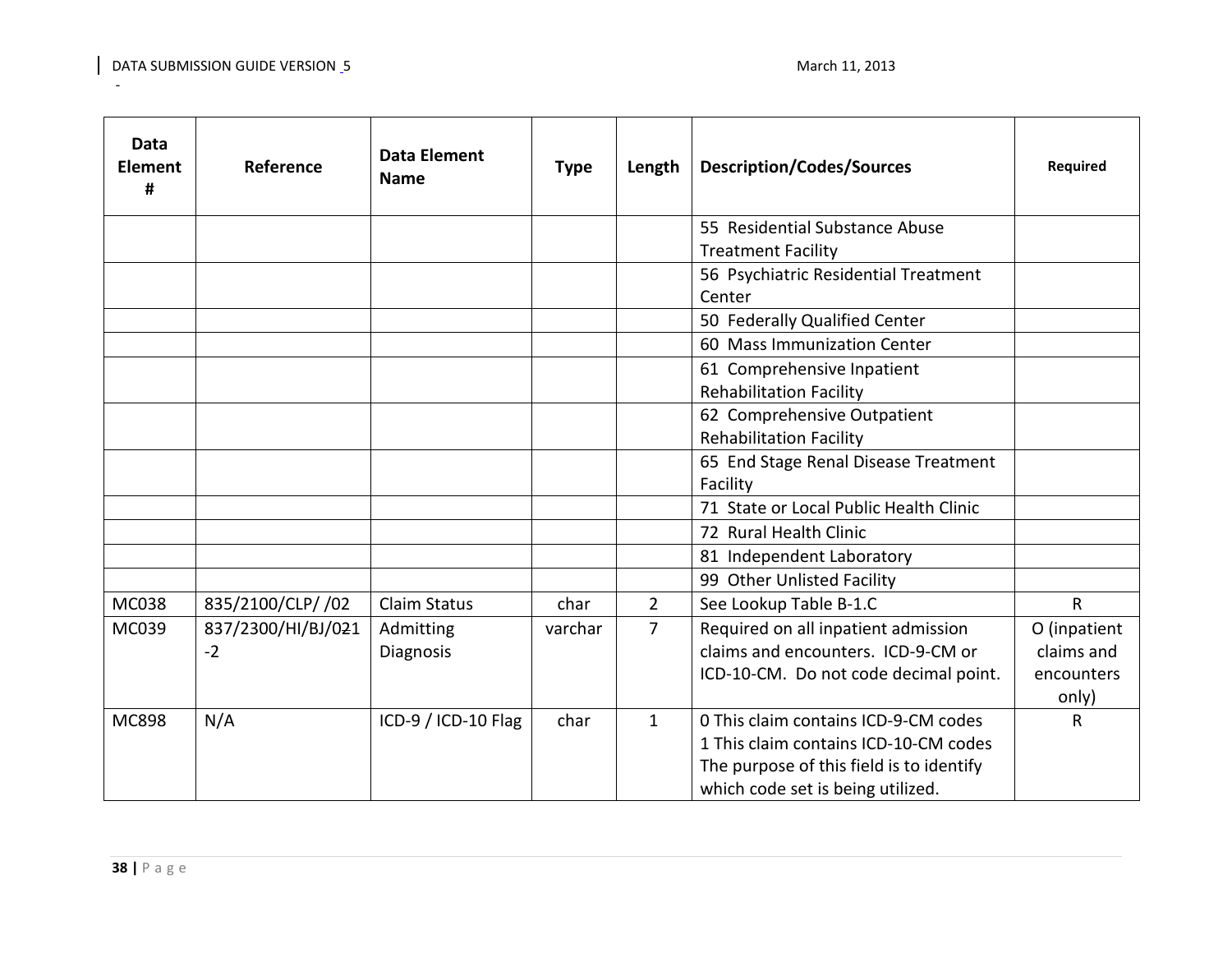| <b>Data</b><br><b>Element</b><br># | Reference                           | <b>Data Element</b><br><b>Name</b> | <b>Type</b> | Length         | <b>Description/Codes/Sources</b>                                                                          | <b>Required</b> |
|------------------------------------|-------------------------------------|------------------------------------|-------------|----------------|-----------------------------------------------------------------------------------------------------------|-----------------|
| MC040                              | 837/2300/HI/BN/03<br>$1 - 2$        | E-Code                             | varchar     | $\overline{7}$ | Describes an injury, poisoning or<br>adverse effect. ICD-9-CM or ICD-10-CM.<br>Do not code decimal point. | $\mathsf{O}$    |
| MC041                              | 837/2300/HI/BK/01-<br>2             | <b>Principal Diagnosis</b>         | varchar     | $\overline{7}$ | ICD-9-CM or ICD-10 CM. Do not code<br>decimal point.                                                      | $\mathsf{R}$    |
| MC042                              | 837/2300/HI/BF/01-                  | Other Diagnosis-                   | varchar     | $\overline{7}$ | ICD-9-CM or ICD-10 CM. Do not code<br>decimal point.                                                      | $\mathsf{O}$    |
| MC043                              | 837/2300/HI/BF/02-<br>$\mathcal{L}$ | Other Diagnosis-<br>2              | varchar     | $\overline{7}$ | ICD-9-CM or ICD-10 CM. Do not code<br>decimal point.                                                      | $\mathsf{O}$    |
| MC044                              | 837/2300/HI/BF/03-                  | Other Diagnosis -<br>3             | varchar     | $\overline{7}$ | ICD-9-CM or ICD-10 CM. Do not code<br>decimal point.                                                      | $\mathsf{O}$    |
| MC045                              | 837/2300/HI/BF/04-<br>2             | Other Diagnosis-<br>4              | varchar     | $\overline{7}$ | ICD-9-CM or ICD-10 CM. Do not code<br>decimal point.                                                      | $\mathsf{O}$    |
| MC046                              | 837/2300/HI/BF/05-<br>2             | Other Diagnosis-<br>5              | varchar     | $\overline{7}$ | ICD-9-CM or ICD-10 CM. Do not code<br>decimal point.                                                      | $\mathsf{O}$    |
| MC047                              | 837/2300/HI/BF/06-                  | Other Diagnosis -<br>6             | varchar     | $\overline{7}$ | ICD-9-CM or ICD-10 CM. Do not code<br>decimal point.                                                      | $\mathsf{O}$    |
| MC048                              | 837/2300/HI/BF/07-<br>2             | Other Diagnosis-                   | varchar     | $\overline{7}$ | ICD-9-CM or ICD-10 CM. Do not code<br>decimal point.                                                      | $\mathsf{O}$    |
| MC049                              | 837/2300/HI/BF/08-                  | Other Diagnosis-<br>8              | varchar     | $\overline{7}$ | ICD-9-CM or ICD-10 CM. Do not code<br>decimal point.                                                      | $\Omega$        |
| MC050                              | 837/2300/HI/BF/09-<br>$\mathcal{P}$ | Other Diagnosis-<br>9              | varchar     | $\overline{7}$ | ICD-9-CM or ICD-10 CM. Do not code<br>decimal point.                                                      | $\mathsf{O}$    |
| MC051                              | 837/2300/HI/BF/10-<br>2             | Other Diagnosis-<br>10             | varchar     | $\overline{7}$ | ICD-9-CM or ICD-10_CM. Do not code<br>decimal point.                                                      | $\mathsf{O}$    |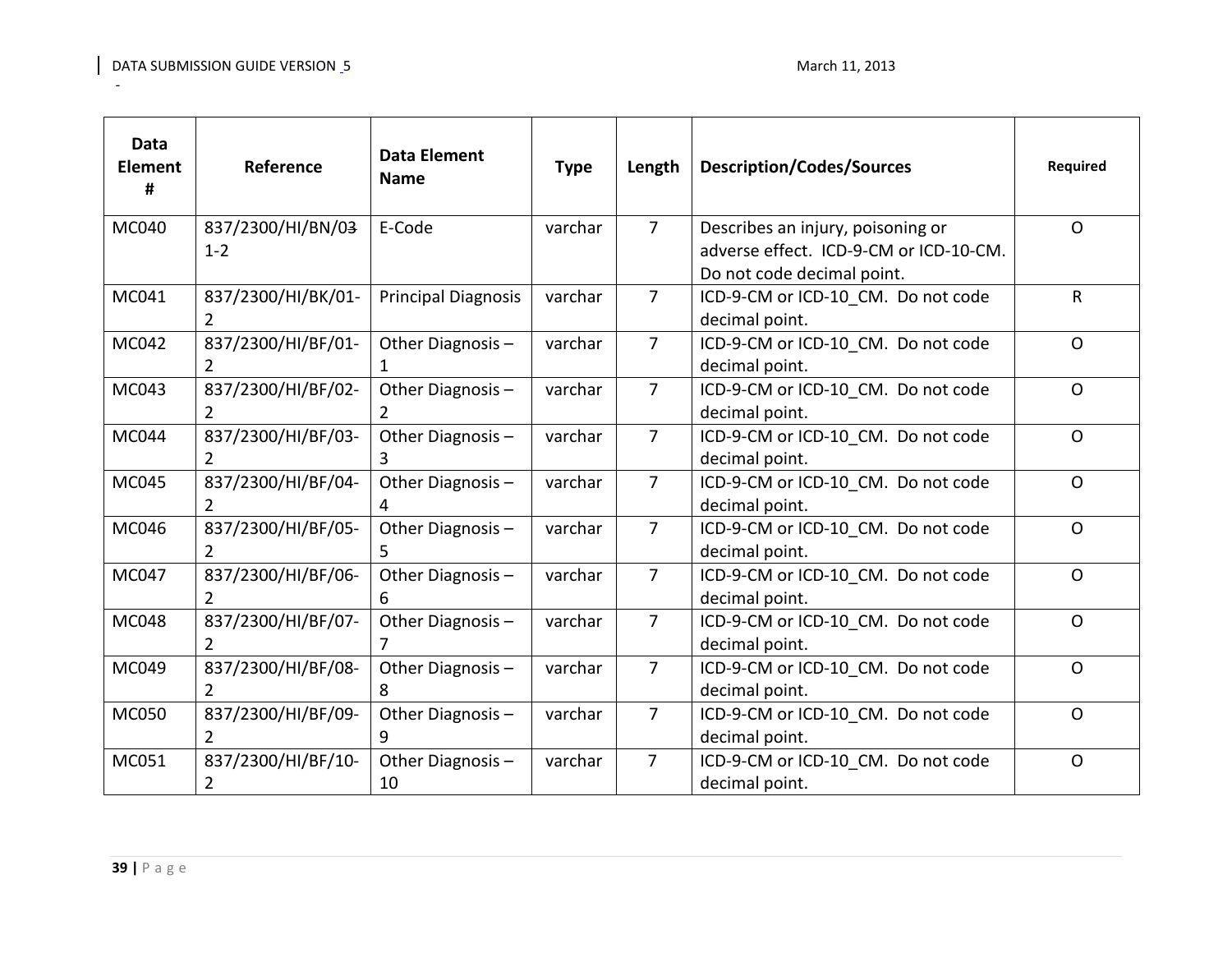| <b>Data</b><br><b>Element</b><br># | Reference                           | <b>Data Element</b><br><b>Name</b> | <b>Type</b> | Length         | <b>Description/Codes/Sources</b>                                                                                                                                                                    | <b>Required</b>                                                                                      |
|------------------------------------|-------------------------------------|------------------------------------|-------------|----------------|-----------------------------------------------------------------------------------------------------------------------------------------------------------------------------------------------------|------------------------------------------------------------------------------------------------------|
| <b>MC052</b>                       | 837/2300/HI/BF/11-<br>2             | Other Diagnosis-<br>11             | varchar     | $\overline{7}$ | ICD-9-CM or ICD-10_CM. Do not code<br>decimal point.                                                                                                                                                | $\mathsf{O}$                                                                                         |
| MC053                              | 837/2300/HI/BF/12-<br>$\mathcal{L}$ | Other Diagnosis -<br>12            | varchar     | $\overline{7}$ | ICD-9-CM or ICD-10 CM. Do not code<br>decimal point.                                                                                                                                                | $\mathsf{O}$                                                                                         |
| <b>MC054</b>                       | 835/2110/SVC/NU/0<br>$1 - 2$        | Revenue Code                       | char        | 10             | National Uniform Billing Committee<br>Codes. Code using leading zeroes, left<br>justified, and four digits.                                                                                         | R for<br>Institutional<br>Claims only,<br>otherwise<br>leave blank                                   |
| <b>MC055</b>                       | 835/2110/SVC/HC/0<br>$1 - 2$        | Outpatient<br>Procedure Code       | varchar     | 10             | Health Care Common Procedural Coding<br>System (HCPCS); this includes the CPT<br>codes of the American Medical<br>Association.<br><b>Required for Outpatient and</b><br>Professional claims only.   | R for<br><b>Outpatient</b><br>and<br>Professional<br><b>Claims only;</b><br>otherwise<br>leave blank |
| <b>MC056</b>                       | 835/2110/SVC/HC/0<br>$1 - 3$        | Procedure<br>Modifier $-1$         | char        | $\overline{2}$ | Procedure modifier required when a<br>modifier clarifies/improves the<br>reporting accuracy of the associated<br>procedure code.<br><b>Required for Outpatient and</b><br>Professional claims only. | R for<br><b>Outpatient</b><br>and<br>Professional<br>Claims only;<br>otherwise<br>leave blank        |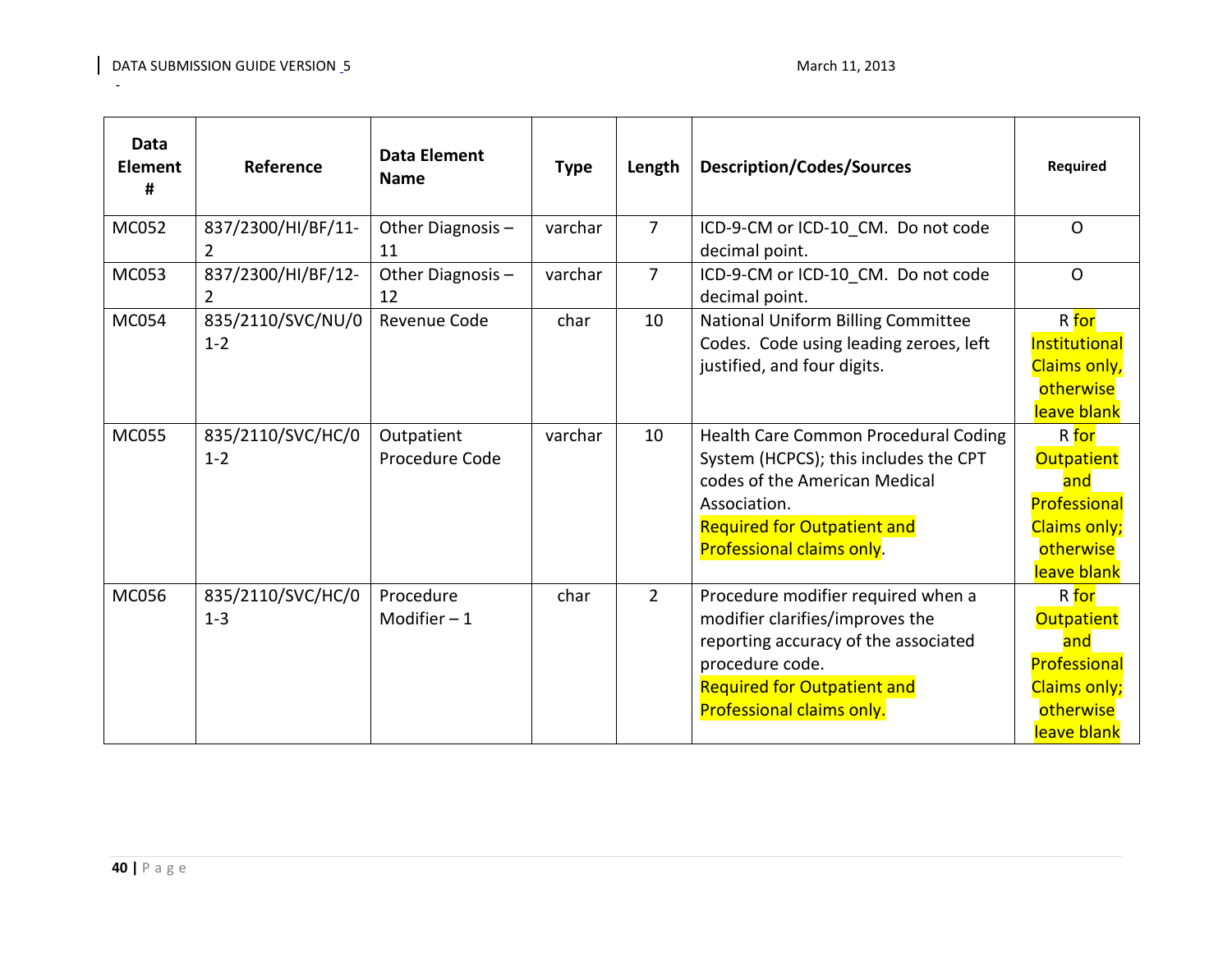| <b>Data</b><br><b>Element</b><br># | Reference                    | <b>Data Element</b><br><b>Name</b> | <b>Type</b> | Length         | <b>Description/Codes/Sources</b>                                                                                                                                                                                              | Required                                                                                             |
|------------------------------------|------------------------------|------------------------------------|-------------|----------------|-------------------------------------------------------------------------------------------------------------------------------------------------------------------------------------------------------------------------------|------------------------------------------------------------------------------------------------------|
| <b>MC057</b>                       | 835/2110/SVC/HC/0<br>$1 - 4$ | Procedure<br>Modifier $-2$         | char        | $\overline{2}$ | Procedure modifier required when a<br>modifier clarifies/improves the<br>reporting accuracy of the associated<br>procedure code.<br><b>Required for Outpatient and</b><br>Professional claims only.                           | R for<br><b>Outpatient</b><br>and<br>Professional<br><b>Claims only;</b><br>otherwise<br>leave blank |
| <b>MC058</b>                       | 835/2110/SVC/ID/0<br>$1 - 2$ | ICD-9-CM<br>Procedure Code         | char        | $\overline{4}$ | Primary procedure code for this line of<br>service. Do not code decimal point.                                                                                                                                                | R for<br>Inpatient<br>Claims only;<br>otherwise<br>leave blank                                       |
| MC059                              | 835/2110/DTM/150<br>/02      | Date of Service -<br>From          | Date        | 8              | First date of service for this service line.<br><b>CCYYMMDD YYYYMMDD</b>                                                                                                                                                      | R                                                                                                    |
| MC060                              | 835/2110/DTM/151<br>/02      | Date of Service -<br>Thru          | Date        | 8              | Last date of service for this service line.<br><b>CCYYMMDD YYYYMMDD</b>                                                                                                                                                       | $\mathsf{R}$                                                                                         |
| MC061                              | 835/2110/SVC//05             | Quantity                           | int         | 3              | Count of services performed, which<br>shall be set equal to one on all<br>observation bed service lines and<br>should be set equal to zero on all other<br>room and board service lines, regardless<br>of the length of stay. | $\mathsf{R}$                                                                                         |
| MC062                              | 835/2110/SVC//02             | Charge Amount                      | int         | 10             | Do not code decimal point or provide<br>any punctuation where \$1,000.00<br>converted to 100000 Same for all<br>financial data that follows.                                                                                  | $\mathsf{R}$                                                                                         |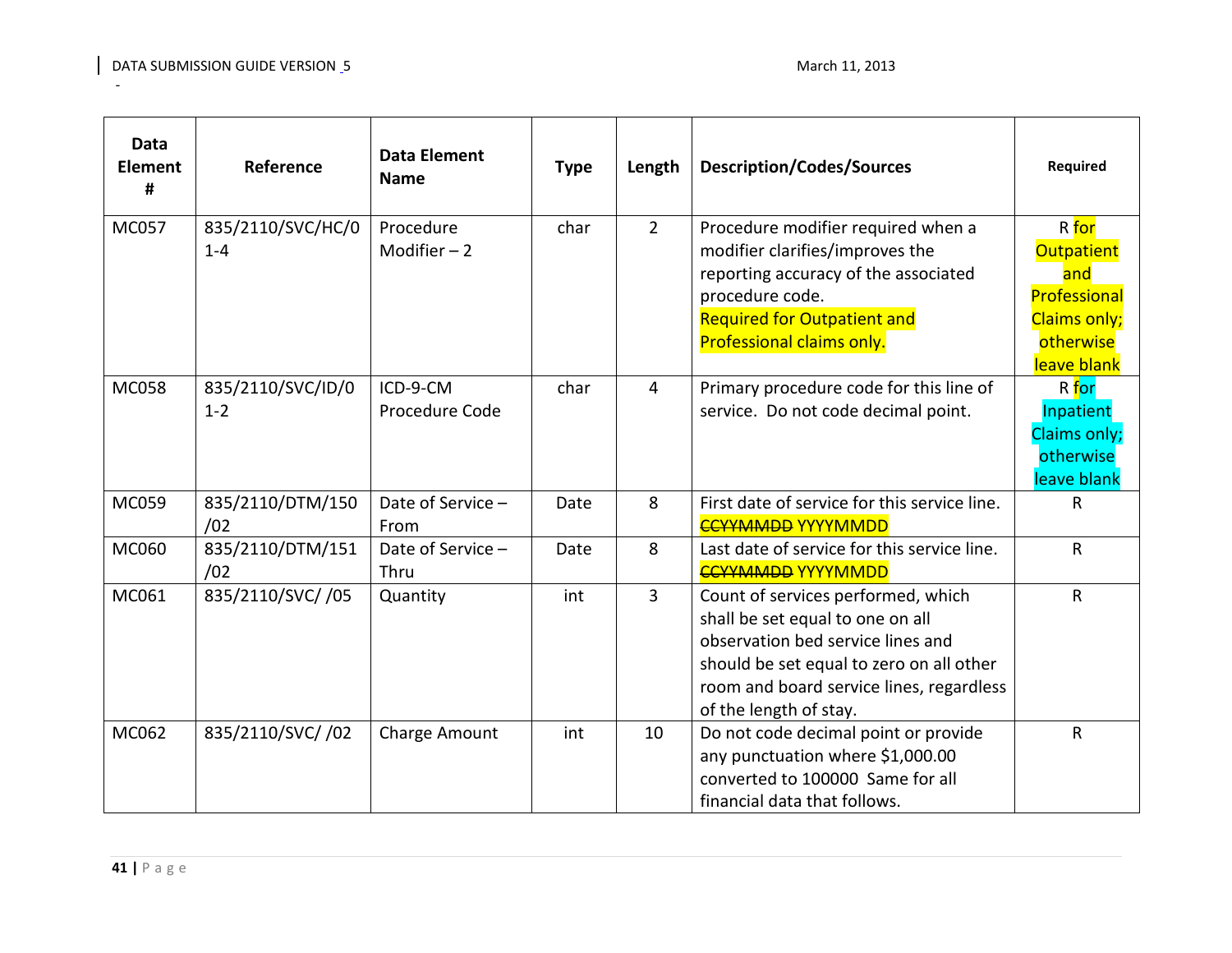| <b>Data</b><br><b>Element</b><br># | Reference         | <b>Data Element</b><br><b>Name</b>      | <b>Type</b> | Length | <b>Description/Codes/Sources</b>                                                                          | <b>Required</b>              |
|------------------------------------|-------------------|-----------------------------------------|-------------|--------|-----------------------------------------------------------------------------------------------------------|------------------------------|
| MC063                              | 835/2110/SVC/ /03 | Paid Amount                             | int         | 10     | Includes any withhold amounts. Do not<br>code decimal point. For capitated<br>claims set to zero.         | $\mathsf R$                  |
| MC064                              | N/A               | Prepaid Amount                          | int         | 10     | For capitated services, the fee for<br>service equivalent amount. Do not<br>code decimal point.           | $\mathsf R$                  |
| MC065                              | N/A               | Co-pay Amount                           | int         | 10     | The preset, fixed dollar amount for<br>which the individual is responsible. Do<br>not code decimal point. | $\mathsf{R}$                 |
| MC066                              | N/A               | Coinsurance<br>Amount                   | int         | 10     | The dollar amount an individual is<br>responsible for - not the percentage.<br>Do not code decimal point. | $\mathsf{R}$                 |
| MC067                              | N/A               | Deductible<br>Amount                    | int         | 10     | Do not code decimal point.                                                                                | R                            |
| <b>MC068</b>                       | 837/2300/CLM/ /01 | Patient<br>Account/Control<br>Number    | varchar     | 20     | Number assigned by hospital                                                                               | $\Omega$                     |
| MC069                              | N/A               | Discharge Date                          | Date        | 8      | Date patient discharged. Required for<br>all inpatient claims. <b>CCYYMMDD</b><br>YYYYMMDD                | O (inpatient<br>claims only) |
| <b>MC070</b>                       | N/A               | Service Provider<br><b>Country Name</b> | varchar     | 30     | Code US for United States.                                                                                | $\mathsf{R}$                 |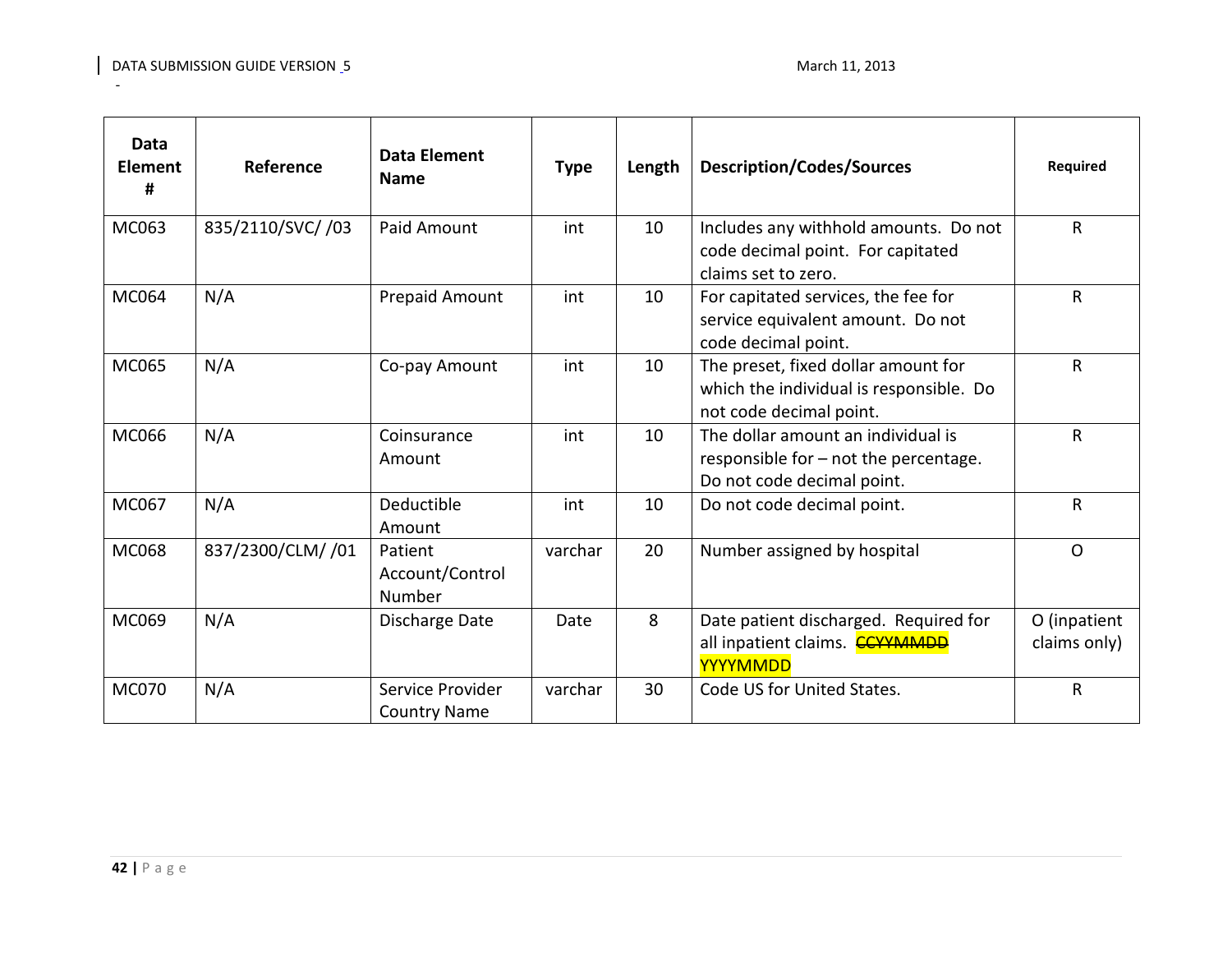| <b>Data</b><br><b>Element</b><br># | Reference               | <b>Data Element</b><br><b>Name</b> | <b>Type</b> | Length         | <b>Description/Codes/Sources</b>                                                                                                                                                                                                                                                                                                                                                                                                                                             | Required     |
|------------------------------------|-------------------------|------------------------------------|-------------|----------------|------------------------------------------------------------------------------------------------------------------------------------------------------------------------------------------------------------------------------------------------------------------------------------------------------------------------------------------------------------------------------------------------------------------------------------------------------------------------------|--------------|
| MC071                              | 837/2300/HI/DR/01-<br>2 | <b>DRG</b>                         | varchar     | 10             | Insurers and health care claims<br>processors shall code using the CMS<br>methodology when available.<br>Precedence shall be given to DRGs<br>transmitted from the hospital provider.<br>When the CMS methodology for DRGs is<br>not available, but the DRG system is<br>used, the insurer shall format the DRG<br>and the complexity level within the<br>same field with an "A" prefix, and with a<br>hyphen separating the DRG and the<br>complexity level (e.g. AXXX-XX). | $\Omega$     |
| MC072                              | N/A                     | <b>DRG Version</b>                 | char        | $\overline{2}$ | Version number of the grouper used                                                                                                                                                                                                                                                                                                                                                                                                                                           | $\circ$      |
| MC073                              | 835/2110/REF/APC/<br>02 | <b>APC</b>                         | char        | 4              | Insurers and health care claims<br>processors shall code using the CMS<br>methodology when available.<br>Precedence shall be given to APCs<br>transmitted from the health care<br>provider.                                                                                                                                                                                                                                                                                  | $\Omega$     |
| MC074                              | N/A                     | <b>APC Version</b>                 | char        | $\overline{2}$ | Version number of the grouper used                                                                                                                                                                                                                                                                                                                                                                                                                                           | $\circ$      |
| MC075                              | 837/2410/LIN/N4/0<br>3  | Drug Code                          | varchar     | 11             | An NDC code used only when a<br>medication is paid for as part of a<br>medical claim.                                                                                                                                                                                                                                                                                                                                                                                        | $\mathsf{O}$ |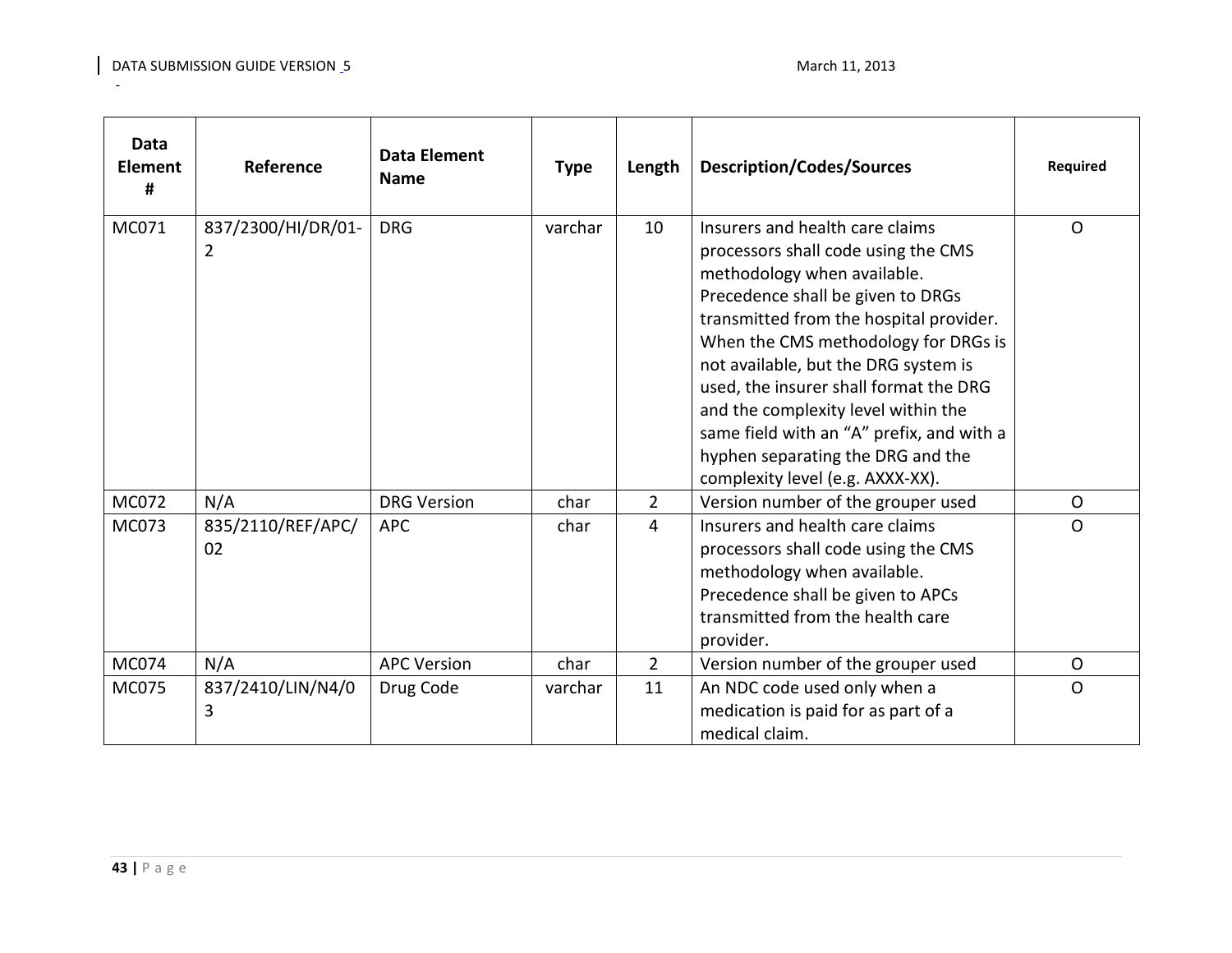| Data<br><b>Element</b><br># | Reference                | <b>Data Element</b><br><b>Name</b>                              | <b>Type</b>    | Length                  | <b>Description/Codes/Sources</b>                                                                                                                                                | <b>Required</b>                                                          |
|-----------------------------|--------------------------|-----------------------------------------------------------------|----------------|-------------------------|---------------------------------------------------------------------------------------------------------------------------------------------------------------------------------|--------------------------------------------------------------------------|
| MC076                       | 837/2010AA/NM1/I<br>D/09 | <b>Billing Provider</b><br>Number                               | varchar        | 30                      | Payer assigned billing provider number.<br>This number should be the identifier<br>used by the payer for internal<br>identification purposes, and does not<br>routinely change. | <b>TH</b>                                                                |
| <b>MC077</b>                | 837/2010AA/NM1/X<br>X/09 | <b>National Billing</b><br>Provider ID                          | varchar        | 20                      | <b>National Provider ID</b>                                                                                                                                                     | <b>TH</b>                                                                |
| <b>MC078</b>                | 837/2010AA/NM1/<br>/03   | <b>Billing Provider</b><br>Last Name or<br>Organization<br>Name | varchar        | 60                      | Full name of provider billing<br>organization or last name of individual<br>billing provider.                                                                                   | <b>TH</b>                                                                |
| MC101                       | 837/2010BA/NM1/<br>/03   | <b>Subscriber Last</b><br>Name                                  | varchar        | 128                     | Subscriber last name                                                                                                                                                            | $\mathsf R$                                                              |
| MC102                       | 837/2010BA/NM1/<br>/04   | <b>Subscriber First</b><br>Name                                 | varchar        | 128                     | Subscriber first name                                                                                                                                                           | $\mathsf{R}$                                                             |
| MC103                       | 837/2010BA/NM1/<br>/05   | Subscriber Middle<br>Initial                                    | char           | $\mathbf{1}$            | Subscriber middle initial                                                                                                                                                       | $\circ$                                                                  |
| MC104                       | 837/2010CA/NM1/<br>/03   | <b>Member Last</b><br>Name                                      | varchar        | 128                     |                                                                                                                                                                                 | $\mathsf{R}$                                                             |
| MC105                       | 837/2010CA/NM1/<br>/04   | <b>Member First</b><br>Name                                     | varchar        | 128                     |                                                                                                                                                                                 | $\mathsf R$                                                              |
| MC106                       | 837/2010CA/NM1/<br>/05   | <b>Member Middle</b><br>Initial                                 | char           | $\mathbf{1}$            |                                                                                                                                                                                 | $\mathsf{O}$                                                             |
| <b>MC201A</b>               |                          | <b>Present on</b><br><b>Admission - PDX</b>                     | <b>Varchar</b> | $\overline{\mathbf{1}}$ | Code indicating the presence of<br>diagnosis at the time of admission<br>See Table B-1.D for valid values.                                                                      | $\overline{\mathsf{R}}$<br>(Inpatient Only,<br>otherwise leave<br>blank) |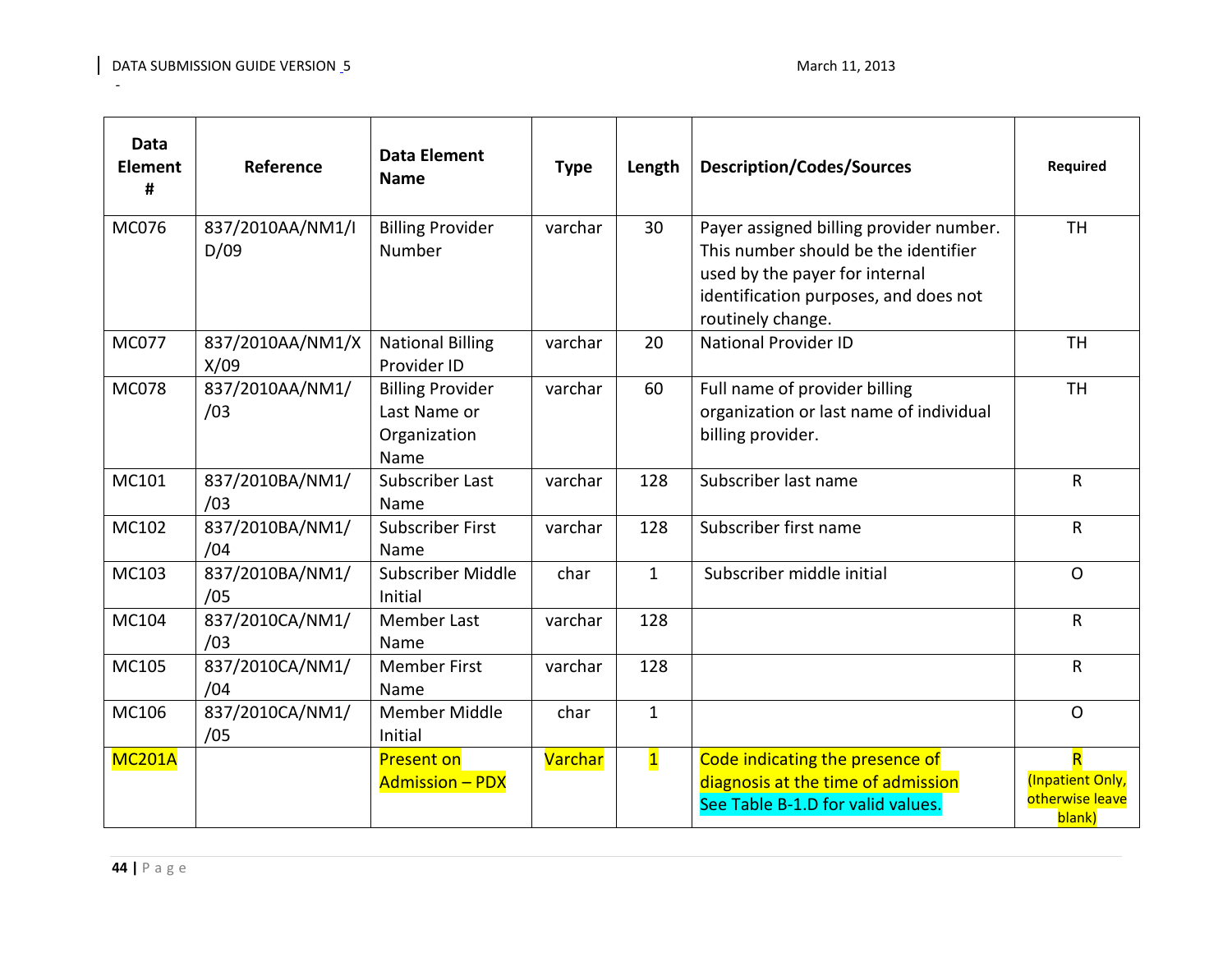| <b>Data</b><br>Element<br># | Reference | <b>Data Element</b><br><b>Name</b>          | <b>Type</b>    | Length                  | <b>Description/Codes/Sources</b>                                                                                               | Required                                                                 |
|-----------------------------|-----------|---------------------------------------------|----------------|-------------------------|--------------------------------------------------------------------------------------------------------------------------------|--------------------------------------------------------------------------|
| <b>MC201B</b>               |           | <b>Present on</b><br><b>Admission - DX1</b> | Varchar        | $\overline{\mathbf{1}}$ | Code indicating the presence of<br>diagnosis at the time of admission for<br><b>MC201</b><br>See Table B-1.D for valid values. | R if 201A has<br>a value<br>(Inpatient Only,<br>otherwise leave<br>blank |
| <b>MC201C</b>               |           | <b>Present on</b><br><b>Admission - DX2</b> | <b>Varchar</b> | $\overline{\mathbf{1}}$ | Code indicating the presence of<br>diagnosis at the time of admission<br>See Table B-1.D for valid values.                     | (Inpatient Only,<br>otherwise leave<br>blank                             |
| <b>MC201D</b>               |           | <b>Present on</b><br><b>Admission - DX3</b> | Varchar        | $\overline{\mathbf{1}}$ | Code indicating the presence of<br>diagnosis at the time of admission<br>See Table B-1.D for valid values.                     | R<br>(Inpatient Only,<br>otherwise leave<br>blank                        |
| <b>MC201E</b>               |           | <b>Present on</b><br><b>Admission - DX4</b> | Varchar        | $\overline{\mathbf{1}}$ | Code indicating the presence of<br>diagnosis at the time of admission<br>See Table B-1.D for valid values.                     | (Inpatient Only,<br>otherwise leave<br>blank                             |
| <b>MC201F</b>               |           | <b>Present on</b><br><b>Admission - DX5</b> | Varchar        | $\overline{\mathbf{1}}$ | Code indicating the presence of<br>diagnosis at the time of admission<br>See Table B-1.D for valid values.                     | (Inpatient Only,<br>otherwise leave<br>blank                             |
| <b>MC201G</b>               |           | <b>Present on</b><br><b>Admission - DX6</b> | Varchar        | $\overline{\mathbf{1}}$ | Code indicating the presence of<br>diagnosis at the time of admission<br>See Table B-1.D for valid values.                     | (Inpatient Only,<br>otherwise leave<br>blank                             |
| <b>MC201H</b>               |           | <b>Present on</b><br><b>Admission - DX7</b> | Varchar        | $\overline{\mathbf{1}}$ | Code indicating the presence of<br>diagnosis at the time of admission<br>See Table B-1.D for valid values.                     | (Inpatient Only,<br>otherwise leave<br>blank                             |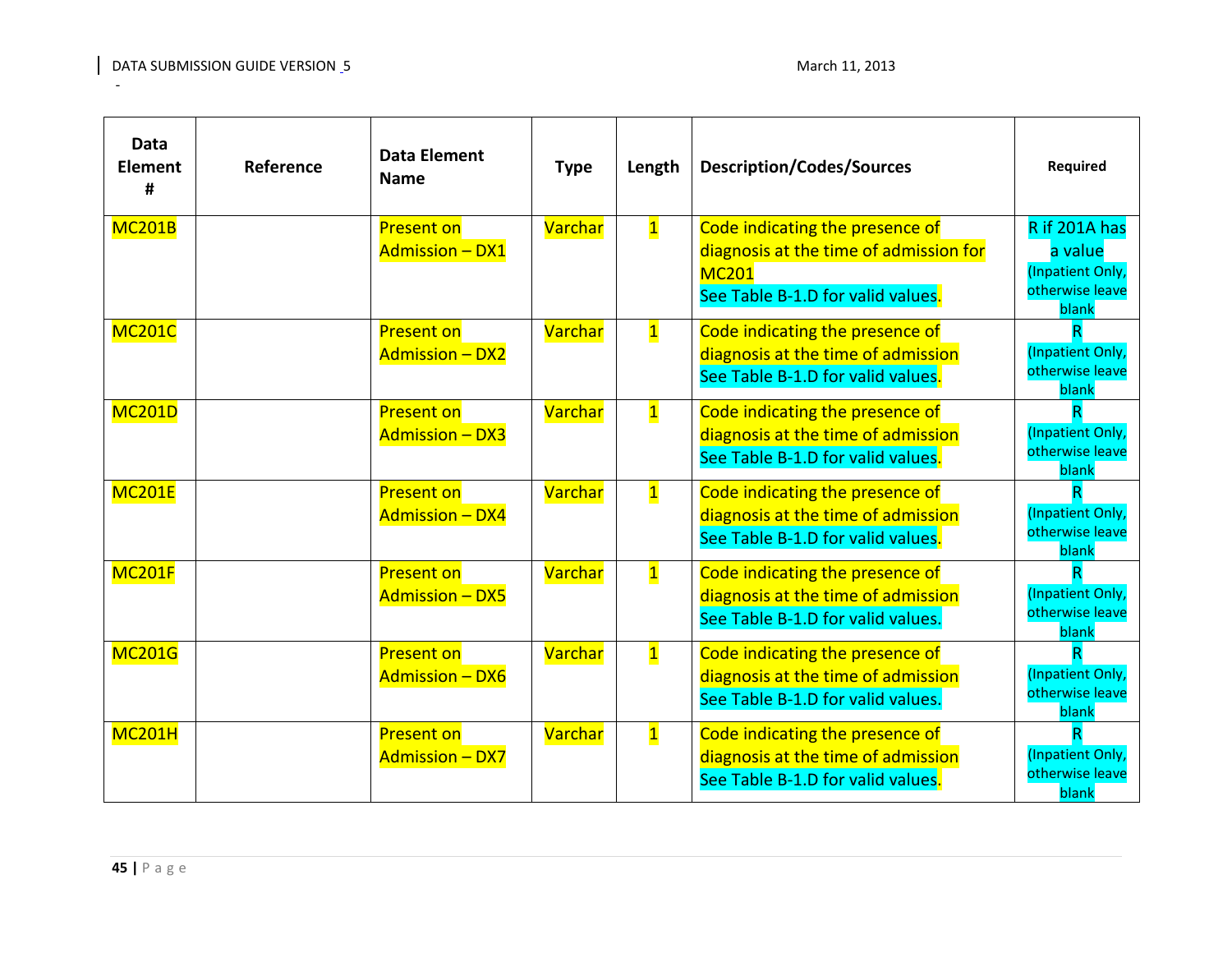| Data<br><b>Element</b><br># | Reference                   | <b>Data Element</b><br><b>Name</b>           | <b>Type</b>    | Length                  | <b>Description/Codes/Sources</b>                                                                           | Required                                          |
|-----------------------------|-----------------------------|----------------------------------------------|----------------|-------------------------|------------------------------------------------------------------------------------------------------------|---------------------------------------------------|
| <b>MC2011</b>               |                             | <b>Present on</b><br><b>Admission - DX8</b>  | Varchar        | $\overline{\mathbf{1}}$ | Code indicating the presence of<br>diagnosis at the time of admission<br>See Table B-1.D for valid values. | R<br>(Inpatient Only,<br>otherwise leave<br>blank |
| <b>MC201J</b>               |                             | <b>Present on</b><br><b>Admission - DX9</b>  | <b>Varchar</b> | $\overline{\mathbf{1}}$ | Code indicating the presence of<br>diagnosis at the time of admission<br>See Table B-1.D for valid values. | (Inpatient Only,<br>otherwise leave<br>blank      |
| <b>MC201K</b>               |                             | <b>Present on</b><br>Admission - DX10        | <b>Varchar</b> | $\overline{\mathbf{1}}$ | Code indicating the presence of<br>diagnosis at the time of admission<br>See Table B-1.D for valid values. | (Inpatient Only,<br>otherwise leave<br>blank      |
| <b>MC201L</b>               |                             | <b>Present on</b><br><b>Admission - DX11</b> | <b>Varchar</b> | $\overline{\mathbf{1}}$ | Code indicating the presence of<br>diagnosis at the time of admission<br>See Table B-1.D for valid values. | (Inpatient Only,<br>otherwise leave<br>blank      |
| <b>MC201M</b>               |                             | <b>Present on</b><br><b>Admission - DX12</b> | Varchar        | $\overline{\mathbf{1}}$ | Code indicating the presence of<br>diagnosis at the time of admission<br>See Table B-1.D for valid values. | (Inpatient Only,<br>otherwise leave<br>blank      |
| <b>MC202</b>                | 837D/2400/TOO/02            | <b>Tooth Number</b>                          | Char           | $\overline{20}$         | Tooth Number or Letter Identification                                                                      | for<br>R.<br><b>Dental</b><br><b>Claims only</b>  |
| <b>MC203</b>                | 837D/2400/SV/304<br>$1-5$   | <b>Dental Quadrant</b>                       | <b>Char</b>    | $\overline{\mathbf{1}}$ | <b>Dental Quandrant</b>                                                                                    | for<br>Dental<br><b>Claims only</b>               |
| <b>MC204</b>                | 837D/2400/TOO/03<br>$1 - 5$ | <b>Tooth Surface</b>                         | Char           | 10                      | <b>Tooth Surface Identification</b>                                                                        | for<br>Dental<br>R<br><b>Claims only</b>          |
| <b>MC205</b>                |                             | ICD-9-CM<br><b>Procedure Date</b>            | <b>Date</b>    | $\overline{\mathbf{8}}$ | Date MC058 was performed                                                                                   | $\overline{\mathsf{R}}$                           |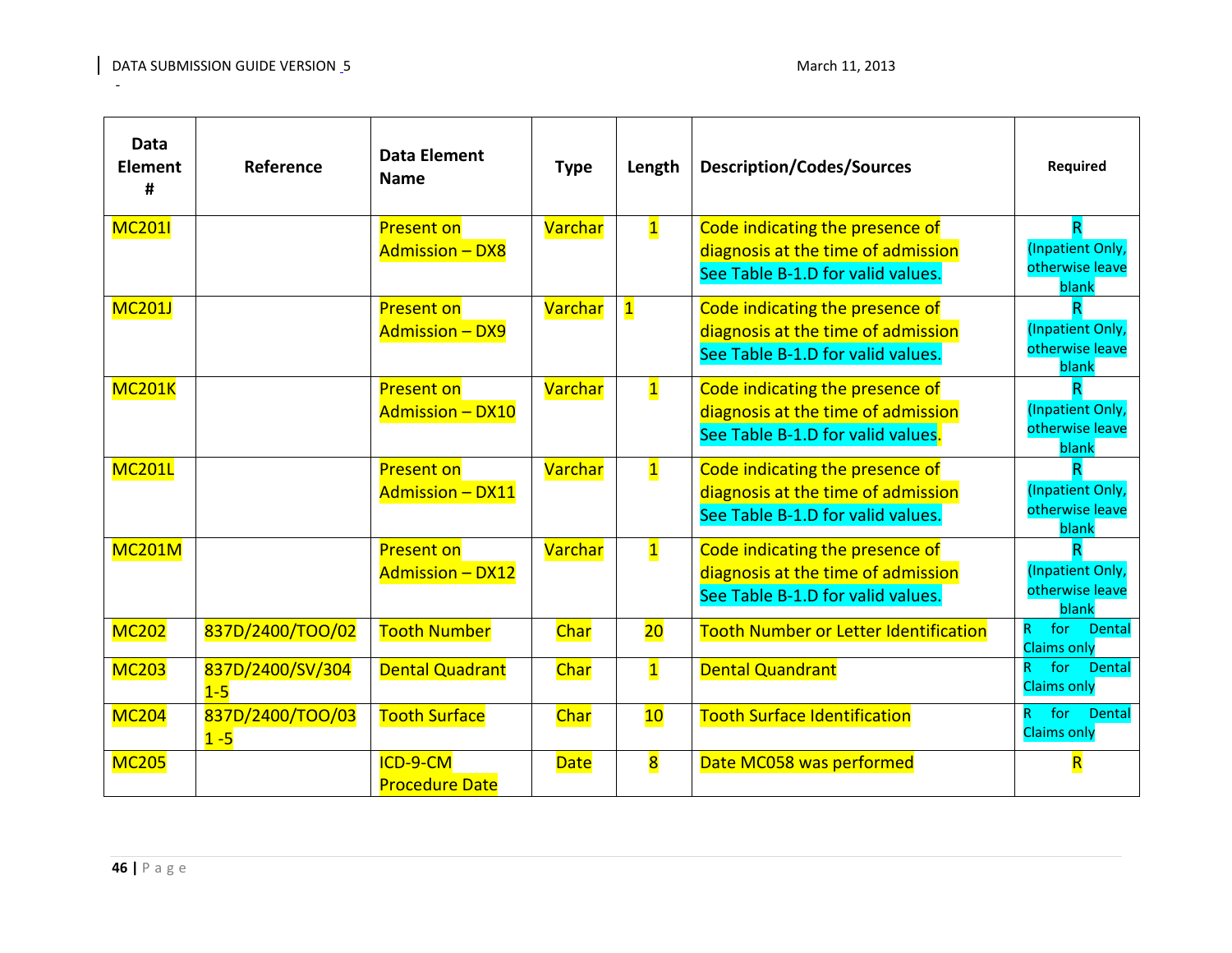| <b>Data</b><br><b>Element</b><br># | Reference                  | <b>Data Element</b><br><b>Name</b> | <b>Type</b> | Length                  | <b>Description/Codes/Sources</b>                                                 | Required                                                                                                                                 |
|------------------------------------|----------------------------|------------------------------------|-------------|-------------------------|----------------------------------------------------------------------------------|------------------------------------------------------------------------------------------------------------------------------------------|
| <b>MC058A</b>                      | 835/2110/SVC/ID/0<br>$1-2$ | ICD-9-CM<br><b>Procedure Code</b>  | char        | $\overline{\mathbf{4}}$ | Secondary procedure code for this line<br>of service. Do not code decimal point. | <b>R</b> Inpatient<br><b>Only, optional</b><br>for O/P and<br>when a date is<br>not present, use<br>"Unknown"                            |
| <b>MC205A</b>                      |                            | ICD-9-CM<br><b>Procedure Date</b>  | <b>Date</b> | $\overline{\mathbf{8}}$ | Date MC058A was performed                                                        | <b>R</b> Inpatient<br><b>Only, optional</b><br>for O/P and<br>when a date is<br>not present, use<br>"Unknown"                            |
| <b>MC058B</b>                      | 835/2110/SVC/ID/0<br>$1-2$ | ICD-9-CM<br><b>Procedure Code</b>  | char        | $\overline{\mathbf{4}}$ | Secondary procedure code for this line<br>of service. Do not code decimal point. | <b>R</b> Inpatient<br><b>Only, optional</b><br>for O/P and<br>when a date is<br>not present, use<br>"Unknown"                            |
| <b>MC205B</b>                      |                            | ICD-9-CM<br><b>Procedure Date</b>  | <b>Date</b> | $\overline{\mathbf{8}}$ | Date MC058B was performed                                                        | $\overline{\mathsf{R}}$<br>Inpatient<br>Only,<br>optional<br>O/P<br>and<br>for<br>when a date is<br>not present, use<br>"Unknown"        |
| <b>MC058C</b>                      | 835/2110/SVC/ID/0<br>$1-2$ | ICD-9-CM<br><b>Procedure Code</b>  | char        | $\overline{\mathbf{4}}$ | Secondary procedure code for this line<br>of service. Do not code decimal point. | $\overline{\mathsf{R}}$<br><b>Inpatient</b><br>Only,<br>optional<br>O/P<br>for<br>and<br>when a date is<br>not present, use<br>"Unknown" |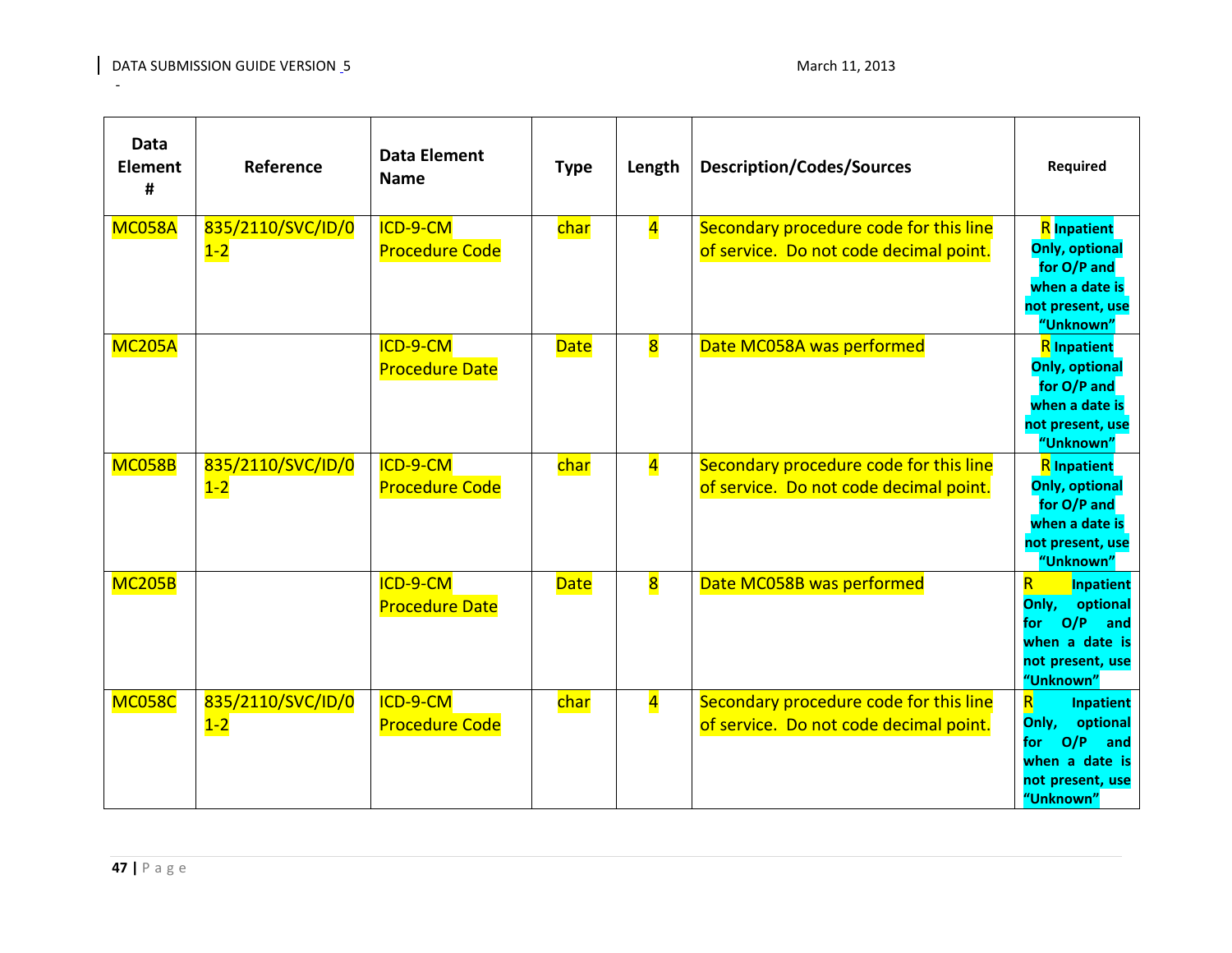| <b>Data</b><br><b>Element</b><br># | Reference                  | <b>Data Element</b><br><b>Name</b> | <b>Type</b> | Length                  | <b>Description/Codes/Sources</b>                                                 | Required                                                                                                                                 |
|------------------------------------|----------------------------|------------------------------------|-------------|-------------------------|----------------------------------------------------------------------------------|------------------------------------------------------------------------------------------------------------------------------------------|
| <b>MC205C</b>                      |                            | ICD-9-CM<br><b>Procedure Date</b>  | <b>Date</b> | $\overline{\mathbf{8}}$ | Date MC058C was performed                                                        | $\overline{\mathsf{R}}$<br><b>Inpatient</b><br>Only,<br>optional<br>O/P<br>and<br>for<br>when a date is<br>not present, use<br>"Unknown" |
| <b>MC058D</b>                      | 835/2110/SVC/ID/0<br>$1-2$ | ICD-9-CM<br><b>Procedure Code</b>  | char        | $\overline{\mathbf{4}}$ | Secondary procedure code for this line<br>of service. Do not code decimal point. | <b>R</b> Inpatient<br><b>Only, optional</b><br>for O/P and<br>when a date is<br>not present, use<br>"Unknown"                            |
| <b>MC205D</b>                      |                            | ICD-9-CM<br><b>Procedure Date</b>  | <b>Date</b> | $\overline{\textbf{8}}$ | Date MC058E was performed                                                        | <b>R</b> Inpatient<br><b>Only, optional</b><br>for O/P and<br>when a date is<br>not present, use<br>"Unknown"                            |
| <b>MC058E</b>                      | 835/2110/SVC/ID/0<br>$1-2$ | ICD-9-CM<br><b>Procedure Code</b>  | char        | $\overline{\mathbf{4}}$ | Secondary procedure code for this line<br>of service. Do not code decimal point. | <b>R</b> Inpatient<br><b>Only, optional</b><br>for O/P and<br>when a date is<br>not present, use<br>"Unknown"                            |
| <b>MC205E</b>                      |                            | ICD-9-CM<br><b>Procedure Date</b>  | <b>Date</b> | $\overline{\mathbf{8}}$ | Date MC058E was performed                                                        | <b>R</b> Inpatient,<br>optional for O/P<br>and when a<br>date is not<br>present, use<br>"Unknown"                                        |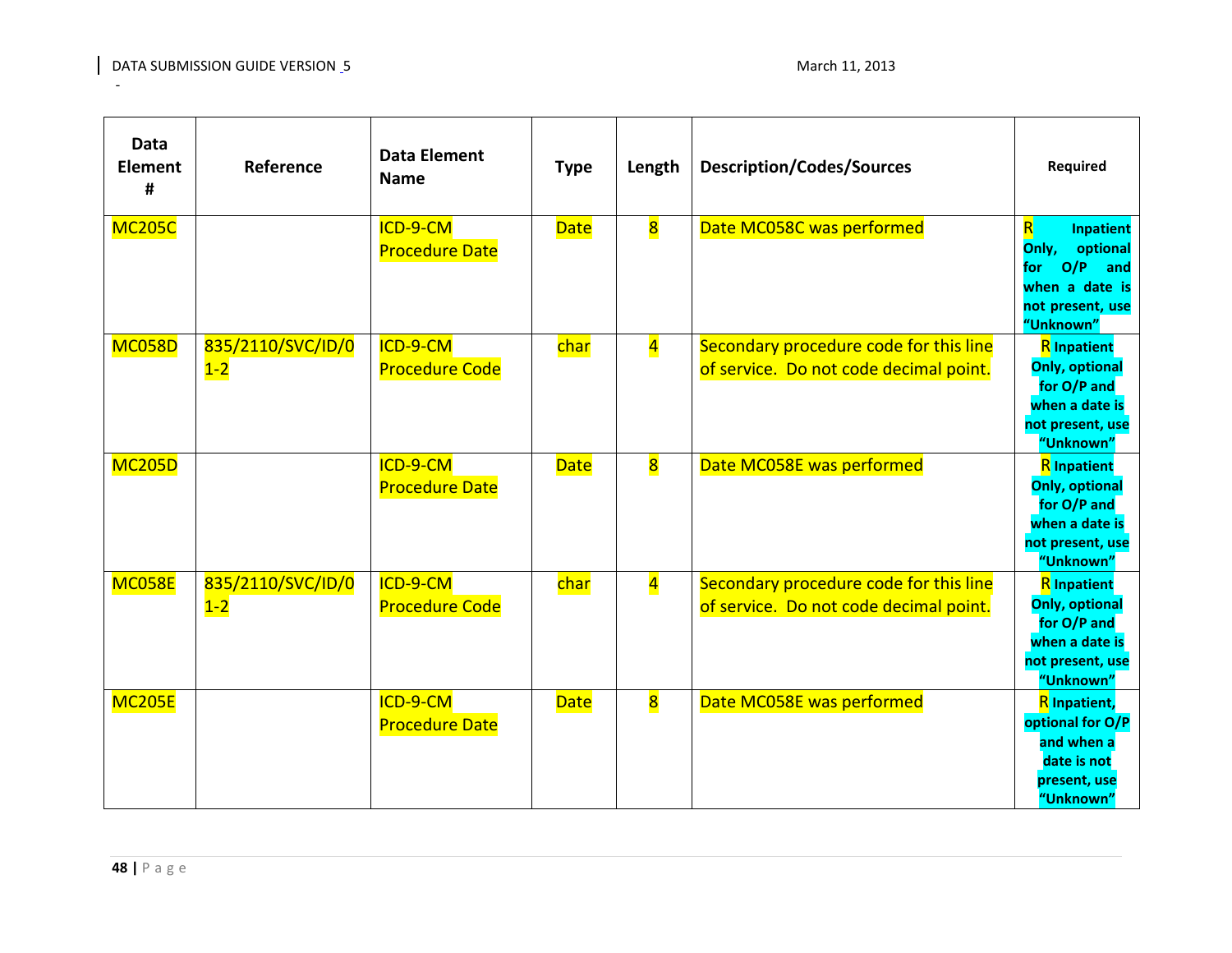| Data<br><b>Element</b><br># | Reference | Data Element<br><b>Name</b>           | <b>Type</b> | Length | <b>Description/Codes/Sources</b>                                                                                                      | Required |
|-----------------------------|-----------|---------------------------------------|-------------|--------|---------------------------------------------------------------------------------------------------------------------------------------|----------|
| <b>MC206</b>                | N/A       | <b>Capitated Service</b><br>Indicator | Char        |        | Y – services are paid under a capitated<br>arrangement<br>N – services are not paid under a<br>capitated arrangement<br>$U$ – unknown |          |
| MC899                       | N/A       | Record Type                           | char        |        | Value = $MC$                                                                                                                          |          |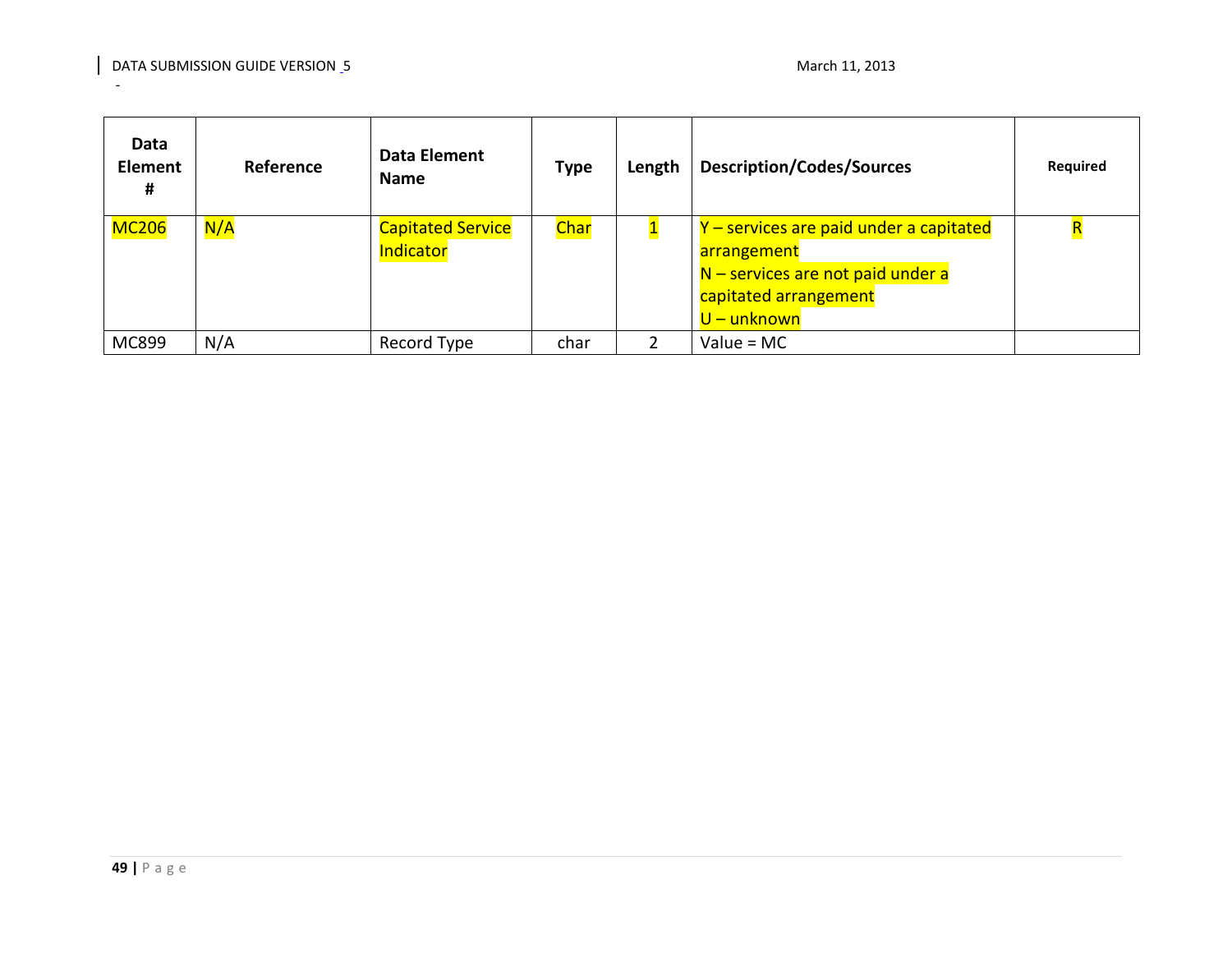# A-3 PHARMACY CLAIMS DATA

Frequency: Monthly Upload via FTP or Web Portal

Additional formatting requirements:

• Payers submit data in a single, consistent format for each data type.

#### PHARMACY CLAIMS FILE HEADER RECORD

<span id="page-49-1"></span><span id="page-49-0"></span>

| Data Element # | Data Element        | <b>Type</b> | Max Length | <b>Description/valid values</b>                               |
|----------------|---------------------|-------------|------------|---------------------------------------------------------------|
|                | <b>Name</b>         |             |            |                                                               |
| HD001          | Record Type         | char        |            | PC                                                            |
| HD002          | Payer Code          | char        | 8          |                                                               |
|                |                     |             |            | Distributed by CIVHC                                          |
| HD003          | Payer Name          | char        | 75         |                                                               |
|                |                     |             |            | Distributed by CIVHC                                          |
| HD004          | <b>Beginning</b>    | Date        | 6          | <b>CCYYMM</b>                                                 |
|                | Month               |             |            |                                                               |
| HD005          | <b>Ending Month</b> | Date        | 6          | <b>CCYYMM</b>                                                 |
| HD006          | Record count        | int         | 10         | Total number of records submitted in the medical claims file, |
|                |                     |             |            | excluding header and trailer records                          |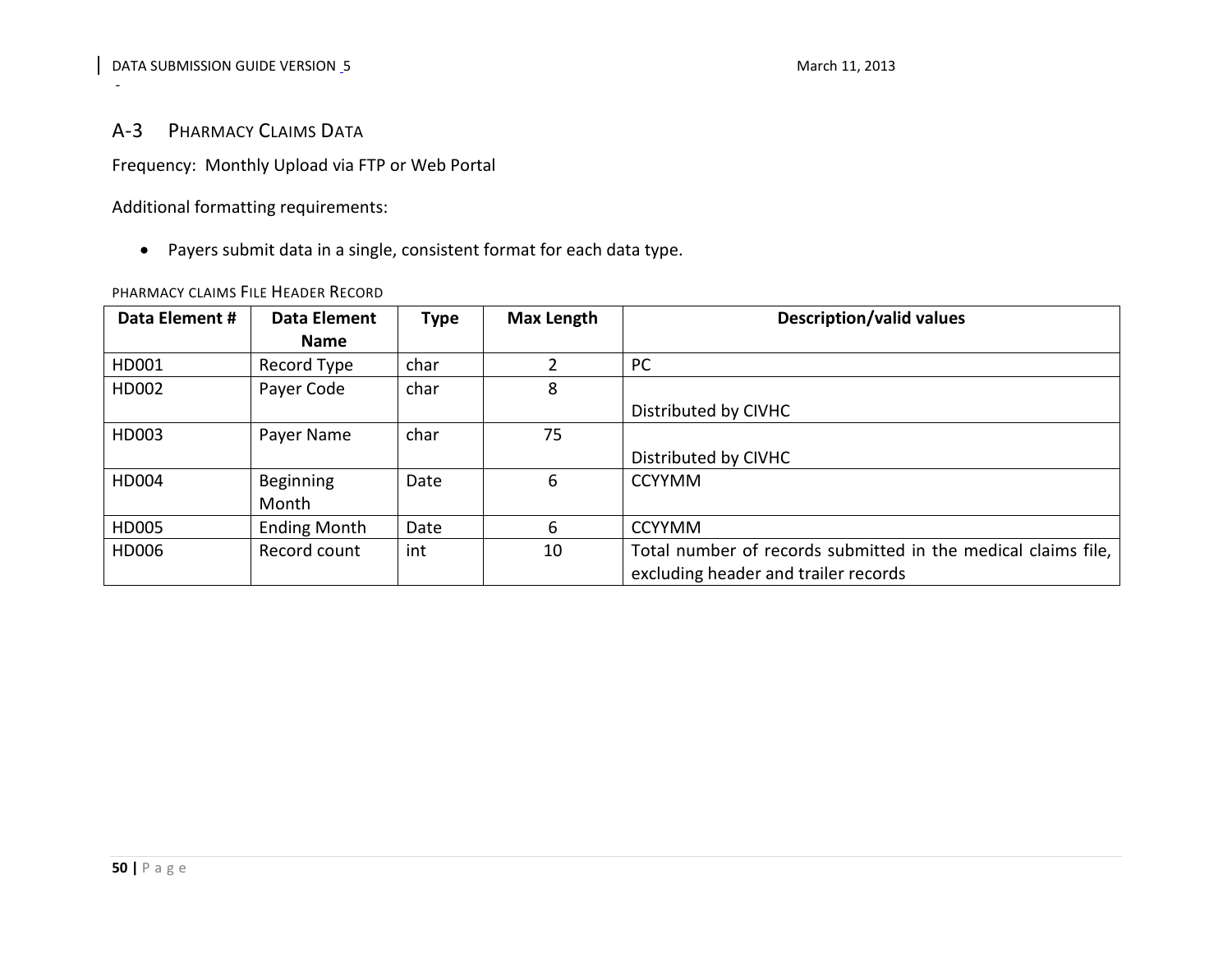| Data Element # | Data Element           | <b>Type</b> | <b>Max Length</b> | <b>Description/valid values</b> |
|----------------|------------------------|-------------|-------------------|---------------------------------|
|                | <b>Name</b>            |             |                   |                                 |
| <b>TR001</b>   | Record Type            | char        |                   | PC                              |
| <b>TR002</b>   | Payer Code             | varchar     | 8                 |                                 |
|                |                        |             |                   | Distributed by CIVHC            |
| TR003          | Payer Name             | varchar     | 75                | Distributed by CIVHC            |
| <b>TR004</b>   | Beginning              | Date        | 6                 | <b>CCYYMM</b>                   |
|                | Month                  |             |                   |                                 |
| <b>TR005</b>   | <b>Ending Month</b>    | Date        | 6                 | <b>CCYYMM</b>                   |
| <b>TR006</b>   | <b>Extraction Date</b> | Date        | 8                 | YYYYMMDD                        |

#### PHARMACY CLAIMS FILE TRAILER RECORD

# <span id="page-50-0"></span>A-3.1 PHARMACY CLAIMS FILE

<span id="page-50-1"></span>

| Data<br><b>Element</b><br># | <b>National</b><br><b>Council for</b><br>Prescription<br><b>Drug</b><br>Programs<br>Field # | Data Element Name      | <b>Type</b> | Length | <b>Description/Codes/Sources</b>             | Required |
|-----------------------------|---------------------------------------------------------------------------------------------|------------------------|-------------|--------|----------------------------------------------|----------|
| PC001                       | N/A                                                                                         | Payer Code             | varchar     | 8      |                                              | R        |
|                             |                                                                                             |                        |             |        | Distributed by CIVHC                         |          |
| <b>PC002</b>                | N/A                                                                                         |                        | varchar     | 30     |                                              | R        |
|                             |                                                                                             | Payer Name             |             |        | Distributed by CIVHC                         |          |
| <b>PC003</b>                | N/A                                                                                         | Insurance Type/Product | char        | 2      | See lookup table B-1.A                       | R        |
|                             |                                                                                             | Code                   |             |        |                                              |          |
| <b>PC004</b>                | N/A                                                                                         | Payer Claim Control    | varchar     | 35     | Must apply to the entire claim and be unique | R        |
|                             |                                                                                             | Number                 |             |        | within the payer's system.                   |          |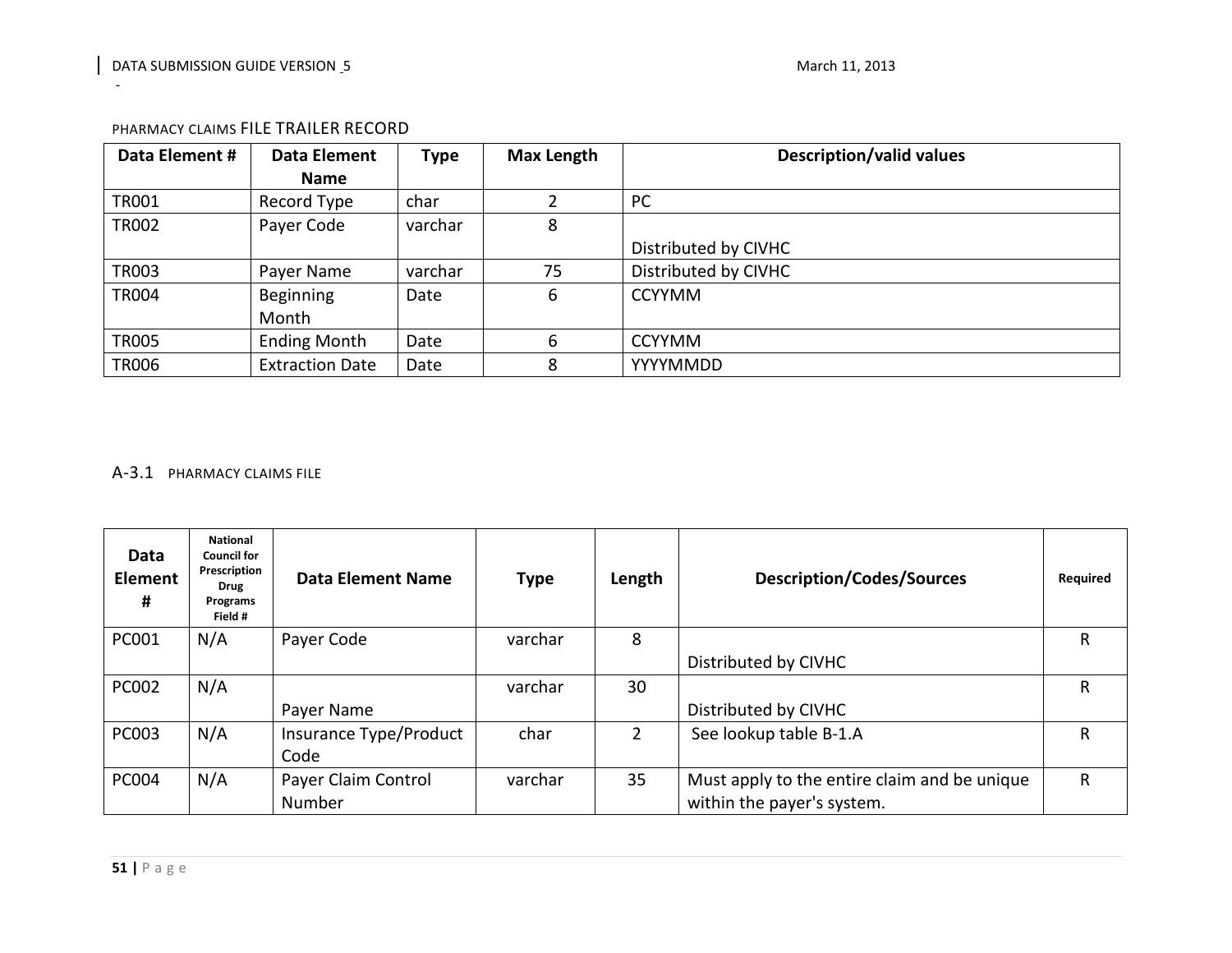| <b>PC005</b> | N/A    | Line Counter                 | int     | 4              | Line number for this service. The line         | $\mathsf{R}$ |
|--------------|--------|------------------------------|---------|----------------|------------------------------------------------|--------------|
|              |        |                              |         |                | counter begins with 1 and is incremented by    |              |
|              |        |                              |         |                | 1 for each additional service line of a claim. |              |
| <b>PC006</b> | 301-C1 | <b>Insured Group Number</b>  | varchar | 30             | Group or policy number - not the number        | $\mathsf{R}$ |
|              |        |                              |         |                | that uniquely identifies the subscriber        |              |
| <b>PC007</b> | 302-C2 | <b>Subscriber Social</b>     | varchar | 9              | Subscriber's social security number; Set as    | <b>TH</b>    |
|              |        | <b>Security Number</b>       |         |                | null if unavailable                            |              |
| <b>PC008</b> | N/A    | Plan Specific Contract       | varchar | 128            | Plan assigned subscriber's contract number;    | $\mathsf{R}$ |
|              |        | Number                       |         |                | Set as null if contract number = subscriber's  |              |
|              |        |                              |         |                | social security number or use an alternate     |              |
|              |        |                              |         |                | unique identifier such as Medicaid ID. Must    |              |
|              |        |                              |         |                | be an identifier that is unique to the         |              |
|              |        |                              |         |                | subscriber.                                    |              |
| PC009        | 303-C3 | Member Suffix or             | varchar | 20             | Unique number of the member within the         | $\mathsf{R}$ |
|              |        | Sequence Number              |         |                | contract. Must be an identifier that is unique |              |
|              |        |                              |         |                | to the member.                                 |              |
| <b>PC010</b> | 302-C2 | <b>Member Identification</b> | varchar | 128            | Member's social security number; Set as null   | <b>TH</b>    |
|              |        | Code                         |         |                | if contract number = subscriber's social       |              |
|              |        |                              |         |                | security number or use an alternate unique     |              |
|              |        |                              |         |                | identifier such as Medicaid ID. Must be an     |              |
|              |        |                              |         |                | identifier that is unique to the member.       |              |
| PC011        | 306-C6 | Individual Relationship      | char    | $\overline{2}$ | Member's relationship to insured               | $\mathsf{R}$ |
|              |        | Code                         |         |                | See Lookup Table B-1.B                         |              |
|              |        |                              |         |                |                                                |              |
| PC012        | 305-C5 | Member Gender                | char    | $\mathbf{1}$   | <b>Male</b>                                    | $\mathsf{R}$ |
|              |        |                              |         |                | <b>Female</b>                                  |              |
|              |        |                              |         |                | Unknown                                        |              |
|              |        |                              |         |                |                                                |              |
|              |        |                              |         |                | $M - Male$                                     |              |
|              |        |                              |         |                | $F -$ Female                                   |              |
|              |        |                              |         |                | U-UNKNOWN                                      |              |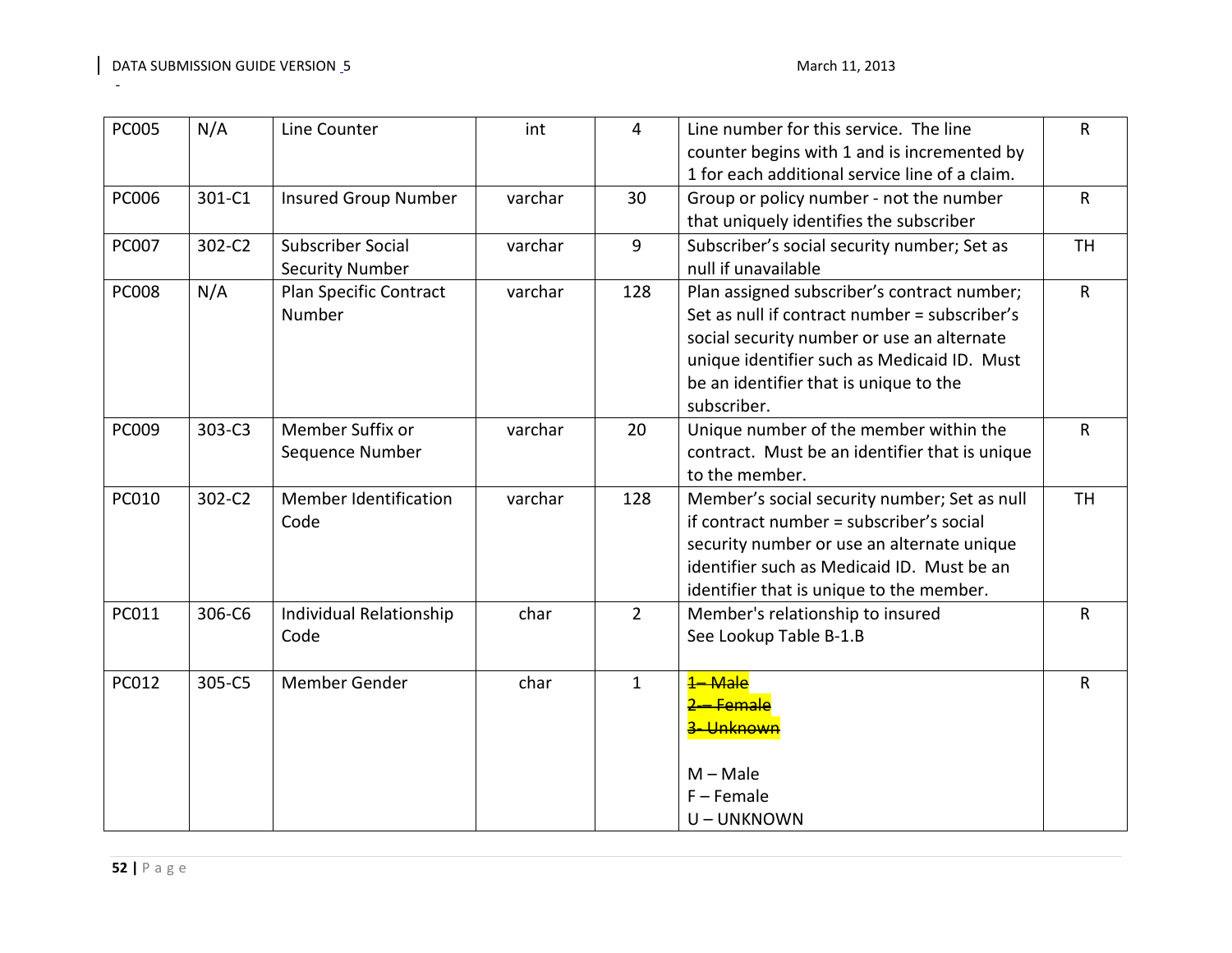| PC013        | 304-C4 | Member Date of Birth                              | Date    | 8              | <b>CCYYMMDD-YYYYMMDD</b>                                                                                                                   | $\mathsf{R}$ |
|--------------|--------|---------------------------------------------------|---------|----------------|--------------------------------------------------------------------------------------------------------------------------------------------|--------------|
| PC014        | N/A    | Member City Name of<br>Residence                  | varchar | 50             | City name of member                                                                                                                        | $\mathsf{R}$ |
| <b>PC015</b> | N/A    | Member State or<br>Province                       | char    | $\overline{2}$ | As defined by the US Postal Service                                                                                                        | $\mathsf R$  |
| PC016        | N/A    | Member ZIP Code                                   | varchar | 11             | ZIP Code of member - may include non-US<br>codes; Do not include dash. Plus 4 optional<br>but desired.                                     | $\mathsf{R}$ |
| PC017        | N/A    | Date Service Approved<br>(AP Date)                | Date    | 8              | <b>CCYYMMDD-YYYYMMDD</b> - date claim paid if<br>available, otherwise set to Date Prescription<br>Filled                                   | $\mathsf{R}$ |
| <b>PC018</b> | 201-B1 | <b>Pharmacy Number</b>                            | varchar | 30             | Payer assigned pharmacy number. AHFS<br>number is acceptable.                                                                              | $\mathsf{O}$ |
| PC019        | N/A    | Pharmacy Tax ID<br>Number                         | varchar | 10             | Federal taxpayer's identification number<br>coded with no punctuation (carriers that<br>contract with outside PBM's will not have<br>this) | <b>TH</b>    |
| <b>PC020</b> | 833-5P | <b>Pharmacy Name</b>                              | varchar | 50             | Name of pharmacy                                                                                                                           | $\mathsf{R}$ |
| PC021        | N/A    | <b>National Provider ID</b><br>Number             | varchar | 20             | National Provider ID. This data element<br>pertains to the entity or individual directly<br>providing the service.                         | $\mathsf{R}$ |
| <b>PC048</b> | N/A    | <b>Pharmacy Location</b><br><b>Street Address</b> | Varchar | 30             | Street address of pharmacy                                                                                                                 | $\mathsf{O}$ |
| <b>PC022</b> | 831-5N | <b>Pharmacy Location City</b>                     | varchar | 30             | City name of pharmacy - preferably<br>pharmacy location (if mail order null)                                                               | $\mathsf{R}$ |
| <b>PC023</b> | 832-50 | Pharmacy Location<br><b>State</b>                 | char    | $2^{\circ}$    | As defined by the US Postal Service (if mail<br>order null)                                                                                | $\mathsf{R}$ |
| PC024        | 835-5R | Pharmacy ZIP Code                                 | varchar | 10             | ZIP Code of pharmacy - may include non-US                                                                                                  | $\mathsf R$  |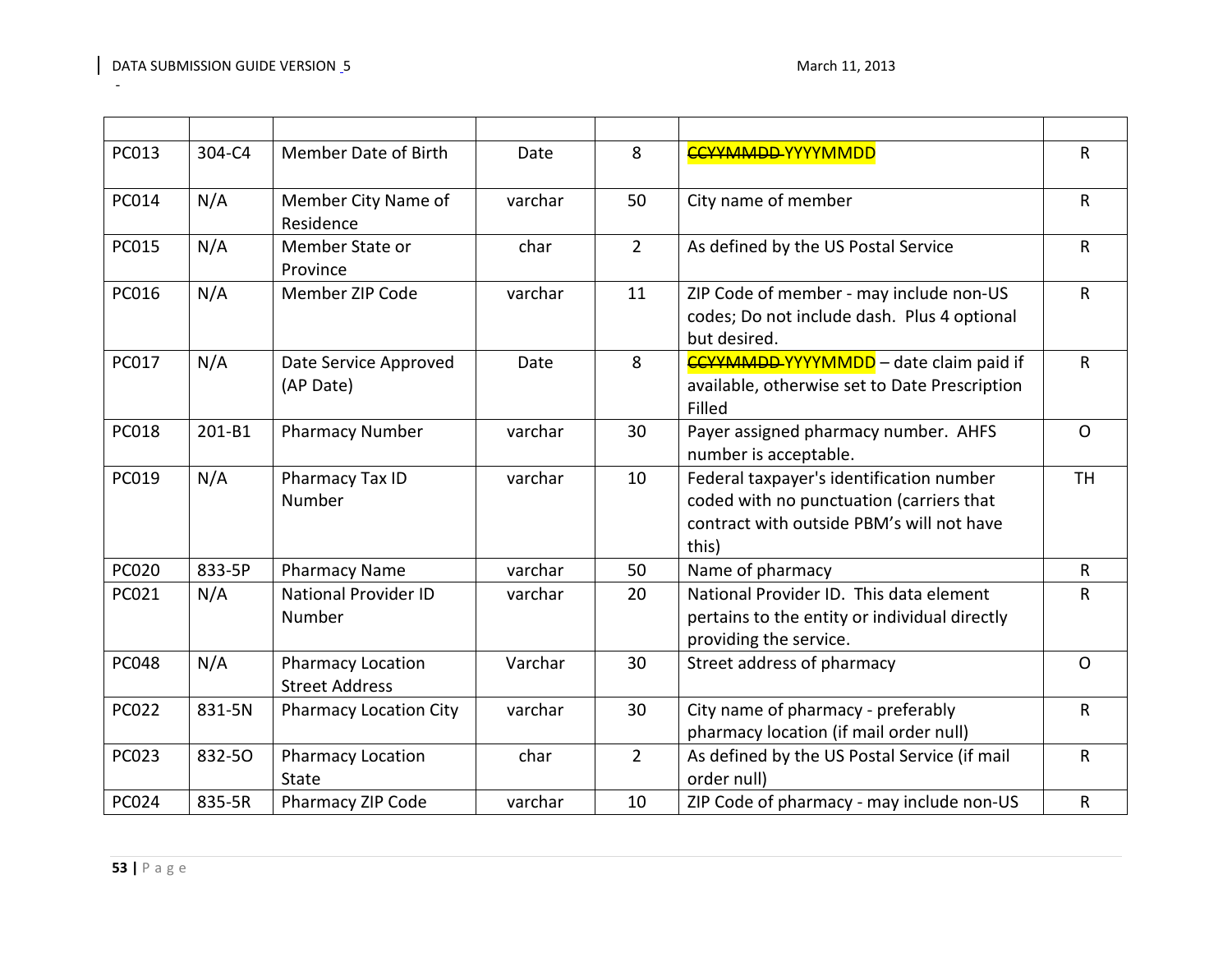|              |        |                                   |         |                | codes. Do not include dash. Plus 4 optional                                                   |              |
|--------------|--------|-----------------------------------|---------|----------------|-----------------------------------------------------------------------------------------------|--------------|
|              |        |                                   |         |                | but desired (if mail order null)                                                              |              |
| PC024d       | N/A    | <b>Pharmacy Country</b><br>Name   | varchar | 30             | Code US for United States                                                                     | $\mathsf{R}$ |
| <b>PC025</b> | N/A    | <b>Claim Status</b>               | char    | $\overline{2}$ | See Lookup Table B-1.C.                                                                       | $\mathsf{O}$ |
| <b>PC026</b> | 407-D7 | Drug Code                         | varchar | 11             | <b>NDC Code</b>                                                                               | R            |
| PC027        | 516-FG | Drug Name                         | varchar | 80             | Text name of drug                                                                             | $\mathsf{R}$ |
| <b>PC028</b> | 403-D3 | New Prescription or<br>Refill     | varchar | $\overline{2}$ | Older systems provide only an "N" for new or<br>an "R" for refill, otherwise provide refill # | $\mathsf{R}$ |
|              |        |                                   |         |                | 01 - New prescription                                                                         |              |
|              |        |                                   |         |                | 02 - Refill                                                                                   |              |
| <b>PC029</b> | 425-DP | Generic Drug Indicator            | char    | $\overline{2}$ |                                                                                               | $\mathsf{R}$ |
|              |        |                                   |         |                | 01 - branded drug                                                                             |              |
|              |        |                                   |         |                | 02 - generic drug                                                                             |              |
| <b>PC030</b> | 408-D8 | Dispense as Written<br>Code       | char    | $\mathbf{1}$   | Payers able to map available codes to those<br>below                                          | $\mathsf{R}$ |
|              |        |                                   |         |                | 0 Not dispensed as written                                                                    |              |
|              |        |                                   |         |                | 1 Physician dispense as written                                                               |              |
|              |        |                                   |         |                | 2 Member dispense as written                                                                  |              |
|              |        |                                   |         |                | 3 Pharmacy dispense as written                                                                |              |
|              |        |                                   |         |                | 4 No generic available                                                                        |              |
|              |        |                                   |         |                | 5 Brand dispensed as generic                                                                  |              |
|              |        |                                   |         |                | 6 Override                                                                                    |              |
|              |        |                                   |         |                | 7 Substitution not allowed - brand drug                                                       |              |
|              |        |                                   |         |                | mandated by law                                                                               |              |
|              |        |                                   |         |                | 8 Substitution allowed - generic drug not                                                     |              |
|              |        |                                   |         |                | available in marketplace                                                                      |              |
|              |        |                                   |         |                | 9 Other                                                                                       |              |
| PC031        | 406-D6 | <b>Compound Drug</b><br>Indicator | char    | $\mathbf{1}$   |                                                                                               | $\mathsf{O}$ |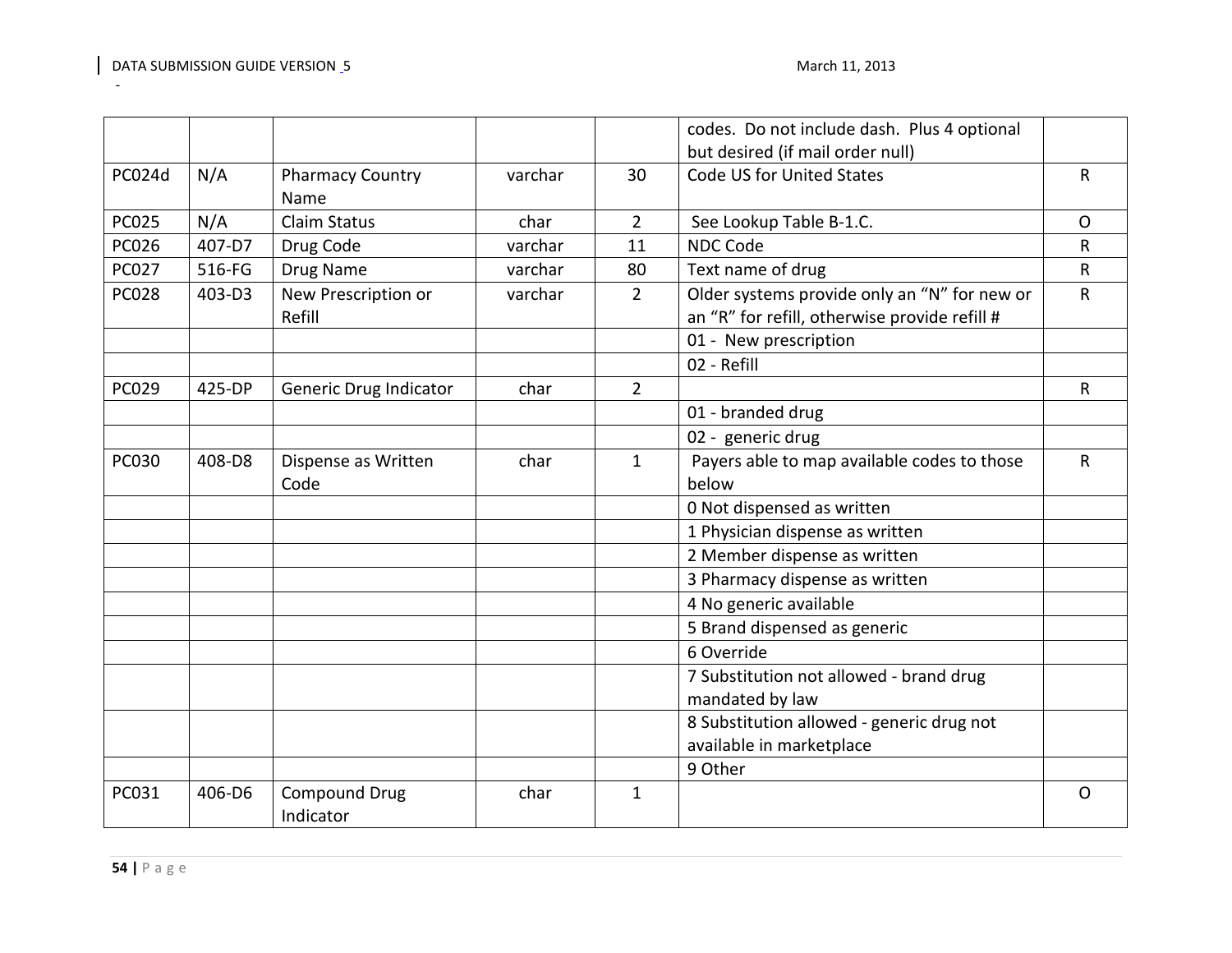|              |        |                                            |         |                | N Non-compound drug                                                                                                                          |                  |
|--------------|--------|--------------------------------------------|---------|----------------|----------------------------------------------------------------------------------------------------------------------------------------------|------------------|
|              |        |                                            |         |                | Y Compound drug                                                                                                                              |                  |
|              |        |                                            |         |                | U Non-specified drug compound                                                                                                                |                  |
| PC032        | 401-D1 | Date Prescription Filled                   | Date    | 8              | <b>CCYYMMDD-YYYYMMDD</b> D                                                                                                                   | $\mathsf{R}$     |
| PC033        | 404-D4 | <b>Quantity Dispensed</b>                  | int     | 5              | Number of metric units of medication<br>dispensed                                                                                            | $\Omega$         |
| PC034        | 405-D5 | Days Supply                                | int     | $\overline{3}$ | Estimated number of days the prescription<br>will last                                                                                       | $\mathsf{O}$     |
| <b>PC035</b> | 804-5B | Charge Amount                              | int     | 10             | Do not code decimal point or provide any<br>punctuation where \$1,000.00 converted to<br>100000<br>Same for all financial data that follows. | $\mathsf{R}$     |
| PC036        | 876-4B | Paid Amount                                | int     | 10             | Includes all health plan payments and<br>excludes all member payments. Do not code<br>decimal point.                                         | $\mathsf{R}$     |
| <b>PC037</b> | 506-F6 | Ingredient Cost/List<br>Price              | int     | 10             | Cost of the drug dispensed. Do not code<br>decimal point.                                                                                    | $\mathsf{R}$     |
| <b>PC038</b> | 428-DS | Postage Amount<br>Claimed                  | int     | 10             | Do not code decimal point. Not typically<br>captured.                                                                                        | $\mathsf{O}$     |
| <b>PC039</b> | 412-DC | <b>Dispensing Fee</b>                      | int     | 10             | Do not code decimal point.                                                                                                                   | $\mathsf{R}$     |
| PC040        | 817-5E | Co-pay Amount                              | int     | 10             | The preset, fixed dollar amount for which the<br>individual is responsible. Do not code<br>decimal point.                                    | $\mathsf R$      |
| PC041        | N/A    | <b>Coinsurance Amount</b>                  | int     | 10             | The dollar amount an individual is<br>responsible for - not the percentage. Do not<br>code decimal point.                                    | $\mathsf{R}$     |
| PC042        | N/A    | Deductible Amount                          | int     | 10             | Do not code decimal point.                                                                                                                   | $\mathsf{R}$     |
| PC043        | N/A    | Unassigned                                 |         |                | Reserved for assignment                                                                                                                      | $\mathsf{O}$     |
| <b>PC044</b> | N/A    | Prescribing Physician<br><b>First Name</b> | varchar | 25             | Physician first name.                                                                                                                        | O if<br>PC047 is |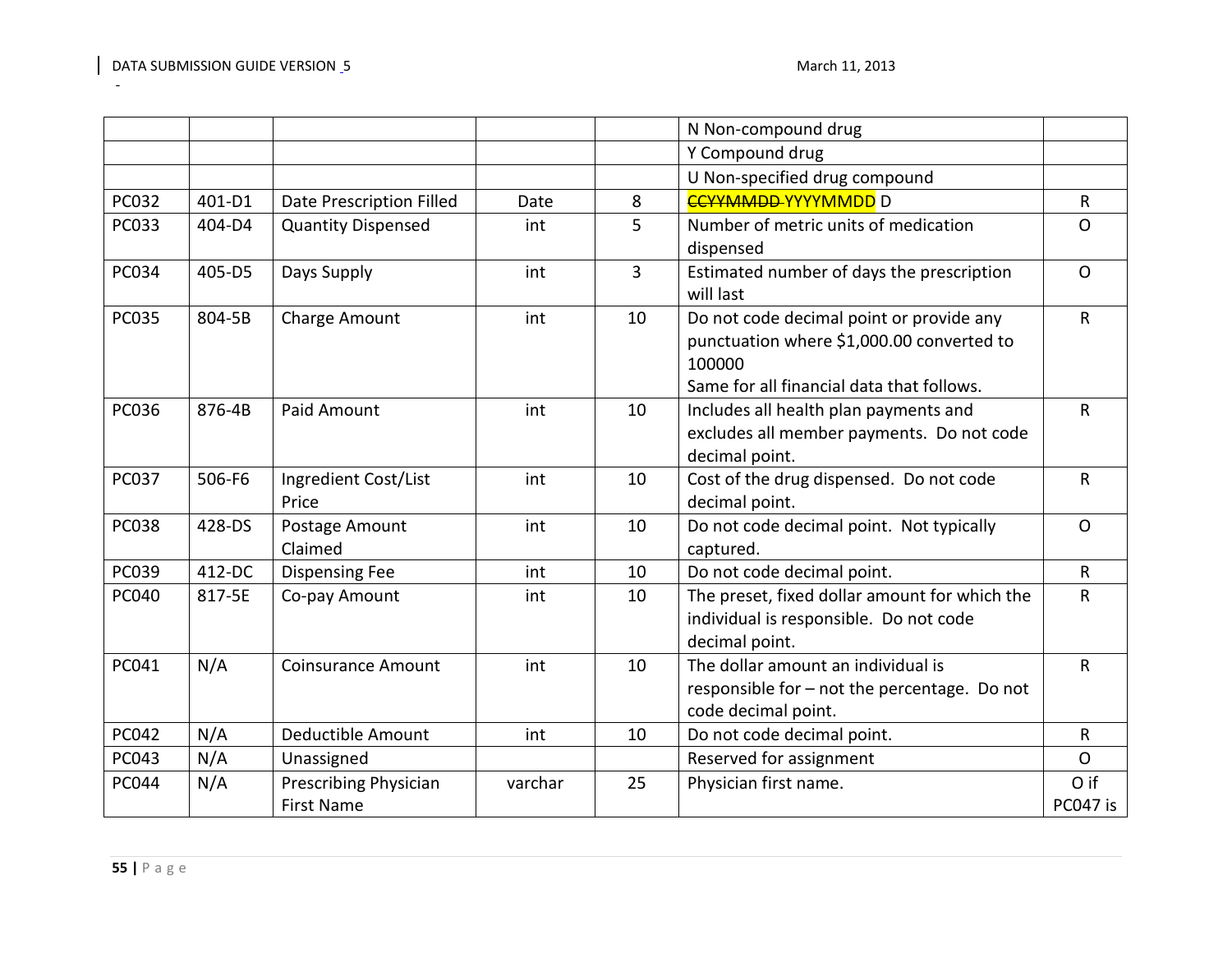|              |        |                                            |         |              |                                                     | filled       |
|--------------|--------|--------------------------------------------|---------|--------------|-----------------------------------------------------|--------------|
|              |        |                                            |         |              |                                                     | with         |
|              |        |                                            |         |              |                                                     | DEA#         |
| <b>PC045</b> | N/A    | Prescribing Physician                      | varchar | 25           | Physician middle name or initial.                   | O if         |
|              |        | Middle Name                                |         |              |                                                     | PC047 is     |
|              |        |                                            |         |              |                                                     | filled       |
|              |        |                                            |         |              |                                                     | with         |
|              |        |                                            |         |              |                                                     | DEA#         |
| <b>PC046</b> | 427-DR | Prescribing Physician                      | varchar | 60           | Physician last name.                                | O if         |
|              |        | Last Name                                  |         |              |                                                     | PC047 is     |
|              |        |                                            |         |              |                                                     | filled       |
|              |        |                                            |         |              |                                                     | with         |
|              |        |                                            |         |              |                                                     | $DEA$ #; R   |
|              |        |                                            |         |              |                                                     | if PC047     |
|              |        |                                            |         |              |                                                     | is not       |
|              |        |                                            |         |              |                                                     | filled or    |
|              |        |                                            |         |              |                                                     | contains     |
|              |        |                                            |         |              |                                                     | <b>NPI</b>   |
|              |        |                                            |         |              |                                                     | number       |
| PC047        | 421-DZ | <b>Prescribing Physician</b><br><b>NPI</b> | varchar | 20           | <b>DEA or-</b> NPI number for prescribing physician | $\circ$      |
| PC049        |        | <b>Member Street Address</b>               | varchar | 50           | Street address of member                            | $\mathsf{R}$ |
| PC101        | 313-CD | <b>Subscriber Last Name</b>                | varchar | 128          |                                                     | $\mathsf R$  |
| PC102        | 312-CC | <b>Subscriber First Name</b>               | varchar | 128          |                                                     | ${\sf R}$    |
| PC103        | N/A    | Subscriber Middle Initial                  | char    | $\mathbf{1}$ |                                                     | $\mathsf{O}$ |
| PC104        | 311-CB | <b>Member Last Name</b>                    | varchar | 128          |                                                     | ${\sf R}$    |
| PC105        | 310-CA | <b>Member First Name</b>                   | varchar | 128          |                                                     |              |
|              |        |                                            |         |              |                                                     | R            |
| PC106        | N/A    | Member Middle Initial                      | char    | 1            |                                                     | $\circ$      |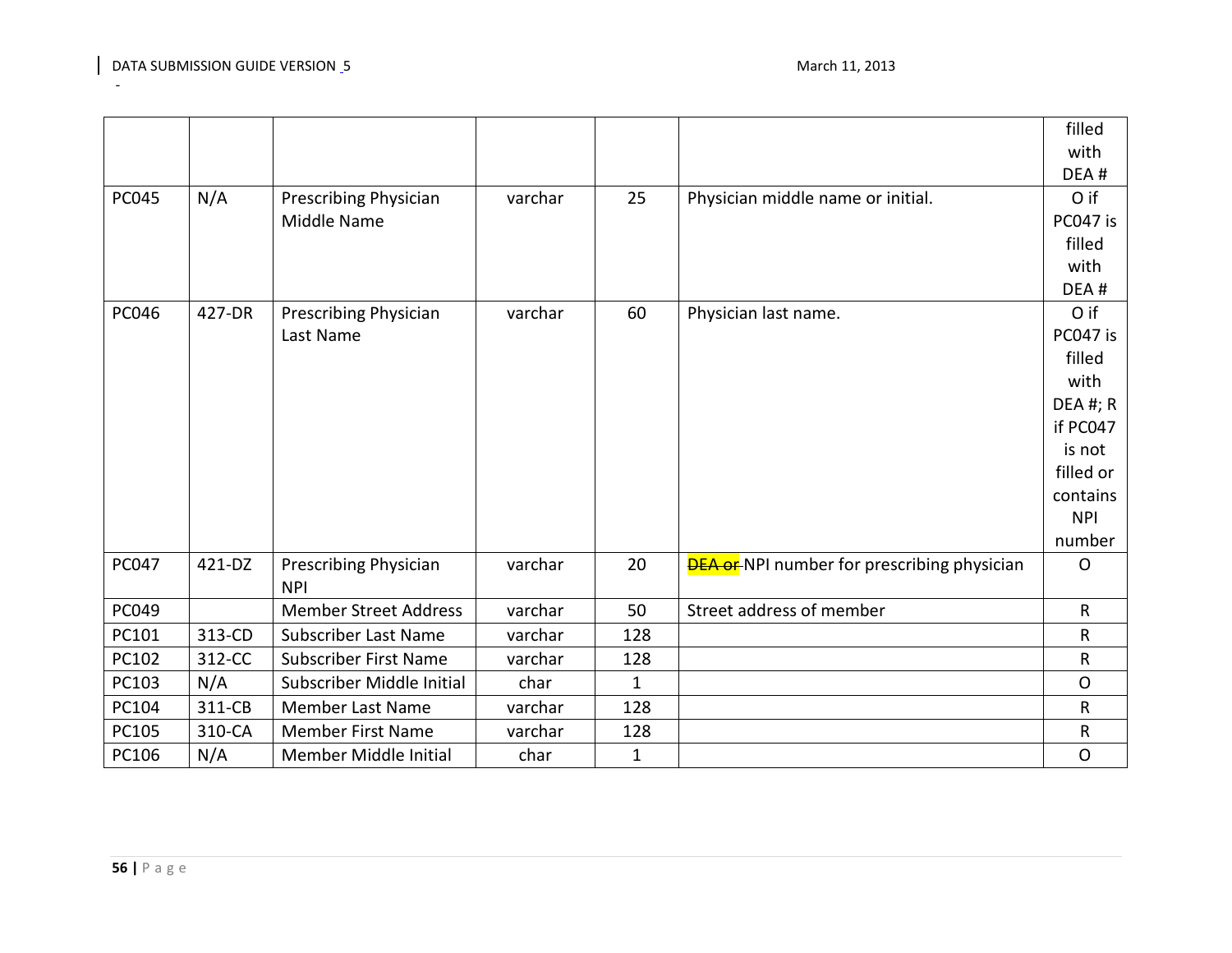| <b>PC201</b>  | N/A        | <b>Version Number</b>                              | int     |    | The version number of this claim service line.<br>The original claim will have a version number<br>of 0, with the next version being assigned a 1,<br>and each subsequent version being<br>incremented by 1 for that service line. |   |
|---------------|------------|----------------------------------------------------|---------|----|------------------------------------------------------------------------------------------------------------------------------------------------------------------------------------------------------------------------------------|---|
| PC202         | N/A        | <b>Prescription Written</b><br>Date                | Date    | 8  | Date Prescription was written                                                                                                                                                                                                      | R |
| <b>PC047a</b> | $421 - DZ$ | <b>Prescribing Physician</b><br><b>Provider ID</b> | varchar | 30 | <b>Provider ID for the prescribing physician</b>                                                                                                                                                                                   |   |
| <b>PC047b</b> | $421 - DZ$ | <b>Prescribing Physician</b><br><b>DEA</b>         | varchar | 20 | DEA number for prescribing physician                                                                                                                                                                                               |   |
| PC899         | N/A        | Record Type                                        | char    |    | <b>PC</b>                                                                                                                                                                                                                          | R |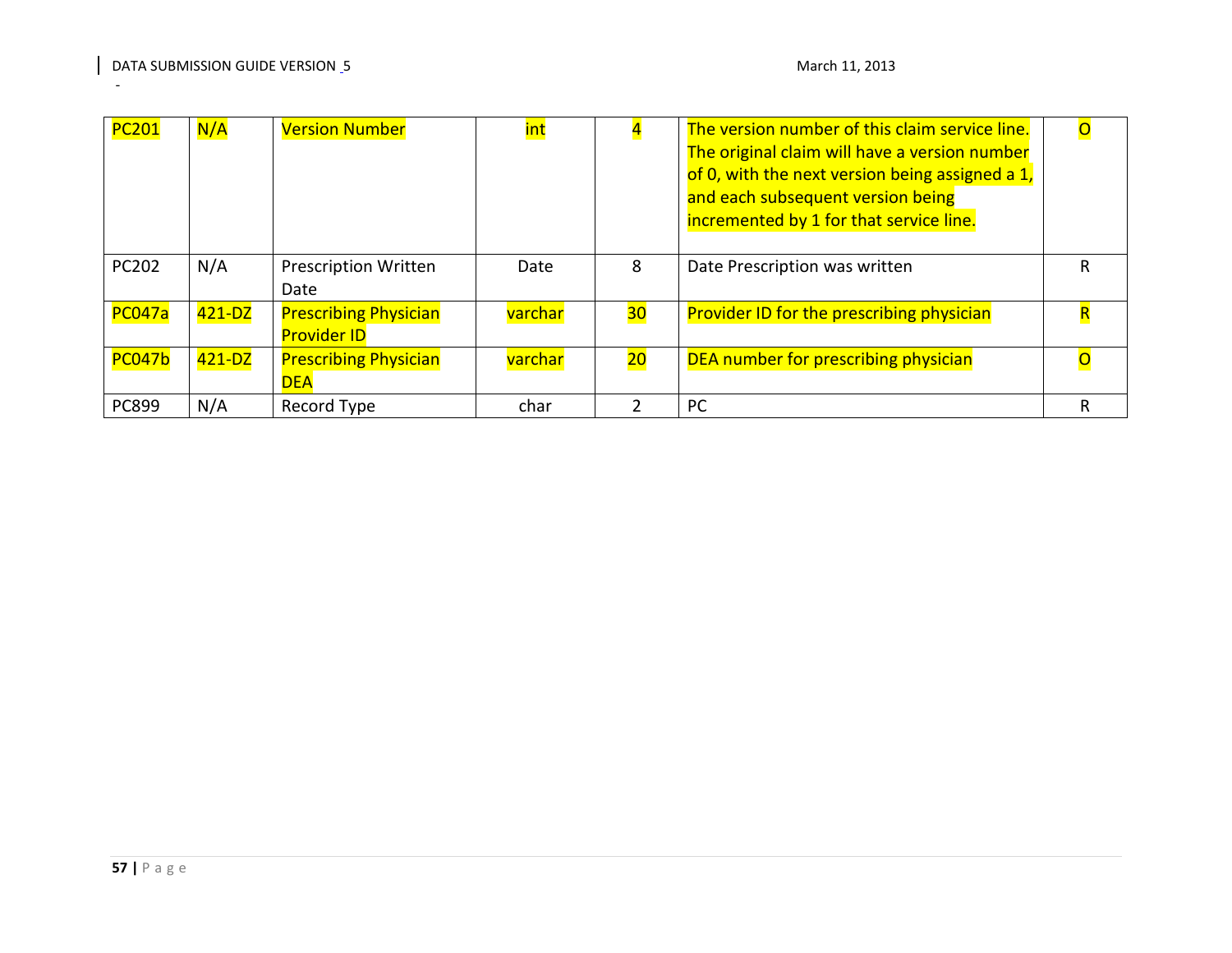## A-4 PROVIDER DATA

-

Frequency: Monthly Upload via FTP or Web Portal

Additional formatting requirements:

- Payers submit data in a single, consistent format for each data type.
- A provider means a health care facility, health care practitioner, health product manufacturer, health product vendor or pharmacy.
- A billing provider means a provider or other entity that submits claims to health care claims processors for health care services directly or provided to a subscriber or member by a service provider.
- A service provider means the provider who directly performed or provided a health care service to a subscriber of member.
- <span id="page-57-0"></span>• One record submitted for each provider for each unique physical address.

| Data Element # | <b>Data Element</b> | <b>Type</b> | Max Length | <b>Description/valid values</b>                              |
|----------------|---------------------|-------------|------------|--------------------------------------------------------------|
|                | <b>Name</b>         |             |            |                                                              |
| HD001          | Record Type         | char        |            | <b>MP</b>                                                    |
| HD002          | Payer Code          | varchar     | 8          |                                                              |
|                |                     |             |            | Distributed by CIVHC                                         |
| HD003          | Payer Name          | varchar     | 75         | Distributed by CIVHC                                         |
| HD004          | <b>Beginning</b>    | Date        | 6          | CCYYMM (Example: 200801)                                     |
|                | Month               |             |            |                                                              |
| HD005          | <b>Ending Month</b> | Date        | 6          | CCYYMM (Example: 200812)                                     |
| HD006          | Record count        | int         | 10         | Total number of records submitted in the medical eligibility |
|                |                     |             |            | file, excluding header and trailer records                   |

PROVIDER FILE HEADER RECORD

<span id="page-57-1"></span>PROVIDER FILE TRAILER RECORD

<span id="page-57-2"></span>

| Data Element # | Data Element<br><b>Name</b> | $T$ <sub>ype</sub> | Max Length | <b>Description/valid values</b> |
|----------------|-----------------------------|--------------------|------------|---------------------------------|
| <b>TR001</b>   | Record Type                 | char               |            | <b>MP</b>                       |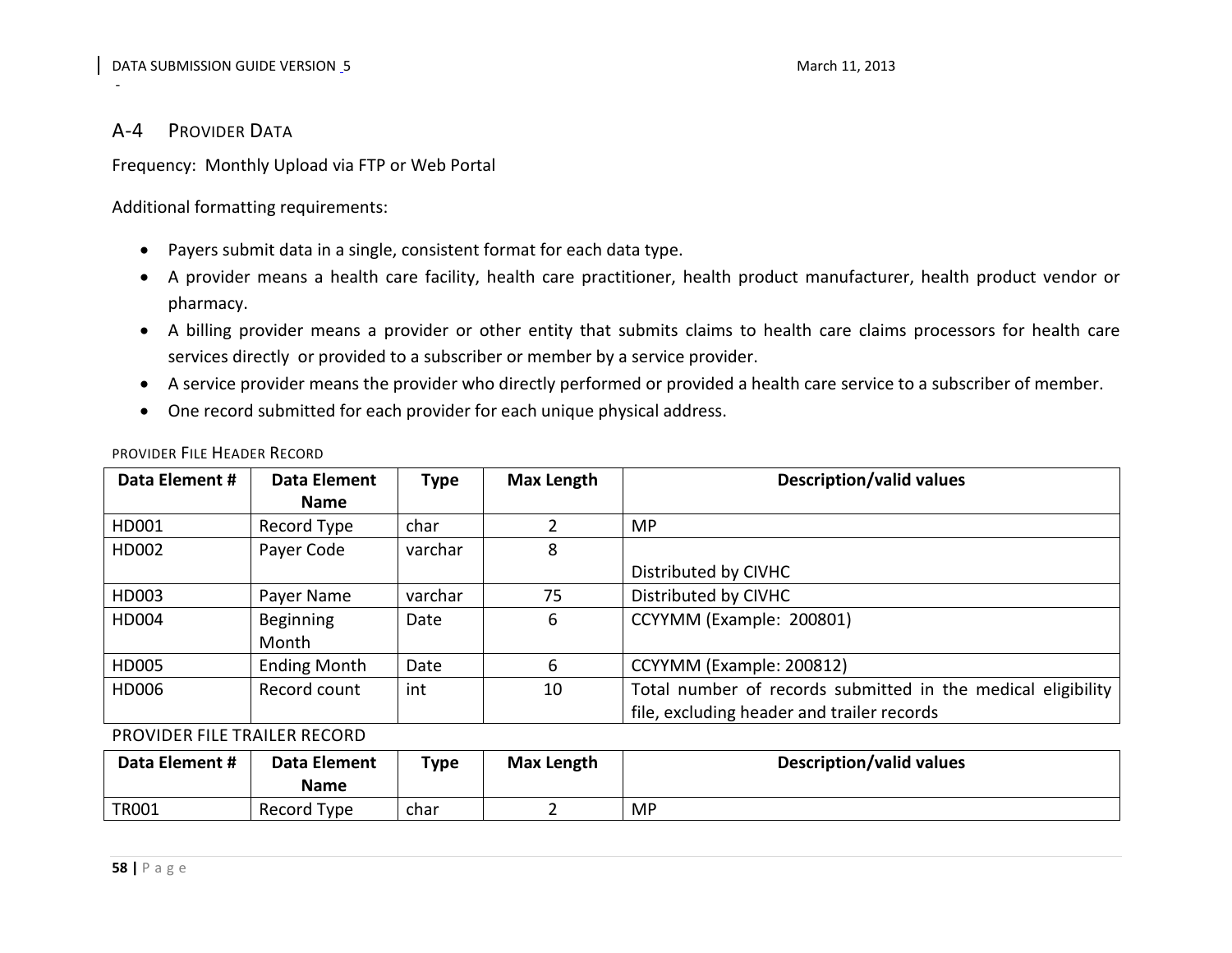| TR002        | Payer Code             | varchar | Ο  |                          |
|--------------|------------------------|---------|----|--------------------------|
|              |                        |         |    | Distributed by CIVHC     |
| <b>TR003</b> | Payer Name             | varchar | 75 | Distributed by CIVHC     |
| <b>TR004</b> | Beginning              | Date    |    | CCYYMM (Example: 200801) |
|              | Month                  |         |    |                          |
| <b>TR005</b> | <b>Ending Month</b>    | Date    |    | CCYYMM (Example: 200812) |
| <b>TR006</b> | <b>Extraction Date</b> | Date    |    | YYYYMMDD                 |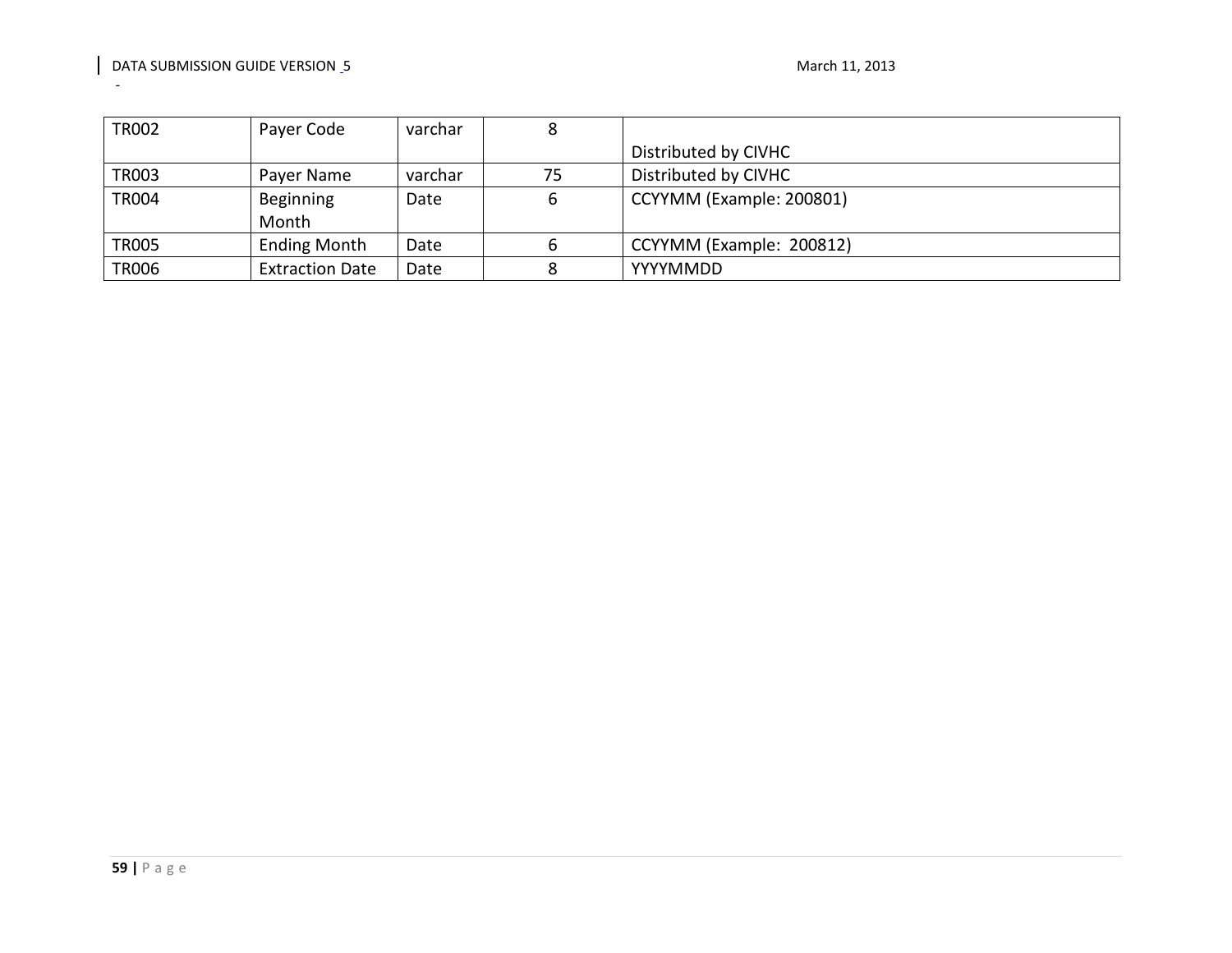# A-4.1 PROVIDER FILE

<span id="page-59-0"></span>

| <b>Data</b><br><b>Element</b><br># | Reference | <b>Data Element</b><br><b>Name</b>               | <b>Type</b> | Length       | <b>Description/Codes/Sources</b>                                                                 | <b>Required</b> |
|------------------------------------|-----------|--------------------------------------------------|-------------|--------------|--------------------------------------------------------------------------------------------------|-----------------|
| MP001                              | N/A       | Provider ID                                      | varchar     | 30           | Unique identified for the provider as<br>assigned by the reporting entity                        | $\mathsf{R}$    |
| <b>MP002</b>                       | N/A       | Provider Tax ID                                  | varchar     | 10           | Tax ID of the provider. Do not code<br>punctuation.                                              | R               |
| MP003                              | N/A       | <b>Provider Entity</b>                           | char        | $\mathbf{1}$ | $F -$ Facility<br>G – Provider<br>$I - IPA$<br>P - Practitioner                                  | $\mathsf{R}$    |
| <b>MP004</b>                       | N/A       | <b>Provider First</b><br>Name                    | varchar     | 25           | Individual first name. Set to null if<br>provider is a facility or organization.                 | $\mathsf R$     |
| <b>MP005</b>                       | N/A       | Provider Middle<br>Name or Initial               | varchar     | 25           |                                                                                                  | $\Omega$        |
| <b>PM006</b>                       | N/A       | Provider Last<br>Name or<br>Organization<br>Name | varchar     | 60           | Full name of provider organization or<br>last name of individual provider                        | $\mathsf{R}$    |
| <b>MP007</b>                       | N/A       | <b>Provider Suffix</b>                           | varchar     | 10           | Example: Jr; null if provider is an<br>organization. Do not use credentials<br>such as MD or PhD | $\Omega$        |
| <b>MP008</b>                       | N/A       | Provider<br>Specialty                            | varchar     | 50           | Report the HIPAA-compliant health care<br>provider taxonomy code. Code set is                    | $\mathsf R$     |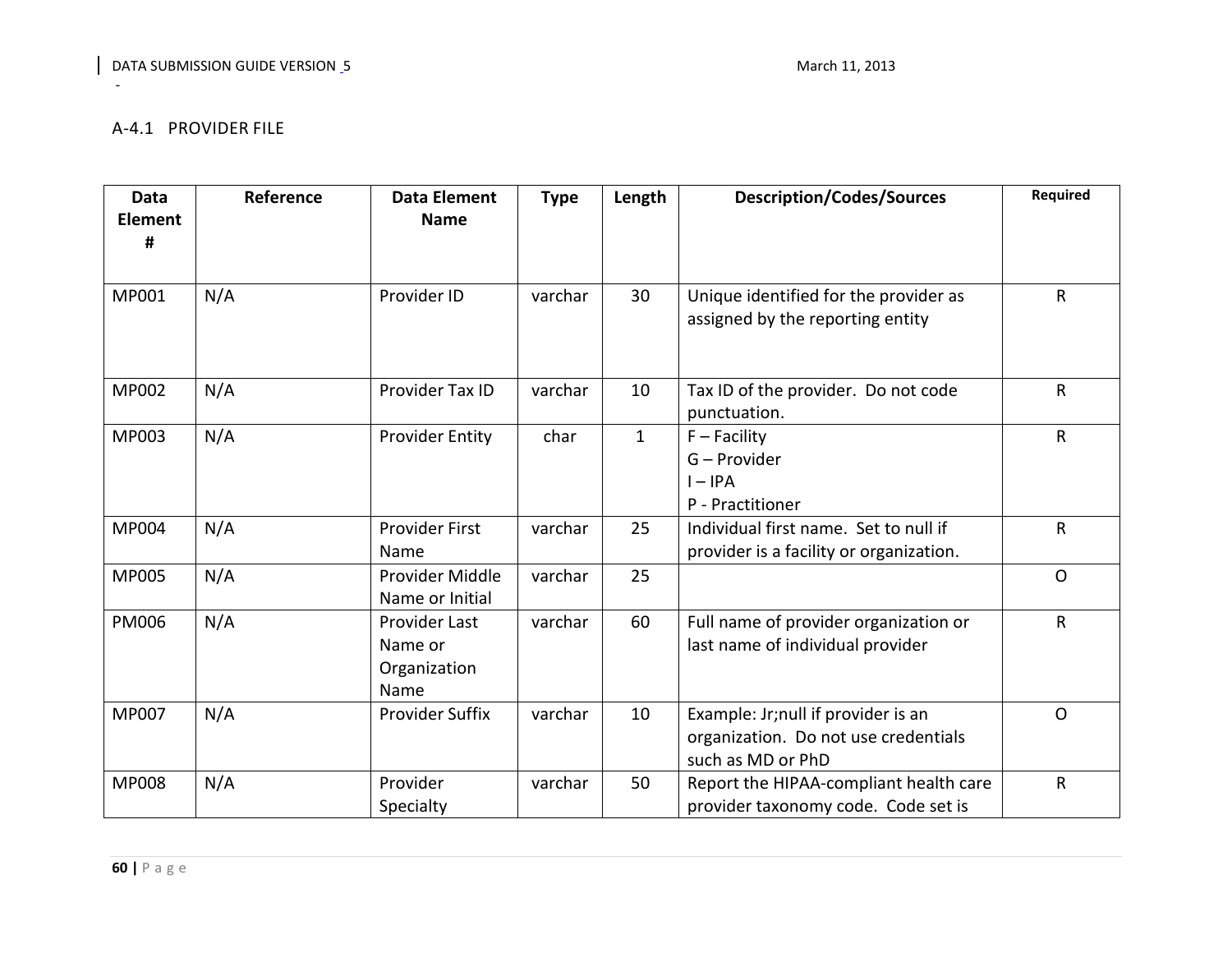|       |     |                        |         |                  | freely available at the National Uniform |              |
|-------|-----|------------------------|---------|------------------|------------------------------------------|--------------|
|       |     |                        |         |                  | Claims Committee's web site              |              |
|       |     |                        |         |                  | at http://www.nucc.org/                  |              |
| MP009 | N/A | Provider Office        | varchar | 50               | Physical address - address where         | $\mathsf{R}$ |
|       |     | <b>Street Address</b>  |         |                  | provider delivers health care services   |              |
| MP010 | N/A | Provider Office        | varchar | 30               | Physical address - address where         | $\mathsf R$  |
|       |     | City                   |         |                  | provider delivers health care services   |              |
| MP011 | N/A | <b>Provider Office</b> | char    | $\overline{2}$   | Physical address - address where         | $\mathsf R$  |
|       |     | <b>State</b>           |         |                  | provider delivers health care services.  |              |
|       |     |                        |         |                  | Use postal service standard 2 letter     |              |
|       |     |                        |         |                  | abbreviations.                           |              |
| MP012 | N/A | <b>Provider Office</b> | varchar | 11               | Physical address - address where         | R            |
|       |     | Zip                    |         |                  | provider delivers health care services.  |              |
|       |     |                        |         |                  | Minimum 5 digit code.                    |              |
| MP013 | N/A | Provider DEA           | varchar | 12               |                                          | TН           |
|       |     | Number                 |         |                  |                                          |              |
| MP014 | N/A | Provider NPI           | varchar | 20               |                                          | TH           |
| MP015 | N/A | <b>Provider State</b>  | varchar | <del>15</del> 20 | Prefix with two-character state of       | <b>TH</b>    |
|       |     | License Number         |         |                  | licensure with no punctuation. Example   |              |
|       |     |                        |         |                  | COLL12345                                |              |
| MP899 | N/A | Record Type            | char    | 2                | <b>MP</b>                                | R            |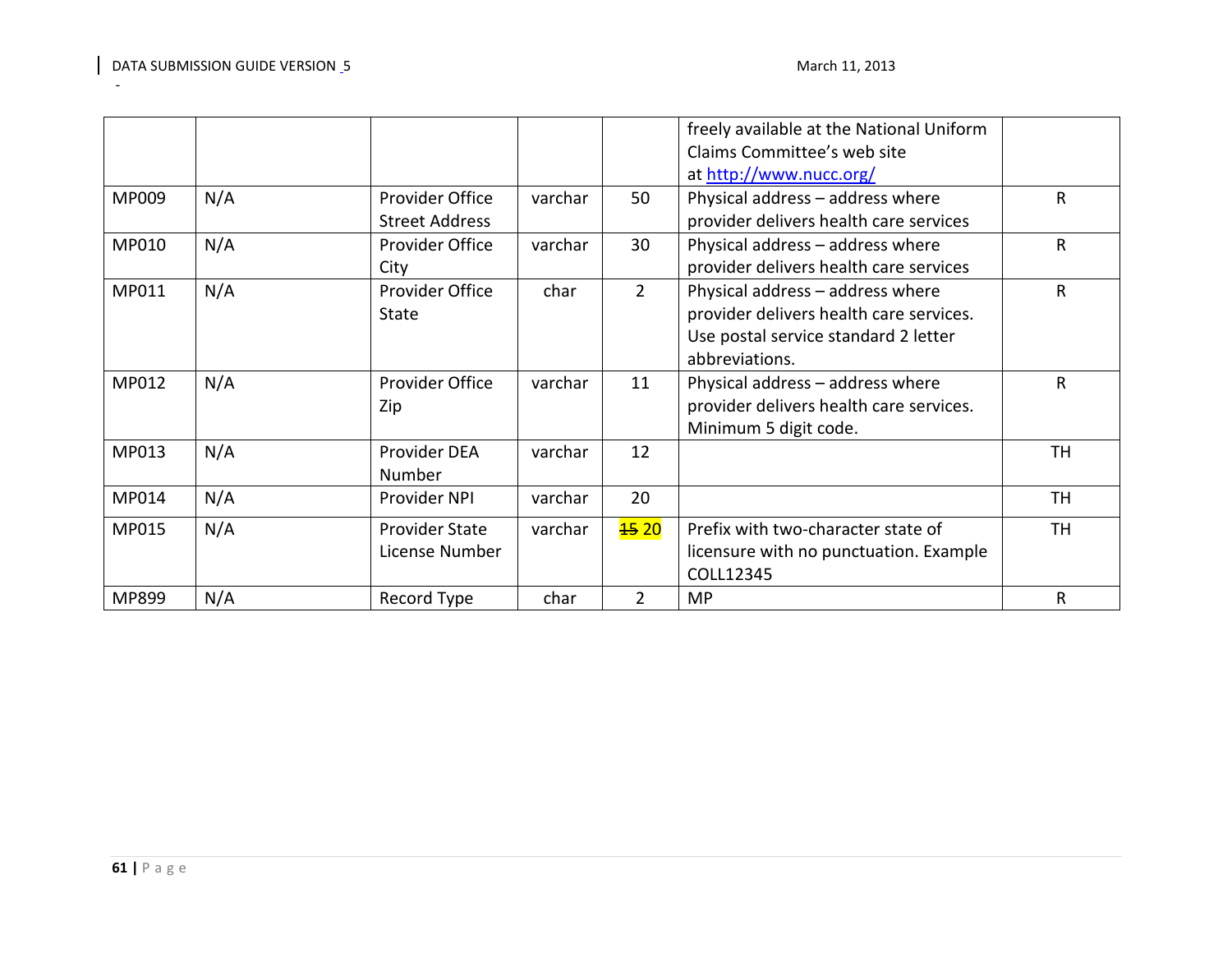# B-1 LOOKUP TABLES

-

# B-1.A INSURANCE TYPE

<span id="page-61-1"></span><span id="page-61-0"></span>

| 12 Preferred Provider Organization (PPO)                    |  |
|-------------------------------------------------------------|--|
| 13 Point of Service (POS)                                   |  |
| 15 Indemnity Insurance                                      |  |
| 16 Health Maintenance Organization (HMO) Medicare Advantage |  |
| 17 Dental Maintenance Organization (DMO)                    |  |
| CI Commercial Insurance Company                             |  |
| DN Dental                                                   |  |
| HM Health Maintenance Organization                          |  |
| HN HMO Medicare Risk/ Medicare Part C                       |  |
| MA Medicare Part A                                          |  |
| MB Medicare Part B                                          |  |
| MC Medicaid                                                 |  |
| MD Medicare Part D                                          |  |
| <b>MP Medicare Primary</b>                                  |  |
| QM Qualified Medicare Beneficiary                           |  |
| SP Supplemental Policy                                      |  |
| TV Title V                                                  |  |
| 99 Other                                                    |  |
| SP – Medicare Supplemental (Medi-gap) plan                  |  |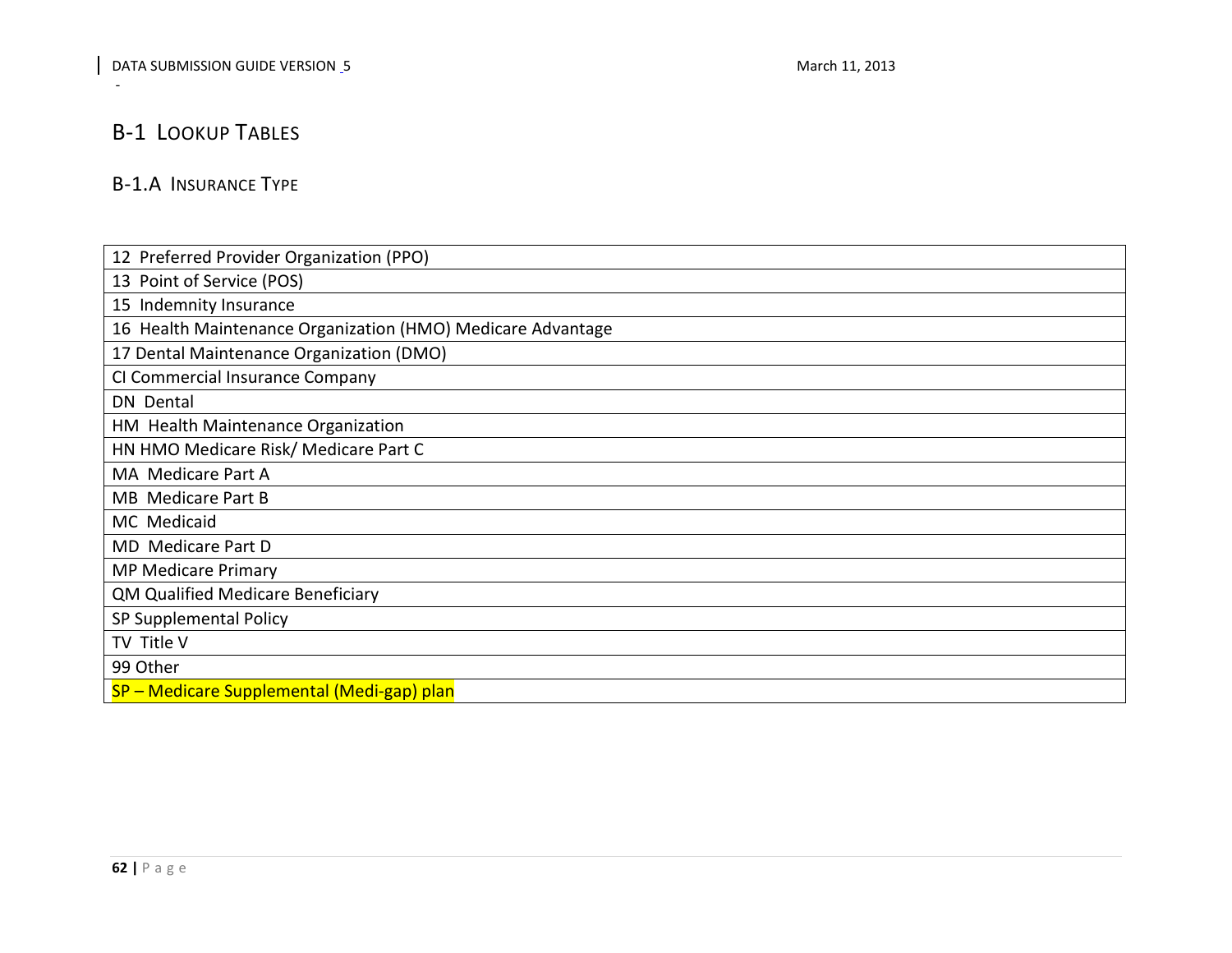# B-1.B RELATIONSHIP CODES

<span id="page-62-0"></span>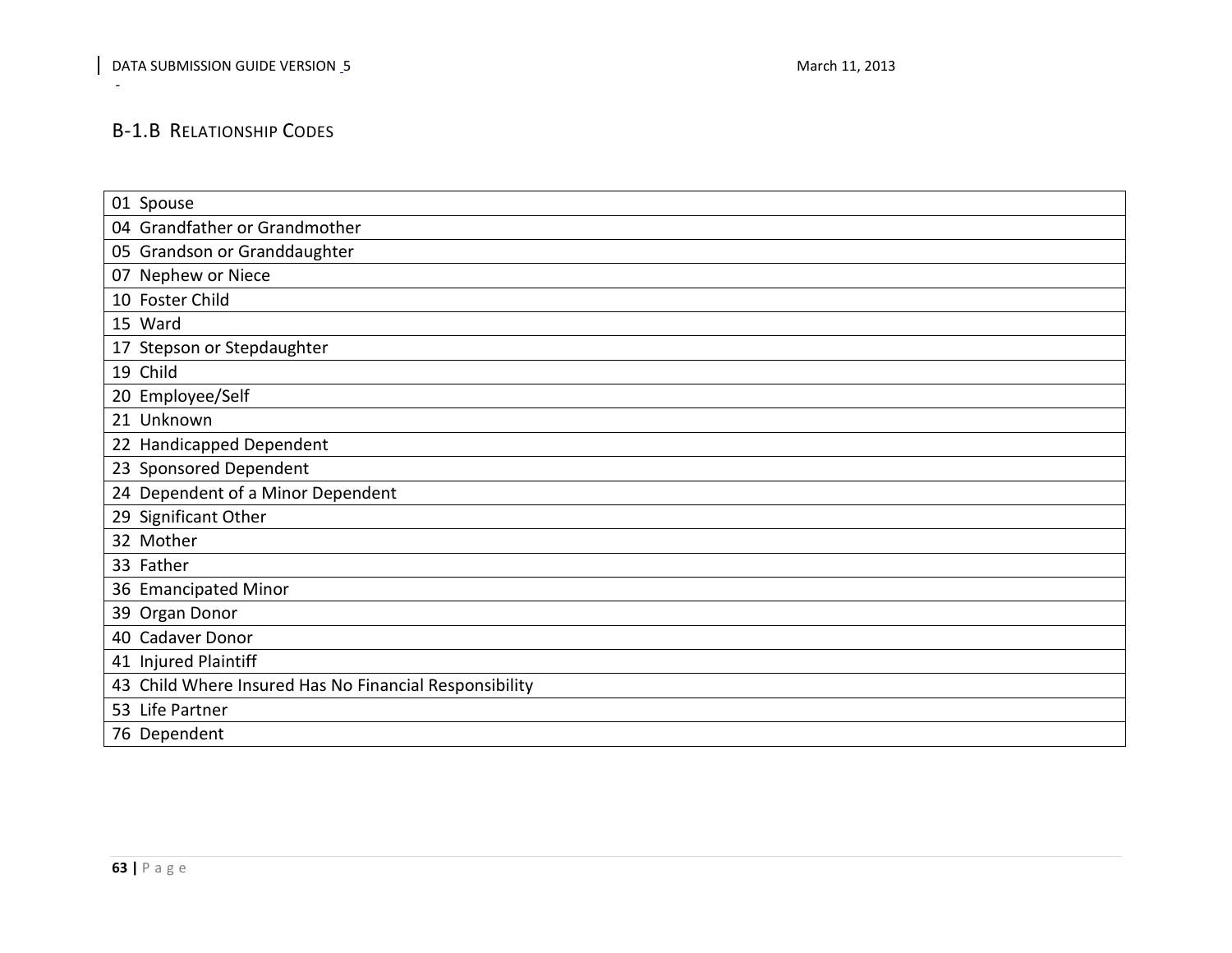# B-1.C CLAIM STATUS

-

01 Processed as primary

02 Processed as secondary

03 Processed as tertiary

19 Processed as primary, forwarded to additional payer(s)

20 Processed as secondary, forwarded to additional payer(s)

21 Processed as tertiary, forwarded to additional payer(s)

<span id="page-63-0"></span>22 Reversal of previous payment